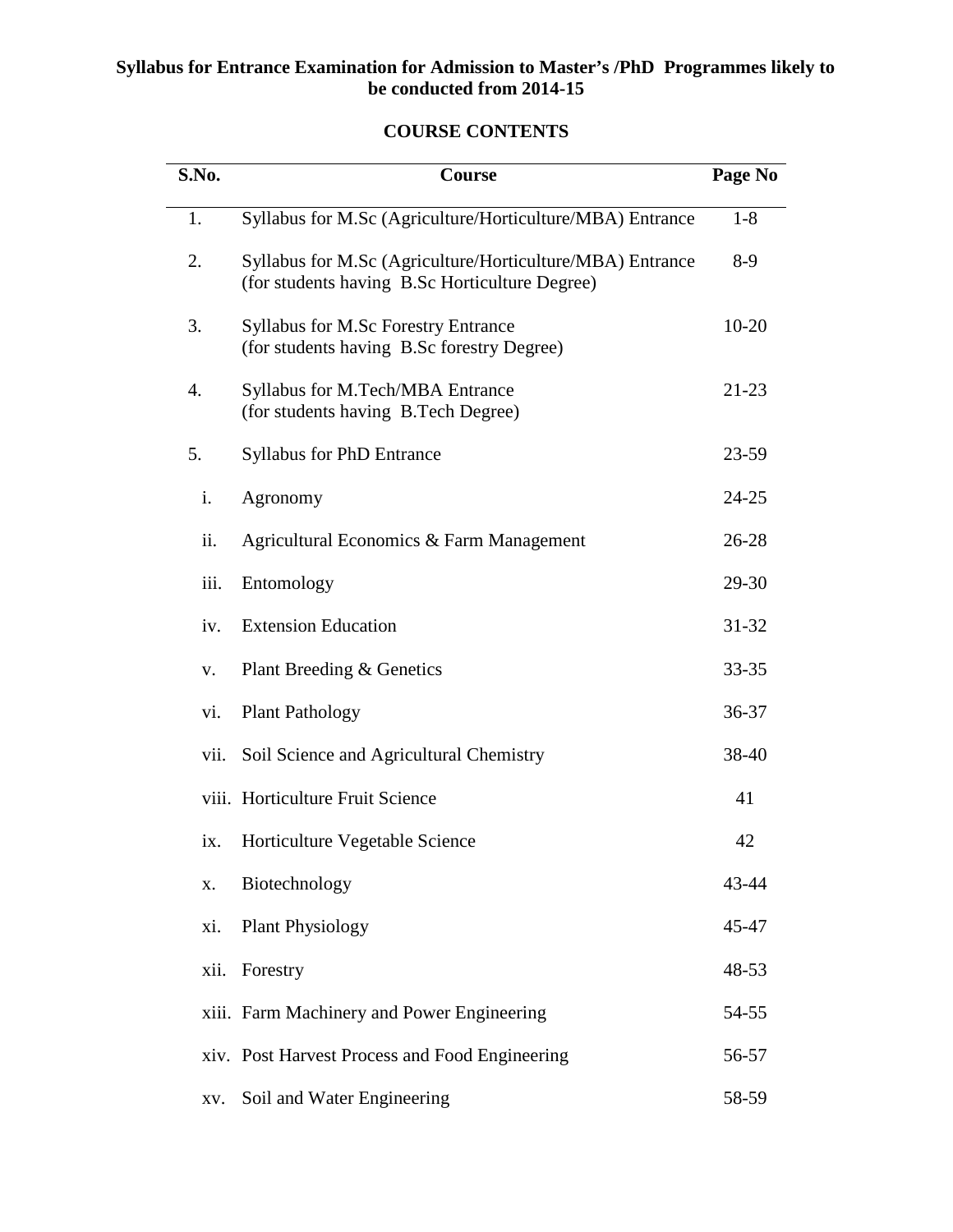## **Syllabus for M.Sc Agriculture / M.Sc Horticulture /MBA Entrance Examination (For students having B.Sc. (Ag.) Degree)**

### **Agronomy**

General: Basic principles of crop production; cultivation of rice, wheat, chickpea, pigeon-pea, sugarcane, groundnut, rapeseed mustard and potato.

Principles of Agronomy, crop ecology and geography and Agricultural Meteorology: Agronomy – meaning and scope, National & International agricultural research institutes in India, Agro climatic zones of India, Tillage, crop stand establishment and planting geometry and their effect on crop, Organic farming, precision farming, integrated farming systems, principles of field experimentation. Climate shift and its ecological implications, Agro ecological regions in India, Climatic factors and their effect on crop productivity, weather & climate, Earth's atmosphere, solar radiation, Atmospheric temperature and global warning. Crops and atmospheric humidity, weather forecasting.

Field crops : Origin, distribution, economic importance, soil and climatic requirement, varieties, cultural practices and yield of cereals (rice, wheat, maize, sorghum, pearl millet, minor millets, barley), pulses (chickpea, lentil, peas, pigeon pea, mungbean, urdbean), oilseeds (groundnut, sesame, soybean, rapeseed & mustard, sunflower, safflower, linseed), fiber crops (cotton, jute, sunnhemp), sugar crops (sugarcane), fodder & forage crops (sorghum, maize, napier, berseem, Lucerne, oats), and commercial crops (potato, tobacco). Weed management : Principles of weed management, classification, biology and ecology of weeds, crop weed competition and allelopathy, concepts and methods of weed control, integrated weed management, classification, formulations, selectivity Application methods and equipments, special and problematic weeds and their management in cropped and non cropped situations, weed management in field crops.

Water management : Principles of irrigation, water resources and irrigation development in India, water and irrigation requirements, concepts and approaches of irrigation scheduling, methods of irrigation, measurement of irrigation water, application distribution and use efficiencies, conjunctive use of wheat, irrigation water quality and its management, water management in major field, crops (rice, wheat, maize, groundnut, sugarcane) Agricultural drainage.

Soil fertility and fertilizer use : Essential plant nutrients and their deficiency symptoms, concept of essentiality of plant nutrients, indicators of soil fertility and productivity, fertilizer materials and their availability to plants, slow release fertilizers, nitrification inhibitors, principles and methods of fertilizer application, integrated nutrient management, site specific nutrient management.

Dryland Agronomy : Characteristics of Dryland farming and delineation of Dryland tracts, constraints of Dryland farming in India, Types of drought and their management, contingency crop planning and mid-season corrections for aberrant weather and its recycling. Watershed management.

Sustainable land use systems : Sustainable agriculture : parameters and indicators, conservation agriculture, safe disposal of agri-industrial waste for crop production, Agro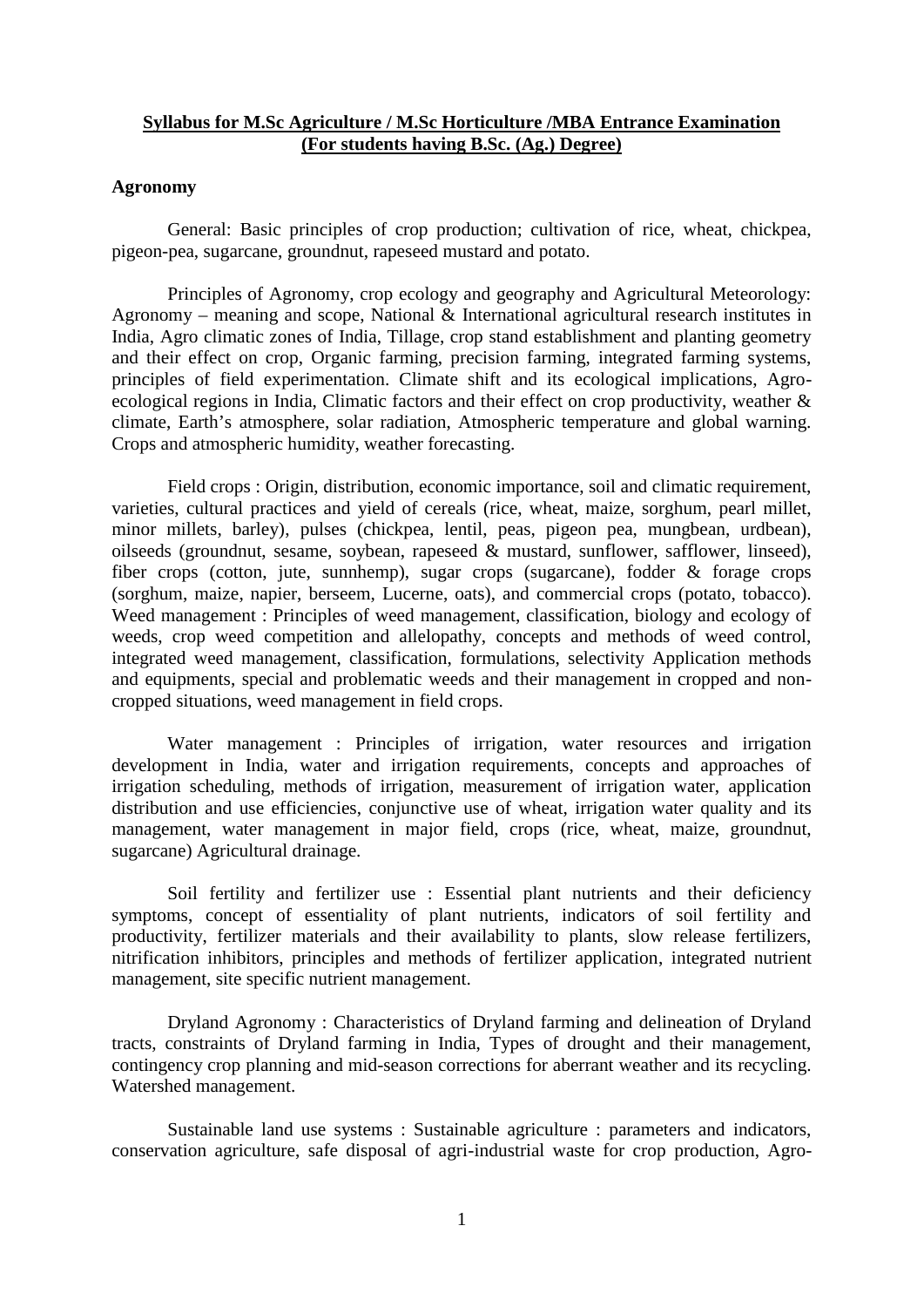forestry systems, shifting cultivation, Alternate land use systems, Wastelands and their remediation for crop production.

#### **Agricultural Economics & Farm Management**

Importance of agriculture in national economy: Theory of consumer behavior, theory of demand, elasticity of demand, indifference of curve analysis, theory of firm, cost curves, theory of supply, price determination, market classification, concept of macro economics, money and banking, national income. Agricultural marketing-role, practice, institutions, problem and reforms, role of capital and credit in agriculture, crop insurance, credit institutions, cooperatives, capital formation in agriculture, agrarian reforms, globalization, WTO  $&$  its impact on Indian agriculture.

Basic principles of farm management, concept of farming system and economics of farming systems, agricultural production economics-scope and analysis, factor-product relationship, marginal cost and marginal revenue, farm planning and budging, agricultural finance: nature and scope. Time value of money, compounding and discounting. Agricultural credit: meaning, definition, need, classification. Credit analysis: 4R's, 5C's and 7P's of credit, repayment plans. History of financing agriculture in India. Commercial banks, nationalization of commercial banks. Lead bank scheme, regional rural banks, scale of finance. Higher financing agencies, RBI, NABARD, AFC, Asian Development Bank, World Bank, role of capital and credit in agriculture; credit institutions, co-operatives and agrarian reforms in India.

#### **Extension Education**

Extension Education-concept, meaning, principle, philosophy, scope and importance. Extension Programme Planning and evaluation-step and principle, models of organizing agricultural extension; historical development of extension, Rural development, meaning, importance and problems; Rural development programmes in India-Pre-independence era to recent ones; Extension Teaching Methods, definition and concept of sociology, differences between rural & urban communities, social stratification., social groups, social organization and social change. Rural leadership, educational psychology-learning and teaching, role of personality in agricultural extension Indian rural system-its characteristics; value system, caste and class; structure and customs, rural group organization and adult education.

Communication, principles, concept, process, elements and barriers in teaching methods. Different kinds of communication methods and media and AV aids/materials. Media mix, Campaign, Cyber extension- internet, cybercafé, Kisan Call Centers, teleconferencing, agriculture journalism, diffusion and adoption of innovations, adopter categories, capacity building of extension personnel and farmers- training to farmers, women and rural youth.

#### **Entomology**

Crop Protection Principles in field and storage. Major insect pests and diseases of agricultural crops like rice, cotton, pulses, oilseed crops like groundnut, soybean and mustard, vegetables like tomato, Cole crops; fruit crops like mango and banana and their management principles.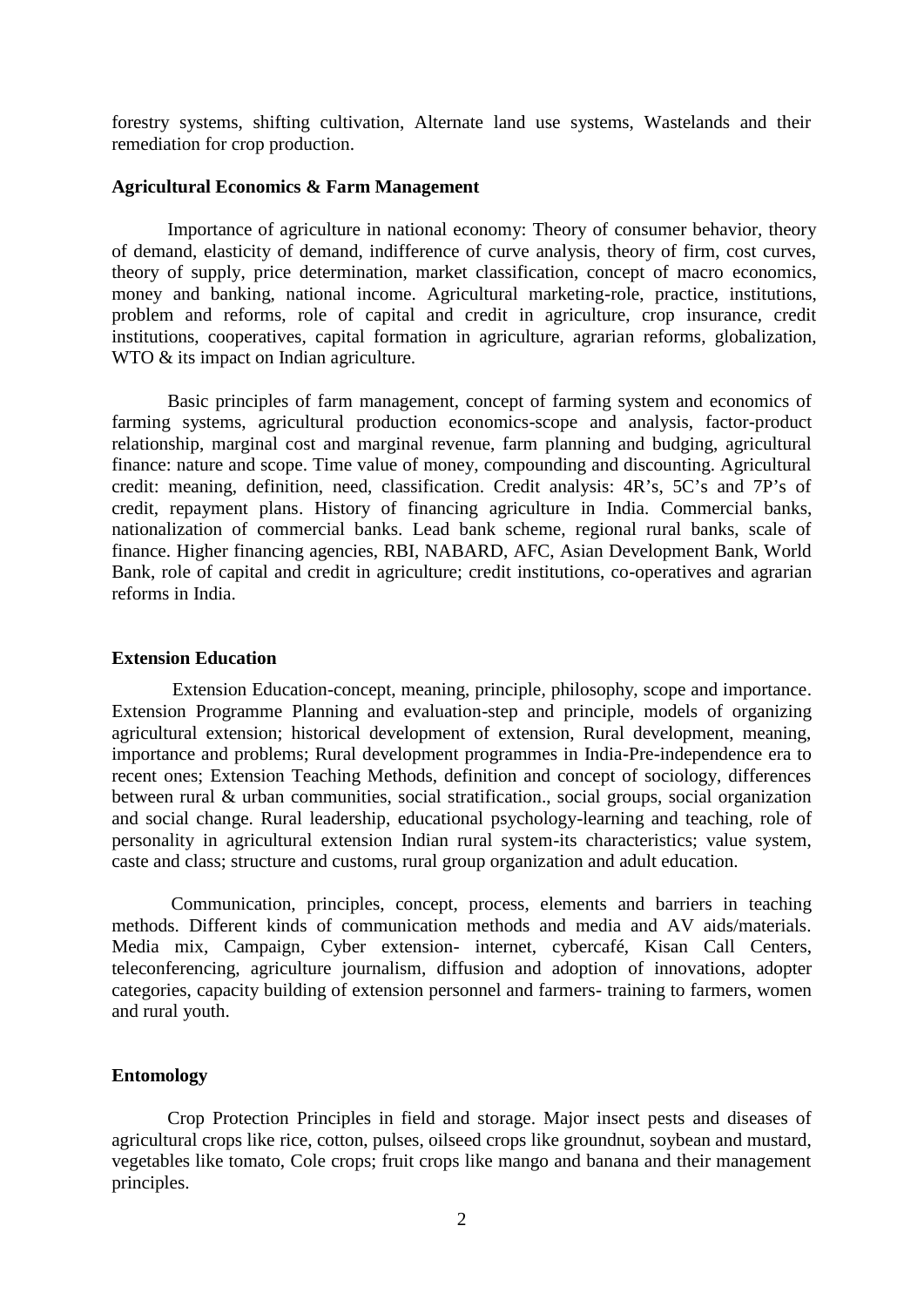Classification of animal kingdom up to class level and the distinguishing characters up to orders in class insecta and the general organization of an insect external morphology with special reference to lepidopteron larvae, coleopteran adults; and honeybee; metamorphosis and moulting; different physiological systems; insect plant relationship; insect pests of agricultural and horticultural crops, and their stored/processed products, insect vectors of plant diseases- identification, biology, nature of damage, and their management tactics; and pests of household, medical and veterinary importance and their control; useful and beneficial insects like honeybee, lac insect, silkworm and pollinators. Cultural, biological, insecticidal, quarantine, and regulatory aspects; insecticide classification and insecticide resistance management; and insect protective transgenic crops

### **Plant Breeding & Genetics**

Structure and function of cell organelles; mitosis and meiosis; Mendelian genetics; structure and functions of nucleic acids, Characteristics of prokaryotic and eukaryotic organisms, physical and chemical basis of heredity; chromosome structure; genes/operon concept; protein biosynthesis; transformation, recombination, Heterosis; elements of economic botany, Seed germination and dormancy; pollination/fertilization in flowering plant; methods of seed testing; breeders, foundation and certified seeds; seed production in self and cross pollinated crops, DUS testing & PPV & FR.

#### **Plant Pathology**

Important plant pathogenic organisms. History of Plant Pathology. Survival and Dispersal of Plant Pathogens. Phenomenon of infection. Pathogenesis, Defense mechanism, Epidemiology, Forecasting. Principles of plant diseases management and integrated disease management (IDM). Etiological agents: rusts, smuts, powdery/downy mildews, wilts, yellows, mosaic, necrosis, enations, blights and witches- broom.

Major diseases of rice, wheat, sugarcane, red gram, cotton, potato, chilli, onion and cucurbits.

Sterilization, disinfection and pasteurization; Koch's postulates; History of Microbiology, Protection against infections. Characteristics of prokaryotic and eukaryotic organism, differences between fungi, bacteria, mycoplasma and viruses; Bacteriophages, viroids and prions.

#### **Soil Science & Agricultural Chemistry**

Soil as a medium for plant growth, composition of earth`s crust, weathering of rocks and minerals, components of soil-their importance, soil profile, soil partials-physical mineralogical and chemical nature. Mechanical analysis, Stokes law, assumptions, limitation and applications. Soil, physical properties-density, porosity, texture, soil structure and their brief descriptions. Rheological properties in soils, calculations of porosity and bulk density. Soil air-Aeration, causes of poor aeration, factors affecting aeration, importance for plant growth. Soil temperature-sources and losses of soil heat. Factors affecting soil temperature, its importance in plant growth. Soil water-structure of water, soil-water-energy relationship, classifications, surface tension and movement in soil. Soil colloids-properties, structure of silicate clay minerals, sources of negative charges, properties, kaolinite, illite,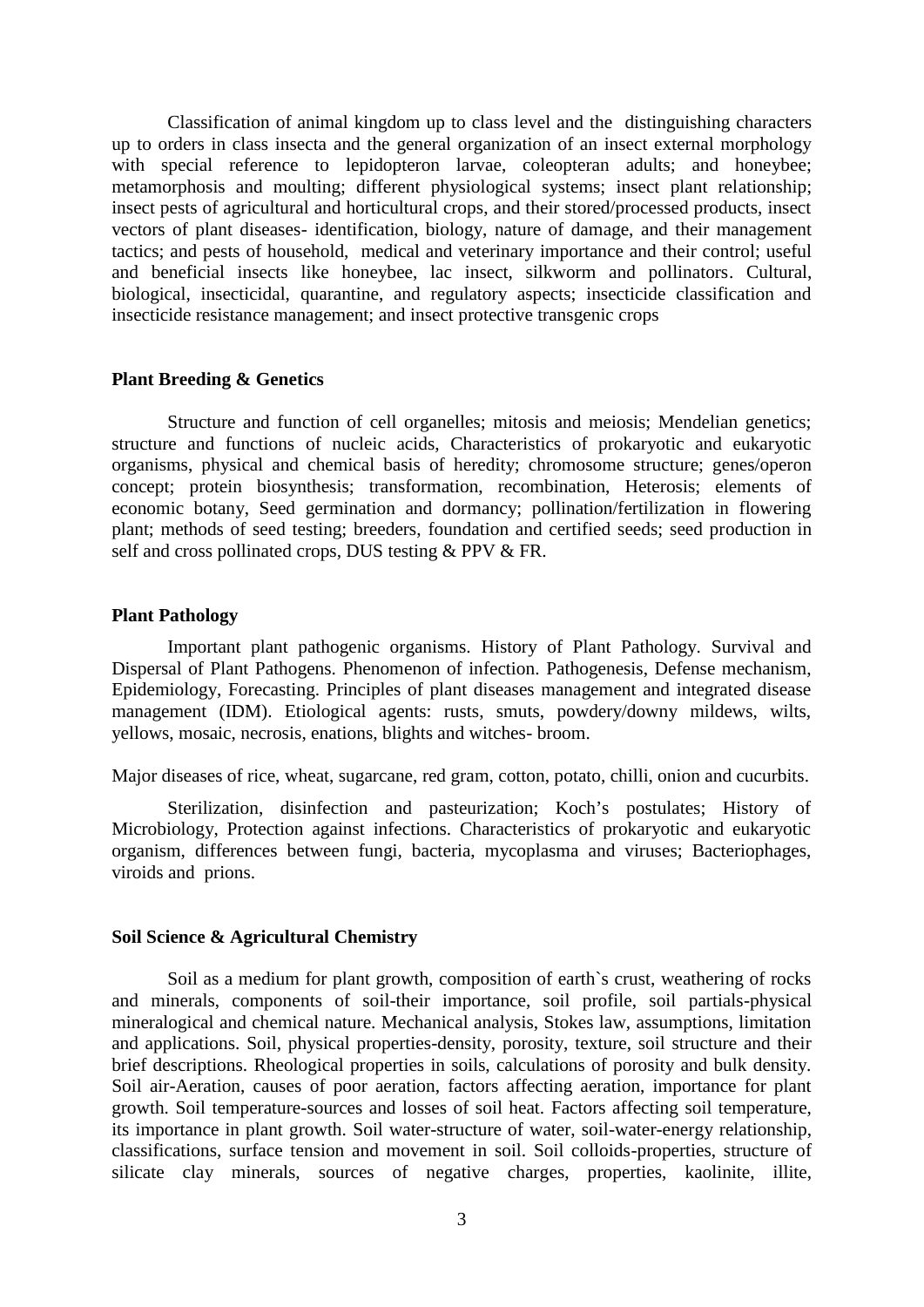montmorillonite and vermiculite clay minerals, milli-equivalent concept, cation exchange capacity, anion exchange capacity, buffering of soils. Problem soils- acid, saline, sodic and acid sulphate soils-their characteristics, formation, problems and management. Irrigation, water quality and its evaluation. Waterlogged soils- basic features, distinction with upland soils. Pesticides.

Essential plant nutrients- criteria of essentiality, functions for plant growth, mechanisms for movement and uptake of ions in soils and plants, Forms of nutrients in soils, deficiency symptoms on plants, luxury consumption, nutrient interaction and chelated micronutrients. Soil fertility, evaluation and management for plant growth, soil testing and fertilizer recommendations. Soil classification- diagnostic surface and sub-surface horizons, soil survey- objectives, uses, land capability classification. Remote sensing and its application in agriculture, SIS, GIS and GPS- basic features and uses in agriculture, Soil micro organisms, classification and their roles. Organic matter-decomposition, C:N ratio, mineralization and immobilization processes, humus, role of organic matter in soil quality. Soil erosion, types and control measures. Fertilizers and manures – classifications, NPK fertilizers, their reactions in soil, green manuring, recycling of organic wastes, composting. Soil and water pollution- sources brief idea about different pollutants in soils and their managements.

### **Horticulture**

Importance & scope of horticulture. Climatic zones of horticulture crops. Orchard establishment including high density planting. Propagation methods & root stocks. Training & pruning methods, use of PGR. Production technology of fruit crops (Mango, Banana, Papaya, Ber, Apple, Guava, Citrus, Custard apple)

Importance & scope of vegetables. Classification of Vegetables. Package of practices of vegetables (Tomato, Brinjal, Chilli, Okra, Cucumber, Bottle gourd, Sponge gourd, Cabbage, Cauliflower, Onion, Garlic, Potato, Palak, Carrot, Radish, Drumstick, Peas & Cowpea) Establishment of Ornamental garden, uses of tree, shrubs, climbers & seasonal flowers in garden. Package of practices of Rose, Marigold and Chrysanthemum.

Importance & scope of spices, Aromatic, Medicinal and Plantation crops. Production Technology of Ginger, Turmeric Coriander, Fenugreek, Lemon grass, Coconut, Betel Vine, Diascoria, Opium, Aloe and Stevia.

Importance & Scope of Post Harvest Technology of Horticulture crops. Maturity indices, grading, packing & storage of fruits & vegetables. Importance & Scope of Fruit & Vegetable Preservation. Principles of preservation by heat, low temperature, chemicals & fermentation. Preservation methods by canning, bottling, freezing, drying & deheydration. Preparation of jams, jellies, candies, chutney, pickle, ketchup and squashes. Preservatives and colours permitted and prohibited in India.

### **Biotechnology**

Importance of agriculture in national economy; principles of crop production: cultivation of rice, wheat chickpea pigeon-pea, sugarcane, groundnut, tomato and mango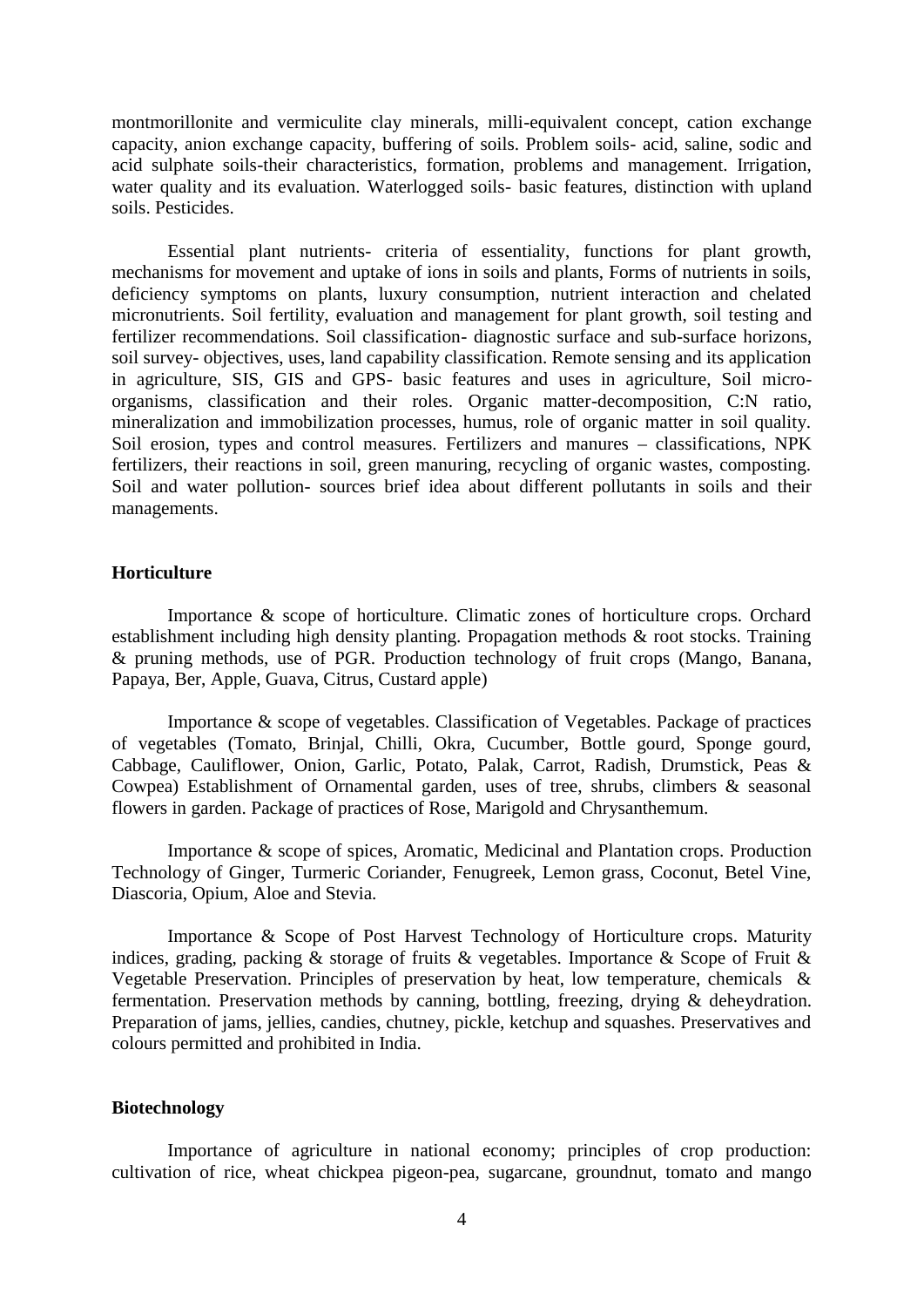Major soils of India role of NPK and their deficiency symptoms. General structure and function of cell organelles; mitosis and meiosis; Mendelian genetics. Elementary knowledge of growth, development, photosynthesis, respiration and transpiration: Elements of economic botany. General structure and function of carbohydrates, proteins, nucleic acids, enzymes and vitamins Major pests and diseases of rice, wheat cotton, chickpea, sugarcane and their management. Organic farming; bio-fertilizer; bio-pesticides. Recombinant DNA technology; transgenic crops. Important rural development programmes in India; organizational set up of agricultural research, education and extension in India. Elements of statistics.

Importance of biochemistry in agriculture Acid-base concept and buffers; PH. Classification, structure and metabolic functions of carbohydrates, lipids and proteins. Structure and function of nucleic acids. Enzymes: structure nomenclature mechanism of action; vitamins and minerals as coenzymes and cofactors metabolic pathways: Metabolic pathways: glycolysis, TCA cycle, fatty acid oxidation triglyceride biosynthesis. Electron transport chain; ATP formation. Photosynthesis: C-3 C-4 and CAM pathways. Nitrate assimilation; biological nitrogen fixation. Colorimetric and chromatographic techniques.

Characteristics of prokaryotic and eukaryotic organisms differences between fungi, bacteria mycoplasms and viruses. Physical and chemical basis of heredity; chromosome structure. DNA replication, transcription and transiation; genetic code; operon concept. Genetic engineering; restriction enzymes; vectors gene cloning; gene transfer. Plant cell and tissue culture; micro-propagation; somaclonal variation. Transformation; recombination: heterosis General application of biotechnology Molecular and immunological techniques. Concept of bioinformatics, genomics and proteomics.

Plant physiology importance in agriculture. Seed germination viability and vigour. Photosynthesis – significance of C-3 C-4 and CAM pathway; photorespiration and its implications. Translocation of assimilates; dry matter partitioning: Harvest index of crops. Growth and development; growth analysis; crop- water relationship. Plant nutrients and their functions. Phytohormones and their physiological role. Photo-periodism, vernalisation; pollination / fertilization in flowing plants. Post- harvest physiology and its significance.

#### **Food Science & Technology**

General chemistry of food constituents, physical properties of foods, properties of conttoldal systems. gels and emulsions. Minerals in foods physicochemical changes in foods during processing and storage, functions of food nutrients, dietary allowances and nutritional requirements. Metabolism of carbohydrates. lipids and protein. Biological value and PER. Food additives. Contaminants and anti-nutritional factors, Food flavors and puff-flavors National and international food standards modern analytical techniques in food analysis.

Engineering properties of food materials. System analysis. mass and energy balance. Principles operations and equipment for food materials flow handling, clearing dehusking sorting and grading; peeling size reduction, mixing and forming, bakery foods manufacture, extrusion, separation, filtration and membrane. Processes expression baking roasting, frying, extraction and leaching crystallization distillation blanching pasteurization, sterilization evaporation drying freezing packing heat exchange dairy specific operation. Process equipment design heat and mass transfer, equipment for steam generation compressed air, refrigeration and air conditioning, water and waste water treatment biochemical engineering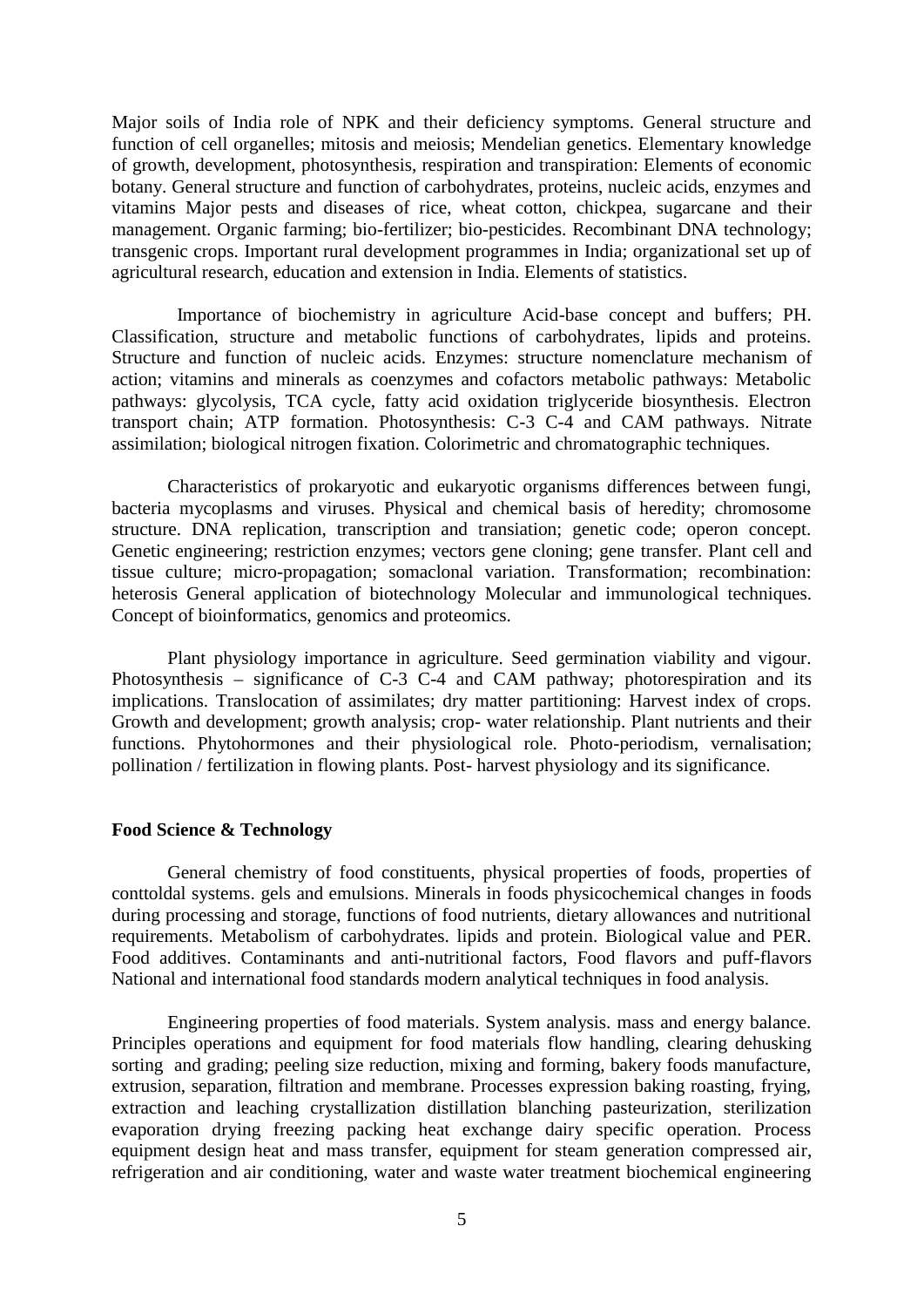and bacteriology. Automation, on-line data acquisition and process control. Food plant layout and design. Energy audit.

Preparation and manufacturing technology of cereals and bakery products, beef, pork, poultry, fish & sea foods and egg sausages and table ready meats, dairy products fresh fruits, fresh vegetables processed fruits processed vegetables. Post Harvest Handling and storage of Fruits and Vegetables, Sugars, sweets fats and oils, fermented foods. alcoholic and non alcoholic beverages indigenous foods fast readymade and fashion foods. Dehydration and concentration methods, irradiation microwave and solar processing of foods, food by products & downstream processing., flavoring and pigment technology Judging of food products, food plant management and legal aspects. Food plant safety, risk and hazards. Effluent treatment and environment pollution waste solids upgrading and treatment food storage function of packaging, packaging operations types of containers, FFS, heretics closures, conning packing materials and package testing, transportation and marketing food products.

Role intrinsic and extrinsic properties of food in relation to microbial growth. Microbiology of fruits, fruit products, vegetables, soft drinks, bakery products, milk and milk products, milk, fish, egg and marine produces. Spoilage of foods, food pathogens and their toxins in relations in relation to human health. Food preservation by sugar salt, chemicals, heat, cold, irradiation, dehydration and packaging. Microbiology of fermented foods and beverages and factors affecting their quality. Methods for microbiological examination of foods, food hygiene and safety regulations. water quality and waste disposal in food industry.

### **Mathematics and Statistics**

Introduction: Definition of Statistics and its use and limitations; Frequency Distribution and Frequency Curves. Measures of Central Tendency : Characteristics of ideal Average, Arithmetic Mean, Median, Mode, Merits and Demerits of Arithmetic Mean. Measures of Dispersion: Variance, Standard deviation, and Coefficient of Variation. Probability: Concept of probability and definition; Normal Distribution and its Properties. Introduction to Sampling : Random Sampling; the concept of Standard Error. Tests of Significance – Types of Errors, Null Hypothesis, Level of Significance and Degrees of Freedom , Steps involved in testing of hypothesis; Large sample Test : SND test for means, Single Sample an Two Samples (all types); Small Sample Test for means ; Students t-test for Single sample, Two Samples and paired t test, F test : Chi-Square Test in 2x2 Contingency Table, Yate's correction for continuity. Correlation : Types of Correlation and identification through Scatter Diagram, Computation of Correlation coefficient 'r' and its testing. Linear Regression : Of Y on X and X on Y, inter-relation between 'r' and the Regression coefficients, fitting of regression equation. Experimental Designs : Basic Designs; Completely Randomized Design (CRD), Layout and analysis with equal and unequal number of observations, Randomized Block Design (RBD), Layout and analysis, Latin Square Design (LSD), Layout and analysis.

Introduction to Computers, Input and output Devices, Units of Memory. Hardware, Software and Classification of computers. Types of Processors. Booting of Computes, warm and cod booting, computer viruses, worms and Vaccines Operating System – DOS and DOS commands. Operating system WINDOWS and its elements. MS- WORD, features of word processing. Creating, Editing document in word MS-EXCEL-Electronic spreadsheet,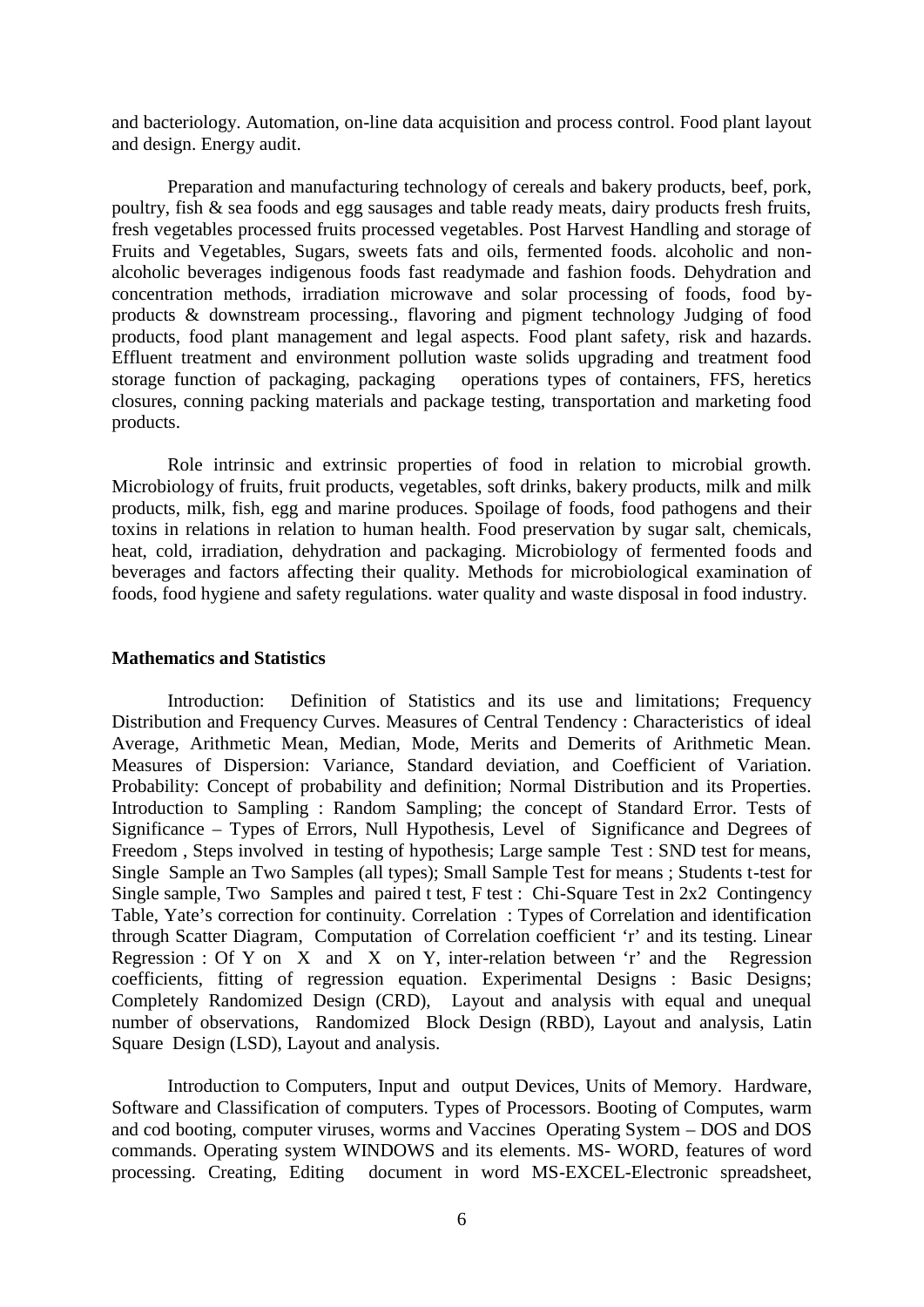concept, packages. Creating, editing and saving a spread sheet. Editing cell contents. Commands for work sheet. Use of in-built Statistical and other functions and writing expressions. Use of Data Analysis tools, Correlation and Regression. Entering expressions, Creating graphs. t-test for two samples and ANOVA with one way classification. Introduction to MS Power Point, features of power point package. Creating new presentation, power point views. Introduction to MS Access, concept of data base, creating data base. Creating tables in data base. Principles of programming. Flow charts. Algorithms, illustration through examples. Introduction to Internet. World wide web, information retrieval. Introduction to electronic mail. Advantages of E-mail.

### **Plant Physiology**

Seed structures of important crops viz. gram, maize, castor, wheat, soybean etc., Process of seed formation, morphological, physiological and biochemical changes accompanying seed development. Seed viability and vigour, Physiology of seed germination with steps and phases involved. Factors affecting seed germination. Phases of growth. Factors affecting growth. Measurement of growth, growth analysis –definitions and mathematical formulae, application. Properties and physiological functions of water in plants. Water potential and its components. Measurement of water status in plants. Kinds of soil water

Anti transpirants, bleeding and guttation, water use efficiency (WEU) Stomatal structure and function. Raw material, pigment system, structure of chloroplast, photophosphorylation, light and dark reactions, C3, C4 and CAM pathway, photorespiration, Phloem loading, translocation of assimilates, Source and sink relationship. Glycolysis, kerb's cycle, electron transport system. Pentose phosphate pathway. Glyoxylate cycle and fermentation. Factors affecting respiration. Measurement of respiration. Mengel's classification of nutrients, criteria of essentiality, physiological role, metabolic functions and deficiency symptoms of elements, foliar application, hydroponics. Mechanism of mineral salt absorption and translocation. Classification of plants, thermoperiodism, phytochromes. Definition, nature of process and application, devernalization, mechanism and application. Occurrence, biosynthesis, physiological role and mode of action of auxins, gibberellins, cytokinins, ethylene, abscisic acid, growth retardants

Seed dormancy , Storage physiology, Fruit ripening –Climacteric and non climacteric fruits. Hormonal regulation of fruit ripening with ethral, CCC, paleobuterozole and Polaris. Scope and importance of environmental studies. Multidisciplinary nature of environmental studies and need for public awareness. Natural resources and associated problems Forest resources, Water resources, Mineral resources, Food resources, Energy resources, Land resources Concept Structure and function of an ecosystem Producers, consumers and decomposers. Energy flow, Ecological succession. Food chain, food webs and ecological pyramids. Structure and function of the various ecosystem: Cropland ecosystem, Forest ecosystem, Grassland ecosystem, Desert ecosystem, Aquatic ecosystem

Bio-diversity and its Conservation. Biogeographical classification of India. Alue of biodiversity. Biodiversity: at global, national and local level. India as a mega— diversity nation. Hot- spot and. Threats to biodiversity. Endangered and endemic species of India. In situ and Ex-situ conservation of biodiversity. Environmental pollution Cause effects and control measures of Air pollution, Water pollution, Soil pollution, Marine pollution, Noise pollution, Thermal pollution and nuclear hazards. Solid waste management: Role of an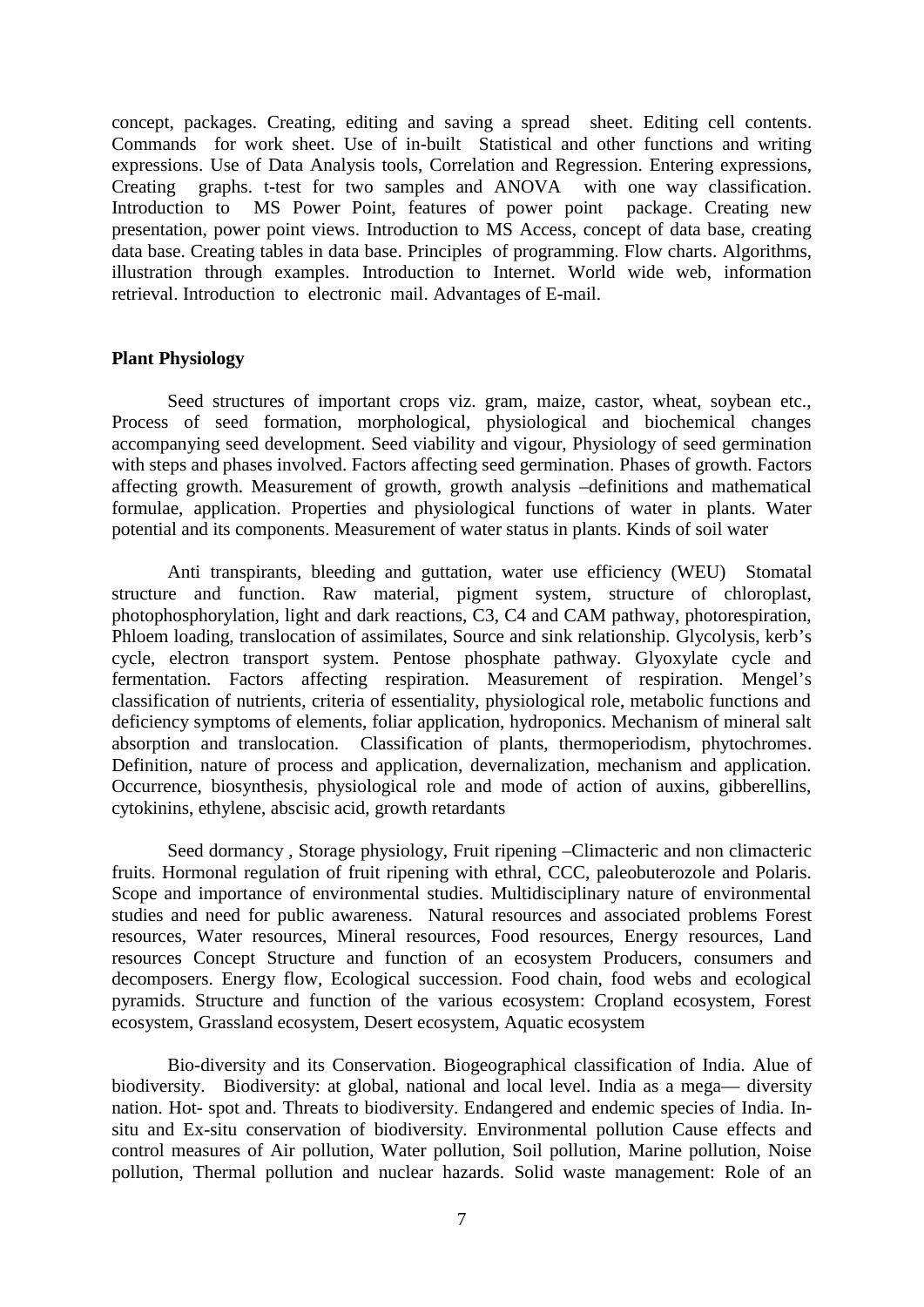individual in prevention of pollution. Disaster management: floods, earthquake, cyclone and landslides. Social issues and the Environment From Unsustainable to Sustainable development. Urban problems related to energy. Water conservation Resettlement and rehabilitation of people. Environmental ethics. Climate change, global warming, acid rain, ozone layer depletion, nuclear accidents and holocaust. Wasteland reclamation. Consumerism and waste products. The Environment protection Act. The Air (Prevention and Control of Pollution) Act. The Water (Prevention and Control of Pollution) Act. The Wildlife Protection Act. The Forest Conservation Act. Issues involved in enforcement of environmental legislation. Public awareness.

# **Syllabus for entrance exam for M.Sc (Ag.), M.Sc (Horti)/ MBA For student having B.Sc (Horticulture Degree)**

### **Horticulture**

Layout and establishment of orchards; pruning and training; propagation, climatic requirement and cultivation of fruits like mango, banana, citrus, guava, grape, pomegranate, ber, pineapple, papaya, sapota, pear, peach, jackfruit, avocado, Mangoesteen, litchi, Carambola, durian, passion fruit, almond, walnut, cherry, persimmon, strawberry, kivi, Queensland nut, Pecan nut, chestnut, apple, tamarind and plum; basic physiology of ripening in fruits and products, type of fruits and products, orchard management, role of growth regulators in fruit crops, nursery management, Post harvest Technology of major fruit Crops.

Cultivation of plantation crops like coconut and cashew nut, coffee, tea, oilpalm, cacao, arecanut, rubber etc. and spices; like black pepper, coriander, turmeric Cardamom, ginger, clove, nutmeg, cinnamon, all spice, curry leaf, coriander, fenugreek, fennel, cumin, dill, celery, bishops weed, saffron, vanilla, thyme and rosemary etc. Medicinal crops Safed Musli, Isabgoal, Opium, Chandrasoor, Ashwagandha, Kalmeg, Tulsi, Betelvine, periwinkle, Rauvolfia, Dioscorea, ammi majus, Belladonna, Cinchona, Pyrethrum etc., Aromatic Plants Citronella grass, khus grass, flag (baje), lavender, geranium, patchouli, bursera, musk, Ocimum etc.

Important physiological disorders; major vegetable crops of tropical, subtropical and temperate regions like cole crops (cauliflower, cabbage and knol khol, sprouting broccoli etc.), cucurbits (pumpkin, bottlegourd, bittergourd, luffa, muskmelon and watermelon, cucumber etc.), root crops (radish, tapioca, sweet potato and potato), leafy vegetables (fenugreek and spinach); solanaceous crops (tomato, chillies and brinjal); techniques for raising the nursery; nutritive value of fruits and vegetables and their role in human nutrition; basic physiology of ripening in vegetables and their products; type of vegetable products; protected cultivation of high value crops, Post harvest Technology of major vegetable Crops.

Major floricultural crops grown in India for commercial purposes like rose, carnation, chrysanthemum, marigold, tuberose, gladiolus, orchids; establishment and maintenance of lawns, trees, shrubs, creepers, hedges and annuals; type of gardens, Post harvest Technology of flower Crops. Gardens in India, type and style of gardens, principles and elements of landscape gardening, vase life for important cut flowers, dehydration of flowers,

Methods of crop improvement; male sterility and incompatibility; pure line and pedigree selection; backcross, mass selection and heterosis.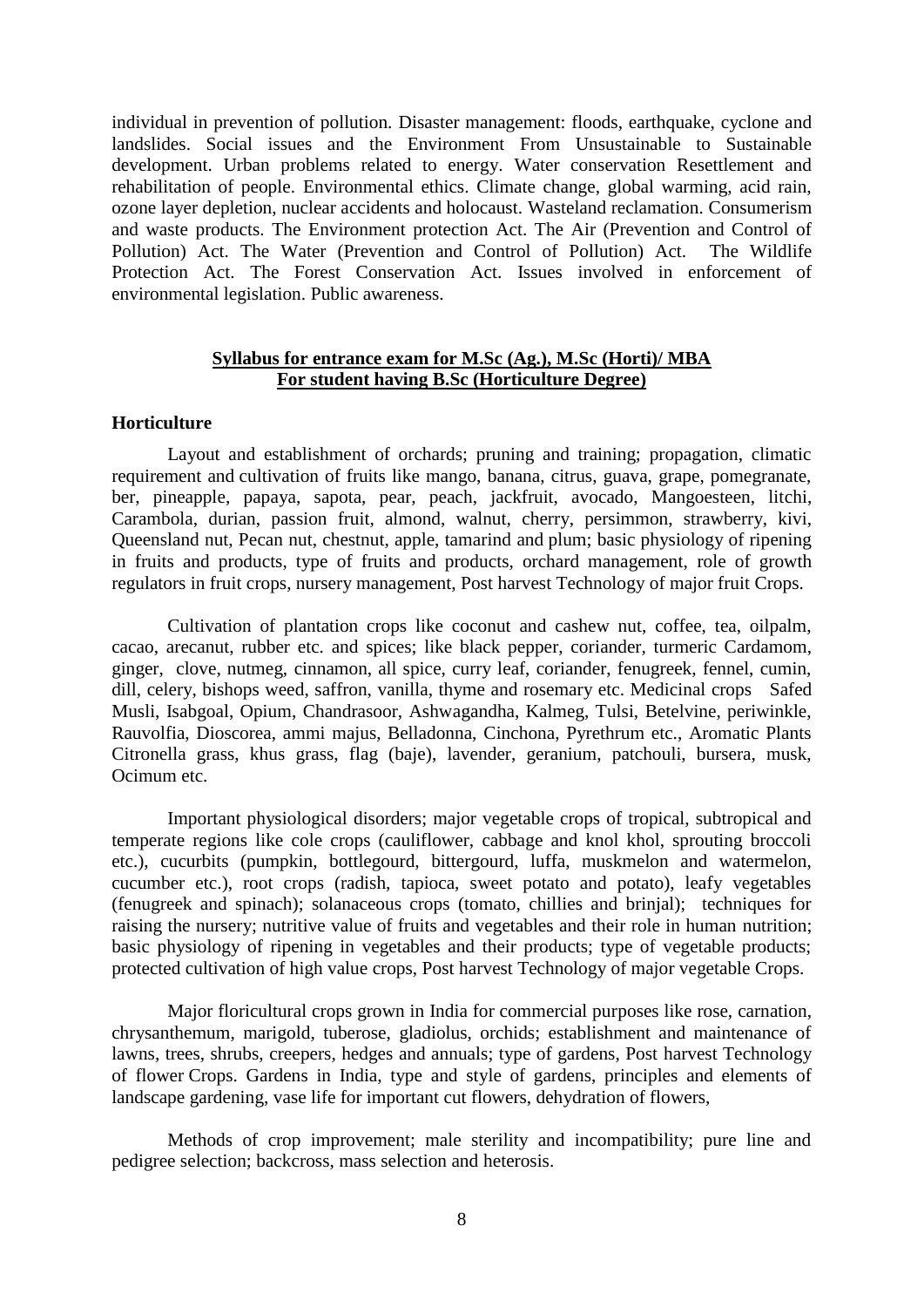Plant health, plant nutrients, role and deficiency symptoms of nutrients, manures and fertilizers, systems of irrigation, important insect pests and diseases and their management in fruits, Plantation, Spices, vegetables, Medicinal, Aromatic and Ornamental crops.

Importance of horticulture in national and state economy; economics of horticultural crops, plant physiology; respiration, photosynthesis, transpiration, translocation, absorption of nutrients, methods of extension education, rural development programmes, methods of breeding and role of biotechnology in horticultural crops.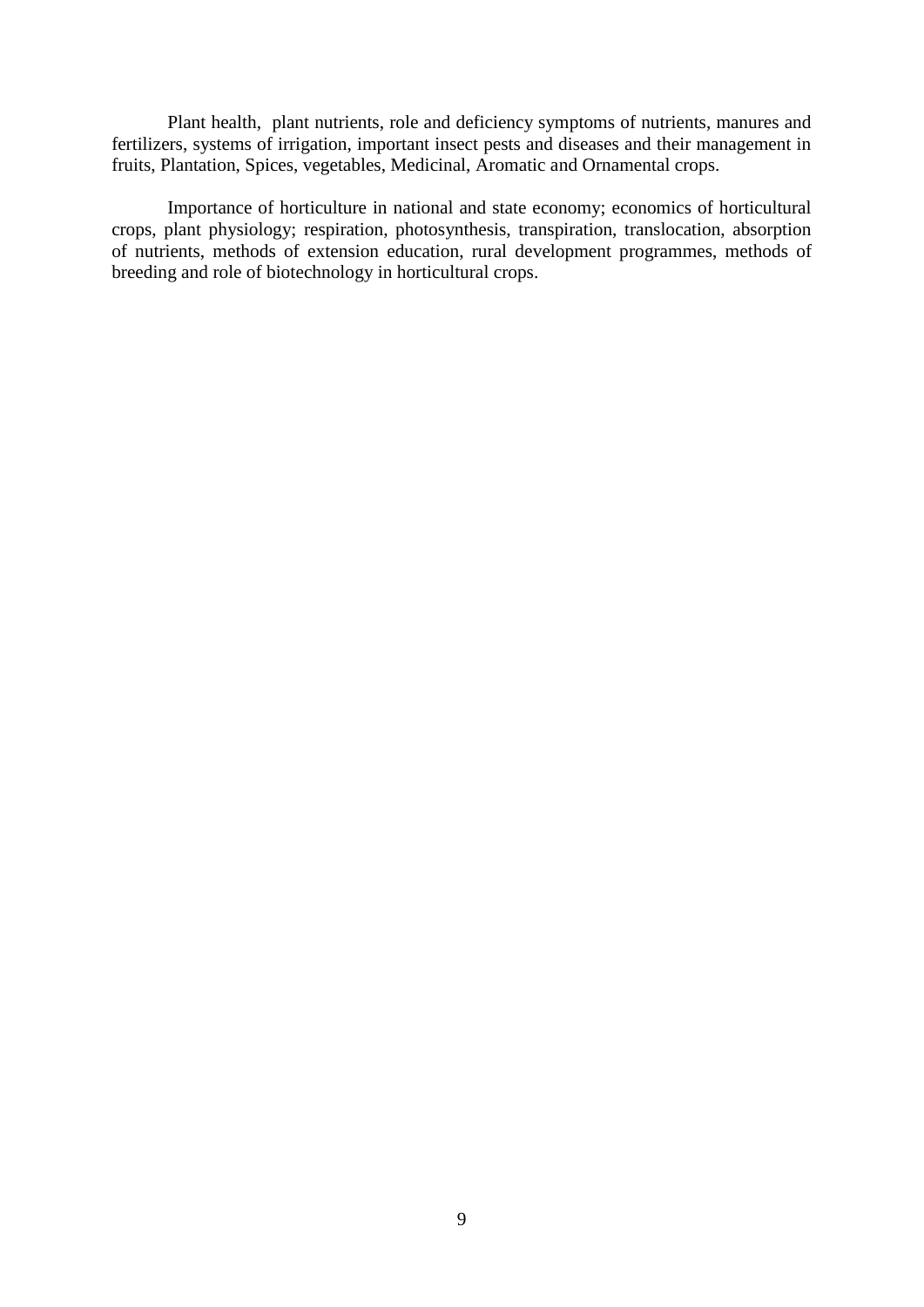## **Syllabus for M.Sc Forestry / M.Sc Agriculture / MBA Entrance Examination (For students having B.Sc (Forestry Degree)))**

### **Forestry**

### **UNIT- 1 Introductory Forest Economics**

Concept and types of demand, laws of demand and factors affecting demand of commodities. Elasticity – its kinds, measurement and factors affecting it. Factors of production, their definition and characteristics, Law of diminishing marginal returns. Supply – definition, law and elasticity. Market – its classification and price determination under different market situation. Marginal Productivity theory, risk taking and uncertainty bearing theories of profit. Concept and types of inflation.

### **UNIT- 2 Principles of Cytology and Genetics**

Physical basis of heredity, cell reproduction – mitosis - meiosis and its significance. Mendel's principles of heredity, deviation from Mendelian inheritance, pleiotropy, threshold characters, co-dominance pentrance and expressivity. Chromosome theory of inheritance, gene interaction: modification of monohybrid and dihybrid ratios.

### **UNIT- 3 Principles of Plant Physiology**

Osmosis, imbibition, diffusion, absorption of water, mechanisms of absorption, ascent of sap. Stomata, structure, distribution, guttation, transpiration, Photosynthesis, importance of photosynthesis, Structure and function of chloroplast, dark and light reactions, CO2 fixation, C3, C4 and CAM, advantages of C4 pathway, photorespiration and its implications. Respiration, glycolysis, TCA cycle and Electron transport chain, ATP synthesis and factors affecting the respiration. Photohormones, physiological role in controlling plant process. Environmental stimuli for plant development.

### **UNIT- 4 Fundamentals of Geology and Soil Science**

Composition of earth's crust, Igneous-sedimentary and metamorphic-classification soil forming minerals definition- classification-silicates-oxides carbonates – sulphides phosphates-occurrence. Weathering of rocks and minerals-weathering factors-physical chemical-biological agents involved, weathering indices-factors of soil formation, land forms-parent material-climate organism- relief-time-soil forming processes-eluviations and illuviation-formation of various soils. Problem soils: salted soils, permeable, flooded, sandy soils properties. Physical parameters texture, definition apparent specific gravity/bulk density-factors influencing-field bulk density. Pore space-definition, Munsell colour chart moisture-organic matter, soil structure-definition-classification-clay. Soil air-air capacity composition factors, chemical properties-soil olloids organic- humus. Soil organic matter decomposition-pH-nutrient availability-soil buffering capacity, soil water-forms-hygroscopic capillary. Soil survey – classification–aerial photography, soil orders-land capability classification, water quality parameters and assessment.

# **UNIT- 5 Agrometeorology**

Agrometeorology-definition, aim and scope. Factors and elements of weather and climate. Air and soil temperature regimes, atmospheric humidity, Precipitation, hails and frost. Solar radiations-components and effect on plant growth. Effect of weather and climate on the growth and development of crops. Climatic normals for crops. Evaporation and transpiration. Use of remote sensing techniques in agrometerology.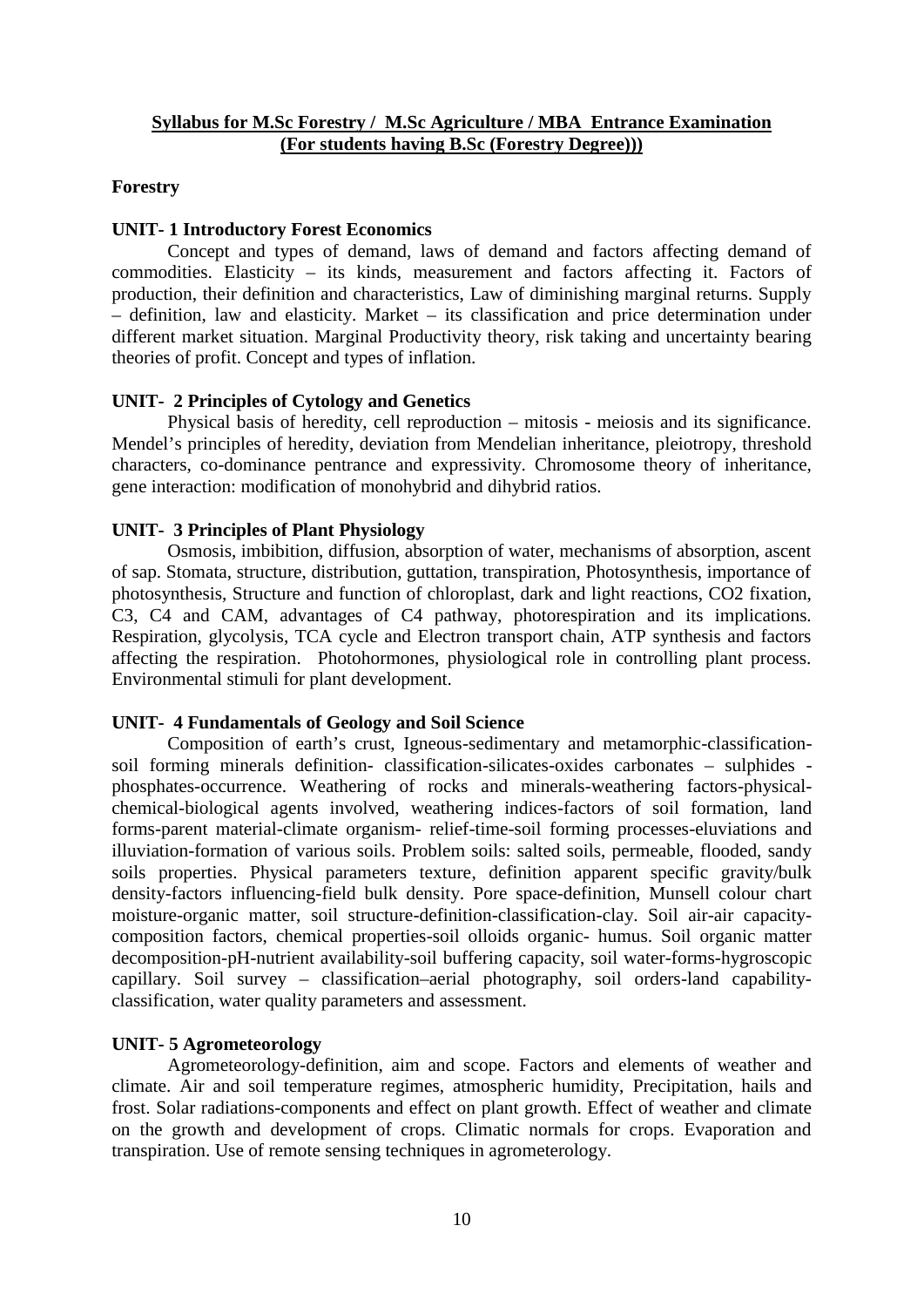### **UNIT- 6 Introductory Botany**

Introduction to Botany and general classification of plants. Parts of a typical flowering plant. Morphology of root, stem, leaf and flower. Structure and types of plant tissues. Internal structure of Dicot and Monocot Stems, Roots and a typical Leaf. Significance of life cycle, Pinus and a flowering plant.

## **UNIT- 7 Plant Biochemistry and Biotechnology**

Classification-structures of glucose, fructose, ribose, maltose, lactose, starch and cellulose, physical and chemical properties of carbohydrates-isomerism, optical activity, reducing property, reaction with acids and alkalis-osazone formation. Lipids classification

### **UNIT- 8 Tree Physiology**

Tree structure, growth, development, differentiation and reproduction. Plant growth functions and growth kinetics, Physiological functions and processes in trees. Environmental effects on growth and development. Productivity of tropical deciduous and evergreen forests. Light use efficiency in forest species, canopy structure, plant phyllotaxis and its importance in translocation. Plant light relationship environment. Branching in isolated plants. Monoculture and mixed tree communities. LAI, Photosynthetic efficiency and respiratory losses, sources ink relationship, Factors affecting photosynthesis. Radiation interception, absorption of water, ascent of sap and water balance. Transport processes with special reference to long distance transport in trees and its impact on plant water relations and photosynthesis. Development of seeds and seedlings. Biocides and growth regulators in forest ecosystems. Senescence and abscission. Role of trees in pollution control.

### **UNIT- 9 Principle and Practices of Silviculture**

Definition of forest and forestry. Classification of forest and forestry, branches of forestry and their relationships. Definition, objectives and scope of Silviculture. Status of forests in India and their role. History of forestry development in India. Site factors - climatic, edaphic, physiographic, biotic and their interactions. Classification of climatic factors. Role played by light, temperature, rainfall, snow, wind, humidity and evapo-transpiration in relation to forest vegetation. Bioclimate and micro climate effects. Edaphic factors - influence of biological agencies, parent rock, topography on the soil formation. Soil profile - physical and chemical properties, mineral nutrient and their role, soil moisture and its influence on forest production. Physiographic factors - influence of altitude, latitude, aspect and slope on vegetation. Biotic factors - influence of plants, insects, wild animals, man and domestic animals on vegetation. Impacts of controlled burning and grazing. Influence of forests on environment. Trees and their distinguishing features. Growth and development. Forest reproduction - flowering, fruiting and seeding behaviour. Natural, artificial and mixed regeneration. Natural regeneration - seed production, seed dispersal, germination and establishment. Requirement for natural regeneration. Dieback in seedling with examples. Plant succession, competition and tolerance. Forest types of India and their distribution.

# **UNIT- 10 Dendrology**

Systems of classification of plants. Bentham and Hooker's, Engler and Prantles, and Hutchinson's Systems. Principles and International Code of Botanical Nomenclature. Peculiarities of tree stems, twigs, Morphology and description of barks of common trees. Morphology of leaf. Reproductive morphology of plants with reference to description and identification of reproductive parts. Study of families, Sapotaceae, Caesalpiniaceae, Santalaceae, Mimosaceae, Papilionaceae, Meliaceae, Compositae, Liliaceae, Euphorbiaceae,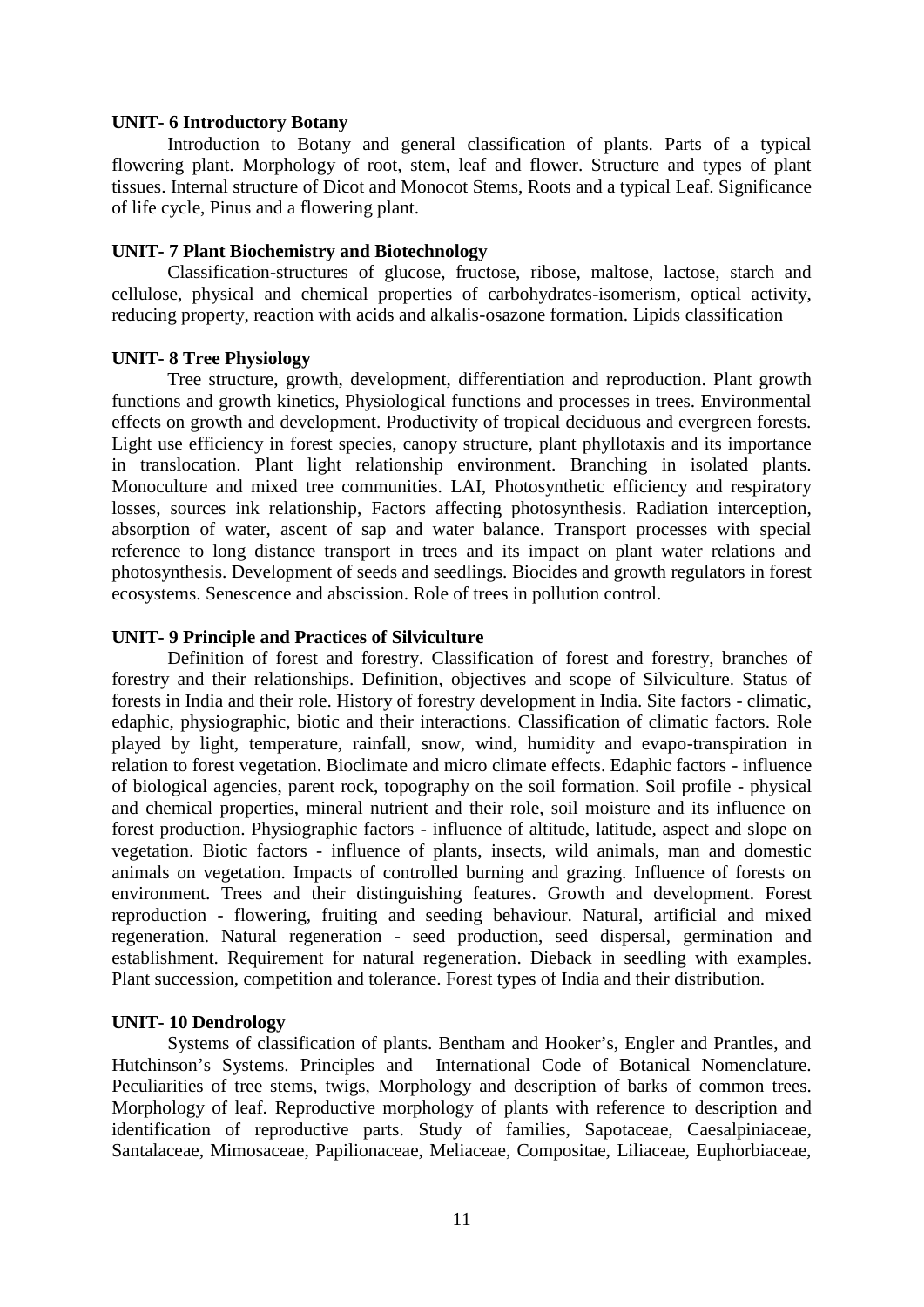and Combretaceae. Important Indian trees, native trees, exotic trees, endemism, allelopathy with respect to forest trees.

### **UNIT- 11 Forest Ecology and Biodiversity**

Forest environment- Major abiotic and biotic components and their interaction, trophic levels, food webs, ecological pyramids and energy flow. Ecological succession, Autecology of important tree species. Biodiversity and conservation. Principles of conservation biology, Ex situ and In situ methods of conservation.

### **UNIT- 12 Chemistry and Fertility of Forest Soils**

Soil exchange phenomenon. Essential nutrient elements, soil fertility evaluation methods. nutrient cycling in forest soils. Transformation-carbon cycle with reference to organic matter decomposition and humus formation, Microbial degradation of cellulose & lignin. Bio-fertilizers. Nitrogen fixation. Microbial transformation of phosphorous, sulphur and micro nutrients. Mycorrhizae. Rhizosphere.

### **UNIT- 13 Principles of Hydrology, Soil and Water Conservation**

Definition and importance of Hydrology, Hydrological cycle, weather and hydrology, rainfall measurement and analysis, hydrologic properties, infiltration, runoff, water holding capacity of soils, free water, capillary water, hygroscopic water, ground water, evapotranspiration, water yield, interception by stemflow through fall, runoff, factors affecting runoff, stream flow. Sedimentation, factors affecting sedimentation. Soil erosion, universal soil loss equation, soil and water conservation practices and soil conservation structure like contour and graded bunding. Bench terracing and bench bank stabilization. Waterways. Water harvesting structures and farm ponds. Irrigation Source: Water wells, aquifers, water application methods; surface, subsurface, drip and sprinkler irrigation system. Drainage: types of drainage systems.

### **UNIT- 14 Forest botany & Ethnobotany**

Terms employed in relation to ethnobotany. Ethnic - people and their contribution in therapeutic and ethnobotanical knowledge especially with respect to medicinal and allied aspects. Important plants and their folk uses for medicines, food, dyes, tans, etc. Mythology mainly from the following families, Malvaceae, Fabaceae, Mimosaceae, Palmaceae, Santalaceae.

### **UNIT- 15 Fundamentals of Horticulture**

Economic importance, area and production, principles, planning and layout, planting densities, nursery techniques and their management. Principles and methods of pruning and training of fruit crops, types and use of growth regulators in horticulture, fertility management, multi-tier cropping, factors influencing the fruitfulness and unfruitfulness., principles of organic farming.

### **UNIT- 16 Wood Anatomy**

Introduction to Wood Anatomy. The plant body – Cell and organelles, meristems, promeristem, primary meristem, secondary meristem, apical and intercalary meristems. Simple tissues- parenchyma, collenchyma, sclerenchyma. Complex and vascular tissues. Anatomy of stems and roots of dicots and monocots. The secondary growth in woody plants. Mechanism of wood formation. Formation of early and late wood, growth rings, transformation of sapwood to heartwood. The macroscopic features of wood, bark- sapwood, heartwood, pith, growth rings, wood rays, resin or gum-canals. Cell inclusions. Physical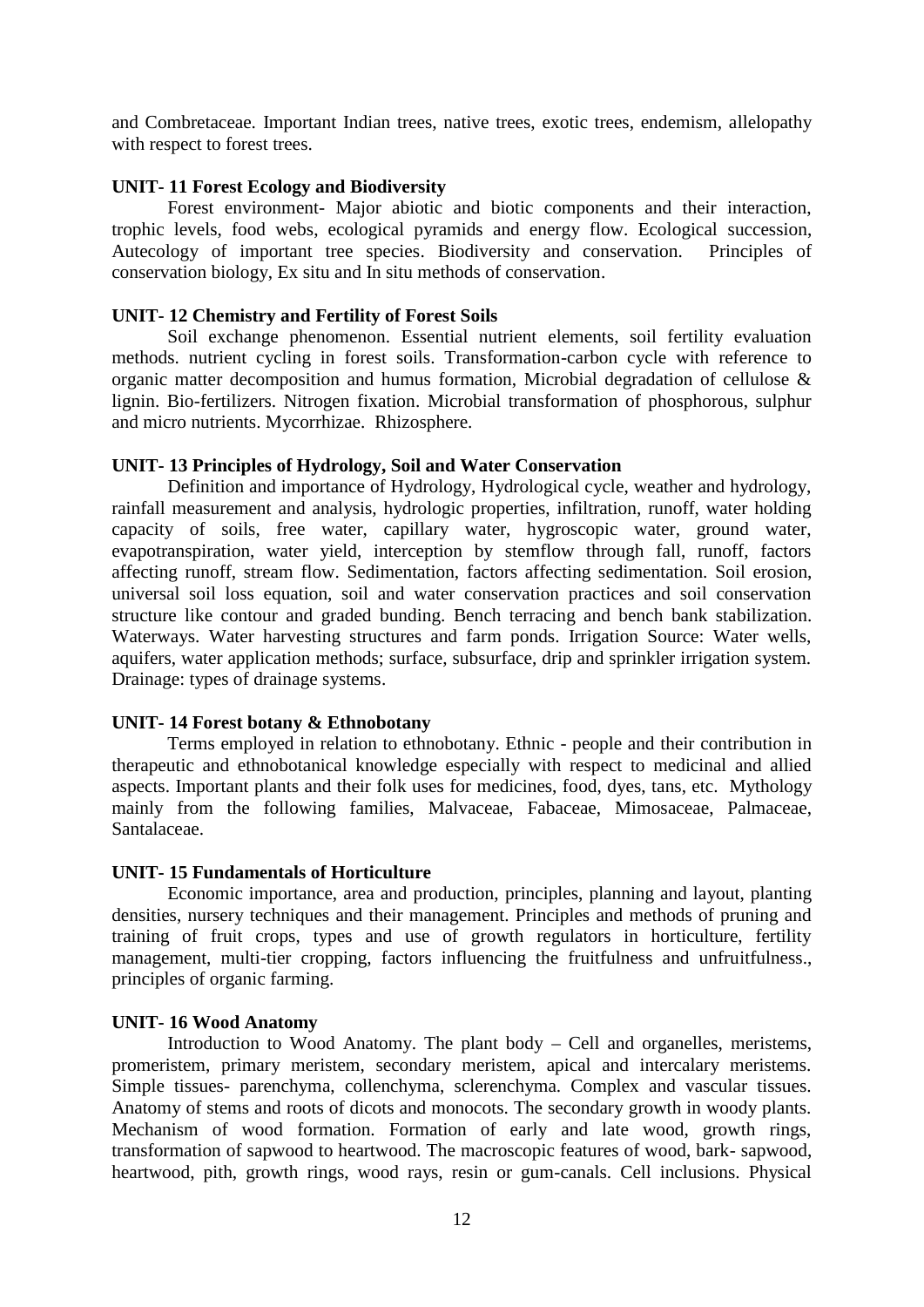properties of wood; colour, hardness, weight, texture, grain, lusture, etc. Abnormalities in wood — deviation from typical growth form (leaning, bending, crook, fork, buttress), grain deviation, false and discontinuous growth rings. Reaction wood-compression and tension wood. Disruption of continuity of inner wood, shakes, included bark, resin pockets, pith flecks, knots (live and dead).

# **UNIT- 17 Logging and Ergonomics**

Definition and scope of logging, logging plan and execution. Location and demarcation of the area for logging and estimation of produce available for extraction. Implements used in logging operation- traditional and improved tools. Felling rules and methods. Conversion, measurement and description of converted material. Means of transport of timber- carts, dragging, skidding, overhead transport, ropeways, skylines. Transport by road and railways. Transport by water- floating, rafting and concept of booms. Grading and Storage of timber in the depots for display and disposal, temporary and final storage. Timber Depots- types, lay out and management. Systems of disposal of timber. Size of material in logging operation. Ergonomics: definition, components and provision of energy. Requirement of energy and test periods. Effect of heavy work, posture, weather and nutrition. Personal protective equipments, safety helmets, ear and eye protections. Accidents: causes, statistics, safety rules and first aids. Plants, animals and insect infestations; diseases and their prevention.

# **UNIT- 18 Soil Survey, Remote Sensing and Wasteland Development**

Soil survey, sampling methods, landuse classes and planning. Aerial photography and remote sensing-definition, meaning, scope, merits and brief history. Photogrammetry: Vertical and oblique photography. Agencies involved in remote sensing Remote sensing; principles, uses in forestry, status monitoring, fire, vegetation/cover classification and mapping, species identification, height and volume – estimation. Identification of tree species and their form stand delineation. Imagery and image analysis. Geographic Information systems. Salt affected soils, lateritic, marsh and swampy and rocky hills, rocky plains, murrammy and sandy soils, their characteristics and reclamation. Eroded ravines and gullies, various techniques of afforestation of adverse sites, trees suitable for adverse sites. Afforestation and reclamation of mine wastes.. Sewage water as source of tree nutrients.

# **UNIT- 19 Forest Mensuration**

Introduction, definition, objectives. Units of measurement. Measurement of single tree - objectives, standard rules governing measurement at breast height. Measurement of tree diameter and girth, rulers, callipers and tapes. Bark measurements - objectives, thickness. Tree measurement instruments. Height measurements - direct and indirect methods. Height measurement employing geometric and trigonometric principles, height measuring instruments. Measurement of cross sectional area, basal area. The tree stem form, taper and classification of form factors and form quotient. Volume estimation of felled and standing trees and formulae involved. Volume tables-definition and their classification, (general, regional and local volume tables), merchantable volume tables. Tree growth measurements, objectives increment, determination of increment, stump analysis, stem analysis and increment boring. Measuring tree crops - objectives, diameter, diameter and girth classes, height measurement of crop, crop age and crop volume. Stand tables. Forest inventory definition, objectives, kinds of enumeration. Sampling, advantages, kinds of sampling, random sampling: (simple, stratified, multistage and multiphase sampling).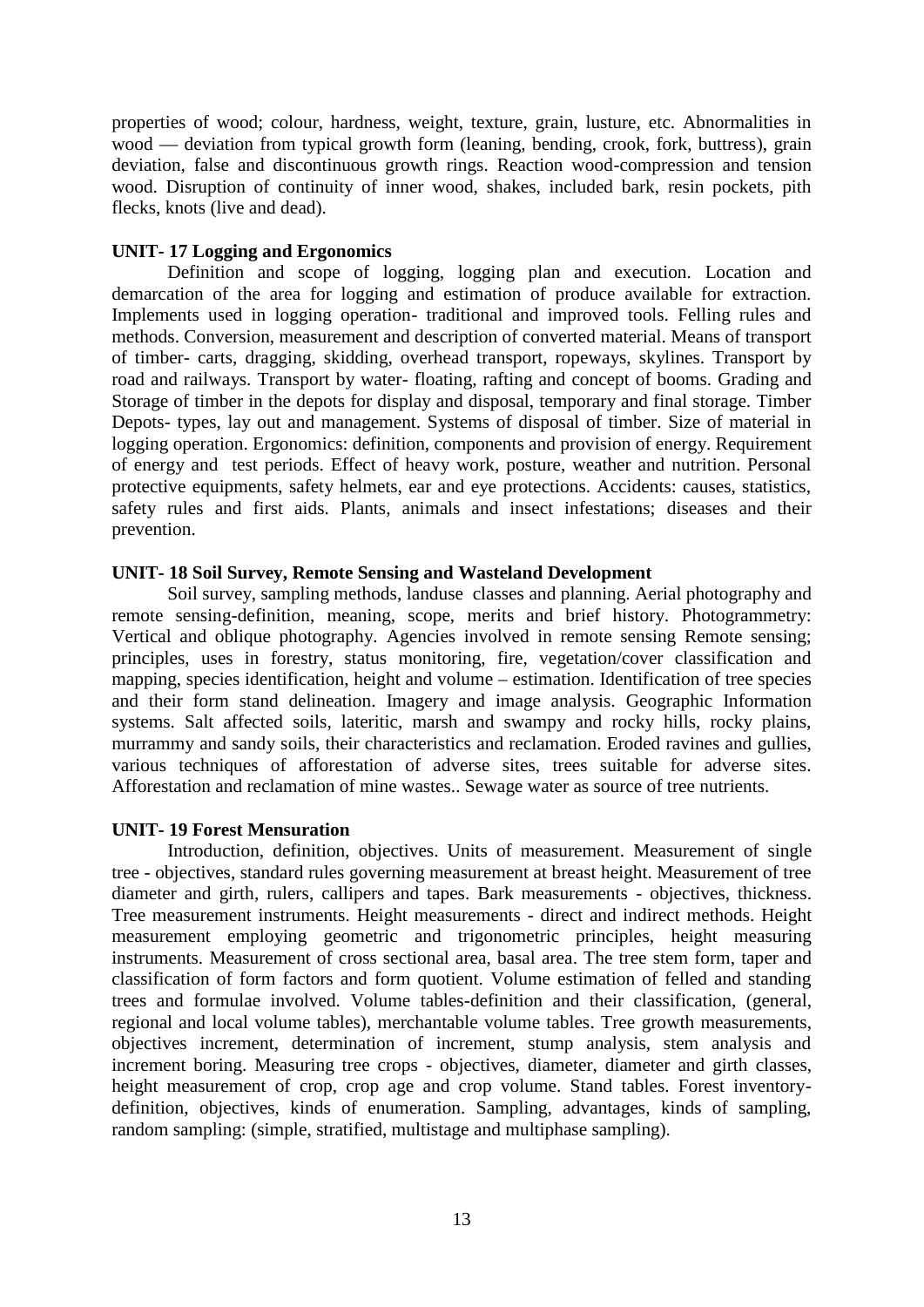#### **UNIT- 20 Principles of Tree Improvement**

Introduction, history and development of tree improvement, its relation to other disciplines for forest management. Reproduction in forest trees – anthesis and pollination – their importance in tree breeding. Quantitative inheritance, heritability, genetic advance, genetic gain, combining ability and their application. Genetic, environmental and phenotypic expression of trees. Genetic basis of tree breeding and selection practices in forest trees. Patterns of environmental variation- species and provenance trials in forest trees. Seed stands (seed production areas) Plus tree selection, progeny trials and establishment of seed orchard. Genetic consequences of hybridization. Back cross breeding, heterosis breeding, breeding for resistance to insect pest, diseases, air pollution and for wood properties. Conservation of forest tree germplasm. Recent techniques in tree improvement. Vegetative propagation and tree improvement.

#### **UNIT- 21 Tree Seed Technology**

Introduction – Seed and its importance – afforestation activity and seed requirements in India and HP. Role of seed technology in nursery stock production. Production of quality seed, identification of seed collection areas-seed orchards – maintenance of genetic purityisolation and roguing, seed source provenance and stands. Selection of seed tree, genotypic and phenotypic selection, plus tree – pure stands, elite seed tree, isolated tree and their location. Locality factors. Seed Collection – Planning and Organization, Collection methods, Factors affecting seed collection, Seed maturity and tests. Seed processing – Seed extraction, drying, blending, cleaning, grading, treating, bagging, labeling and storage. Storage – orthodox and recalcitrant seeds, precautions of handling of recalcitrant seeds, natural longevity of tree seeds, factors affecting longevity – storage conditions, methods and containers. Seed testing, sampling, mixing and dividing, determination of genuineness, germination, moisture, purity, vigour, viability, seed dormancy and breaking of seed dormancy. Different viability and vigour tests, seed pelleting, seed health. Classes of tree seeds, certification procedures of tree seeds.

### **UNIT- 22 Forest Tribology and Anthropology**

Anthropology – definitions, nature and scope of Anthropology. Branches of Anthropology & methods of anthropological study, Concepts of Culture, Society, Community, Groups and Institutions. Social Institutions: Family – forms and functions, Marriage – forms and functions, Kinship – decent, residence. Meaning, definitions and characteristics of Tribes. Socio-cultural and socio-economic problems of tribes with special reference to indebtedness, land alienation, shifting cultivation, migration, depopulation, un employment, impact of urbanization and industrialization, education and forest problems. Social and cultural change – its meaning and characteristics and difference between social  $\&$ cultural change and recent changes among the tribals. Forest and Tribes – their relationship. Role of Tribals in Forest protection, development & conservation. The role of anthropology in tribal development.

#### **UNIT- 23 Forest Engineering**

Engineering survey, scope and types of surveying, chain surveying, types and instruments used; Traversing, triangulation, survey stations, base line, check and tie lines; ranging of survey lines; offsets and their types; chain of sloppy grounds, chaining across obstacles; compass surveying, chain and compass traversing, magnetic and true bearings, prismatic compass, local attraction. Plane table surveying; plane table and its accessories, methods of plane table surveying. Leveling: terms used, types of levels, dumpy level and its adjustments, booking of staff readings, calculation of reduced levels. Contour surveying.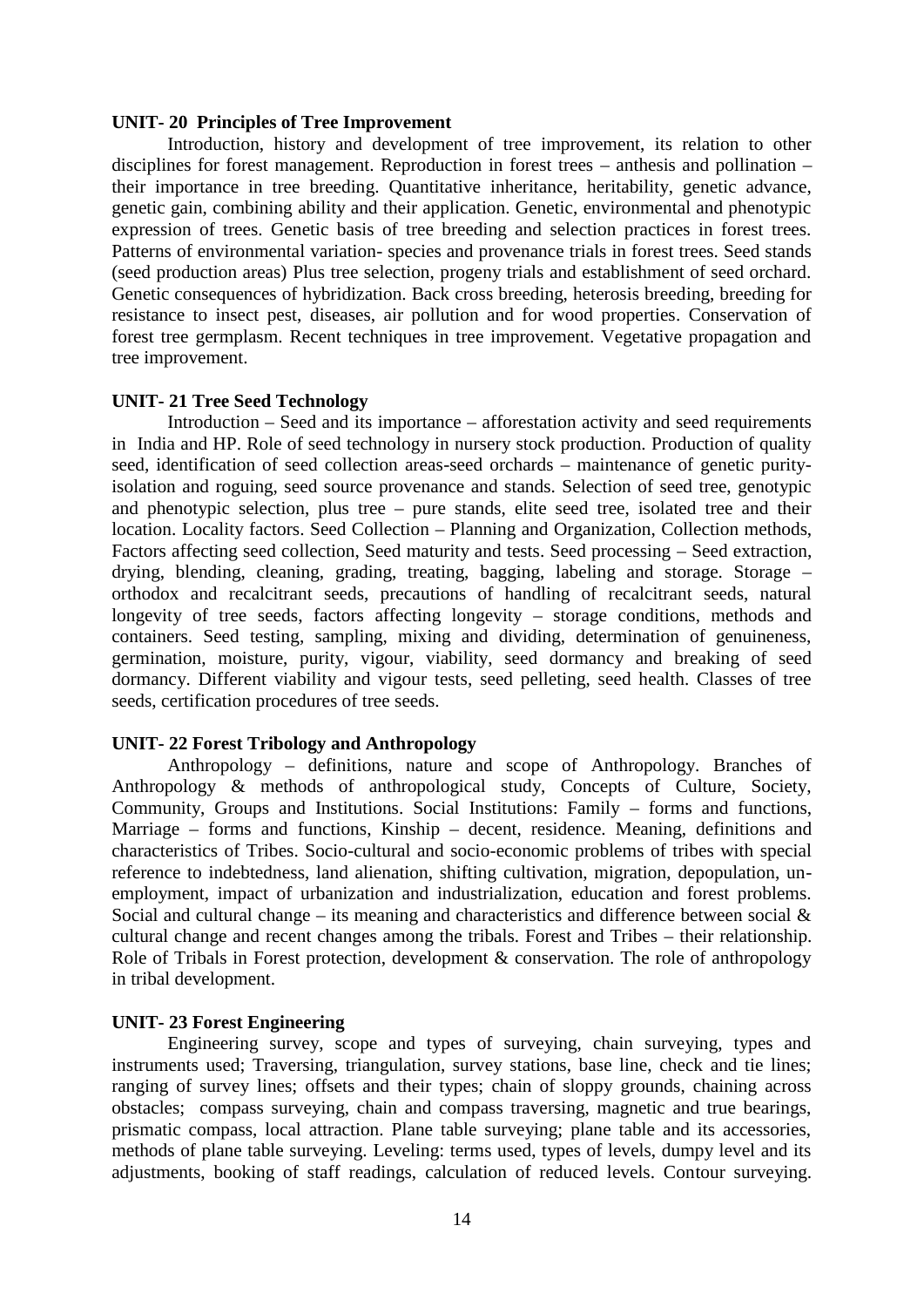Building materials – types, strength and characteristics, site selection for building construction. Forest roads – alignment, construction and drainage; retaining walls, breast walls, waterways and culverts; bridges – types, selection of site.

## **UNIT- 24 Livestock Management**

Important breeds of cattle, buffalo, sheep and goat. Breeding and reproductive management for higher productivity – breeding systems, estrous cycle, heat detection and artificial insemination. Feeding management – types of feedstuffs available for feeding livestock. Feed nutrients and their functions in animal body. Principles of rationing. Milk – definition, composition and nutritive value. Factors affecting quantity and quality of milk. Prevention and control of diseases.

### **UNIT- 25 Wood Science and Technology**

Wood as raw material, kinds of woods– hardwood, softwood; bamboos and canes. Merits and demerits of wood as raw material. The physical features of wood. Mechanical properties of wood like tension, compression, bending, shearing cleavage, hardness, impact resistance, nail and screw holding capacities. Suitability of wood for various uses based on mechanical and physical properties. Electrical and acoustic properties of wood. Wood water relationship – shrinkage, swelling, movement, fibre saturation, equilibrium moisture contact. Wood seasoning – merits, principles and types – air seasoning, kiln seasoning and chemicals seasoning. Refractory classes of timbers, kiln schedules. Seasoning defects and their control. Wood preservation – principles, processes, need, types of wood preservatives (Water soluble, oil based, etc.), Classification of timbers based on durability. Non-pressure methods – steeping, dipping, soaking open tank process, Boucherie process. Pressure methods – full cell process, empty cell process Lowry and Rueping). Wood machining. Sawing – techniques, kinds of saws – cross cut, edging, cudless, hand, circular and bow saws, (parting, slicing, shaping, measuring and marking tools). Various stages in wood working. Dimensional stabilization of wood by surface coating method, bulking method, impregnation of resins and polymers.

# **UNIT- 26 Wood Products and Utilization**

Pulp and paper industry. Introduction and raw material; pulping-mechanical, chemical, semichemical and semi-mechanical; pulp bleaching; stock preparation and sheet formation; types of paper; manufacture of rayon and other cellulose derived products. Manufacture, properties and uses of Composite wood- plywood, fiberboard, particleboard and hard board. Adhesives used in manufacture of composite wood. Impregnated wood, heat stabilized wood, compressed wood, and chemically modified wood). Destructive distillation of wood.. Production of wood molasses, alcohol and yeast.

# **UNIT- 27 Silviculture of Indian Trees**

Origin, distribution, general description, phenology, silvicultural characters, regeneration methods, silvicultural systems and economic importance, *Cedrus deodara, Pinus roxburghii, Pinus wallichiana, Tectona grandis, Shorea robusta, Dalbergia sissoo, Eucalyptus spp. Terminalia spp., Santalum album,. Pterocarpus santalinus, , Diospyros melanoxylon.*

# **UNIT- 28 Nursery Management**

Propagation concept. Site selection, planning and layout of nursery area. Methods of seed sowing. pricking. watering methods, weeding, hoeing, fertilization, shading, root culturing techniques, lifting windows, grading, packaging. Vegetative propagation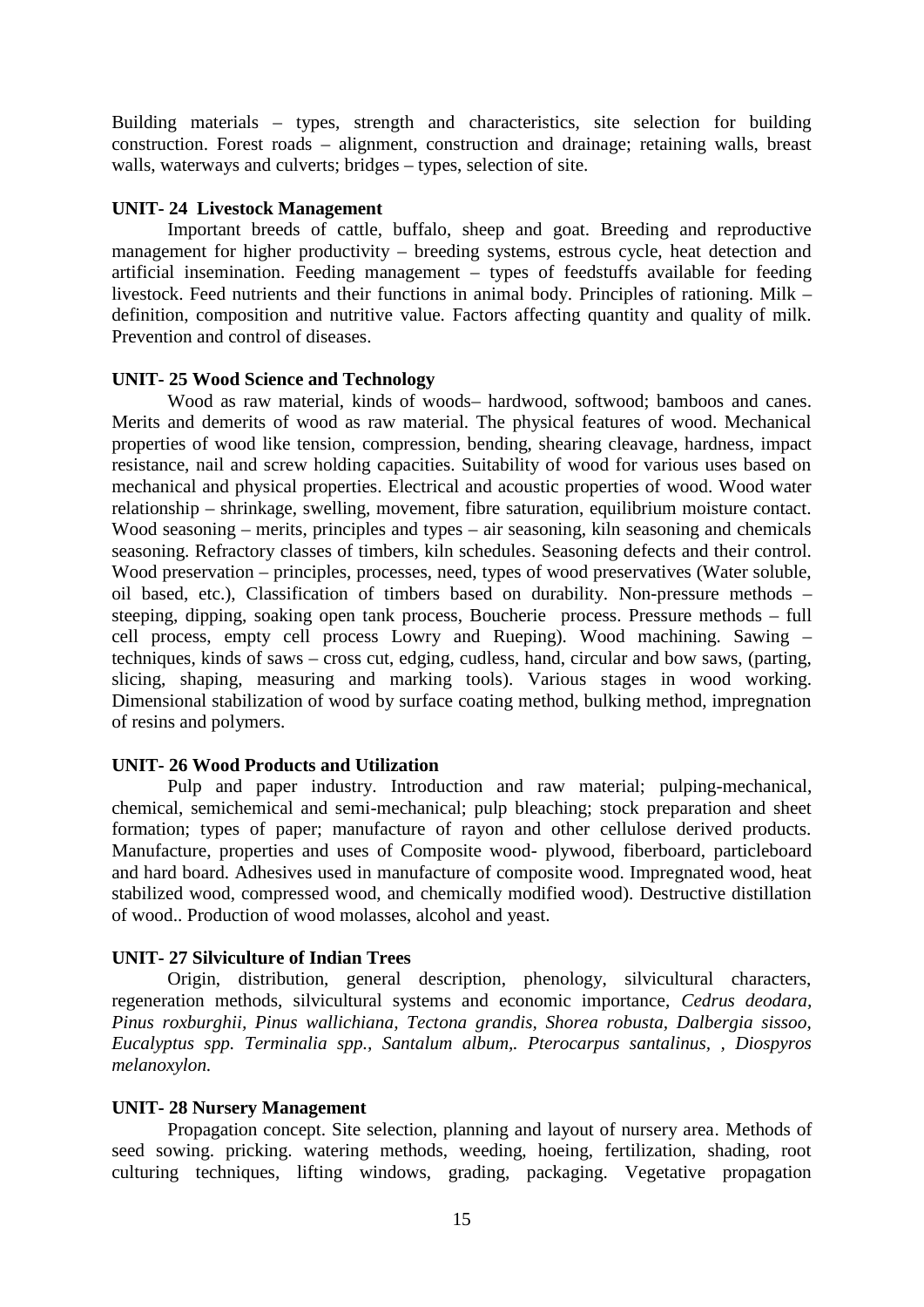techniques. Study of important nursery pests and diseases and their control measures. Nursery practices for some important tree species.

# **UNIT- 29 Fundamentals of Wildlife**

Justification of wildlife conservation, Biogeographic classification of India. Status and distribution of wildlife in India. Scientific and common names of important mammals, birds and reptiles. Rare, endangered and threatened species of mammals, birds and reptiles of India. Indian Board for wildlife, CITES. Biological basis of wildlife management. Wildlife ecology.

# **UNIT- 30 Fundamentals of Extension Education**

Extension education: meaning, definition, nature, scope, objectives, principles, approaches and history. Rural Development: meaning, definition, objectives and genesis. Transfer of technology programmes like lab to land programme (LLP) national demonstration (ND), front line demonstration (FLD) Krishi Vigyan Kendras (KVK), Technology Assessment and Refinement Programme (TARP) etc. of ICAR. Communication: meaning, definition, elements and selected models. Audio – visual aids: importance, classification and selection. Programming planning process – meaning, scope, principles and steps. Evaluation: meaning, importance and methods. Scope and importance of Participatory Rural Appraisal (PRA). Management and administration: meaning, definition, principles. Concepts of human resource development (HRD), rural leadership.

# **UNIT- 31 Forest Pathology**

History and importance of forest pathology in India and the world, Classification of tree diseases. Broad classification of different pathogens causing tree diseases. General characteristics of fungi, bacteria, viruses, phytoplasma and phanerogames. Important characters of ascomycetes and basidiomycetes. Important orders and families of Hymenomycetes with a special reference to Aphyllophoraeae and Agaricaceae that contain members causing tree diseases. Factors influencing disease development. Dissemination and survival of plant pathogens. Distribution, economic importance, symptoms, etiology and management of the following. Diseases of important tree species like teak, *Dalbergia* sp., *Acacia* spp., neem, C*assia*, sal, *Albizia*, *Terminalia*, mango, jack, pines, deodar, eucalyptus, bamboo, C*asuarina*, rubber, sandal wood, medicinal and aromatic plants grown in different agroforestry systems. Biodegradation of wood in use. Types of wood decay, gross characters of decay, sapstain, different types of rots in hardwoods, softwoods and their prevention. Definition and scope of disease management in forestry. Principles of disease management such as exclusion, cultural, chemical, biological and immunization. Nursery diseases of important forest species.

# **UNIT- 32 Forest Business Management**

# **Forest / agro forest business**

Importance nature, scope (input and product sector Forest Policies)

# **UNIT- 33 Forest business Management**

Distinctive features, importance of good management Definition of management. Management functions - (1) Planning - Meaning, definition types of plan, characteristics of sound plan. Steps in planning. (2) Organization -definition, meaning importance (3) Staffing means definition and importance (4) Directing, Motivation ordering Leading supervision, communication control.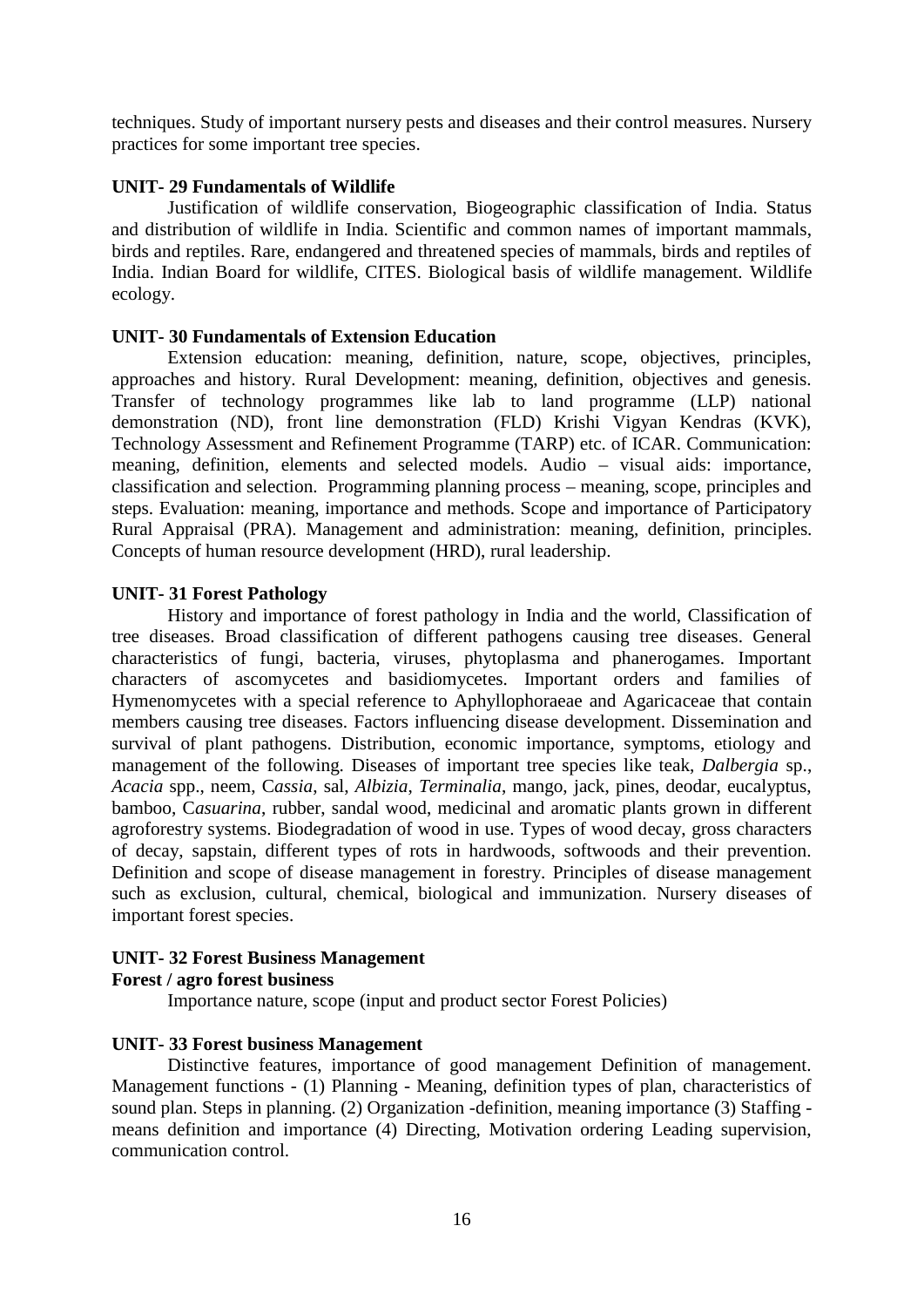### **UNIT- 34 Capital Management**

Financial Management of forest business / agro forestry, Business, Importance of financial statements Balance sheet, Profile and loss statement - Analysis of financial statements.

### **UNIT- 35 Agro forest based and forest based industries**

Definition, classification: importance and need types of agro forestry / forest business industries constraints in establishing forest / Agro forest product based industries

## **UNIT- 36 Marketing Management**

Meaning: Definition, Marketing mix 4Ps of marketing mix, Market segmentation. Product life cycle marketing channels.

### **UNIT- 37 Agro forestry / forest product price policies Definition, importance, need.**

Project Meaning, Definition project cycle and concepts Types, Phases in project cycle - conception or identification, (ii) formulation or preparation (iii) Appraisal (iv) Implementation (v) monitoring, and, Evaluation - Appraisal and evaluation techniques - NPW, BCR,IRR sensitivity analysis, criteria for selection of Agro forest projects. Characteristics of forest / agro forest based projects, and constraints

## **UNIT- 38 Elementary Statistics and Computer Application**

Measures of location, mean, mode, median, geometric mean, harmonic mean, percentiles and quadrilles, for raw and grouped data. Dispersion: Range, standard deviation, variance, coefficient of variation for raw and grouped data. Probability: Basic concept, additive and multiplicative laws. Theoretical distributions, binominal, poison and normal distributions, sampling, basic concepts, sampling vs. complete enumeration parameter and statistic, sampling methods, simple random sampling and stratified random sampling. Tests of Significance: Basic concepts, tests for equality of means, and independent and paired ttests, chi-square test for application of attributes and test for goodness of fit of Mendalian ratios. Correlation: Scatter diagram, correlation co-efficient and its properties, regression, fitting of simple linear regression, test of significance of correlation and regression coefficient. Experimental Designs: Basic concepts, completely randomized design, randomized block design, latin square designs, factorial experiments, basic concepts, analysis of factorial experiments up to 3 factors. Computer application: Introduction to computers and personal computers, basic concepts, operating system, DOS and Windows 95, introduction to programming languages, BASIC language, concepts, basic and programming techniques, MS Office, Win Word, Excel, Power Point, introduction to Multi-Media and its application. VISUAL BASIC-concepts, basic and programming techniques, introduction to Internet.

# **UNIT- 39 Rangeland Management**

Range inventory – mapping, methods of sampling and evaluation, purposes and principles, Carrying capacity. Range utilization. Intensity and frequency of use. Range management – topography, animal species, forage preference, density. Grazing – grazing intensity, season of grazing, types – their merits and demerits. Animal unit (A.U.). Fire – controlled burning, effect of fire on vegetation and fauna. Weed control – types, their characteristics, chemical and biological control. Range improvement – range seeding, introduction of grasses and legumes, fertilization, soil and water conservation strategies. ultiple use.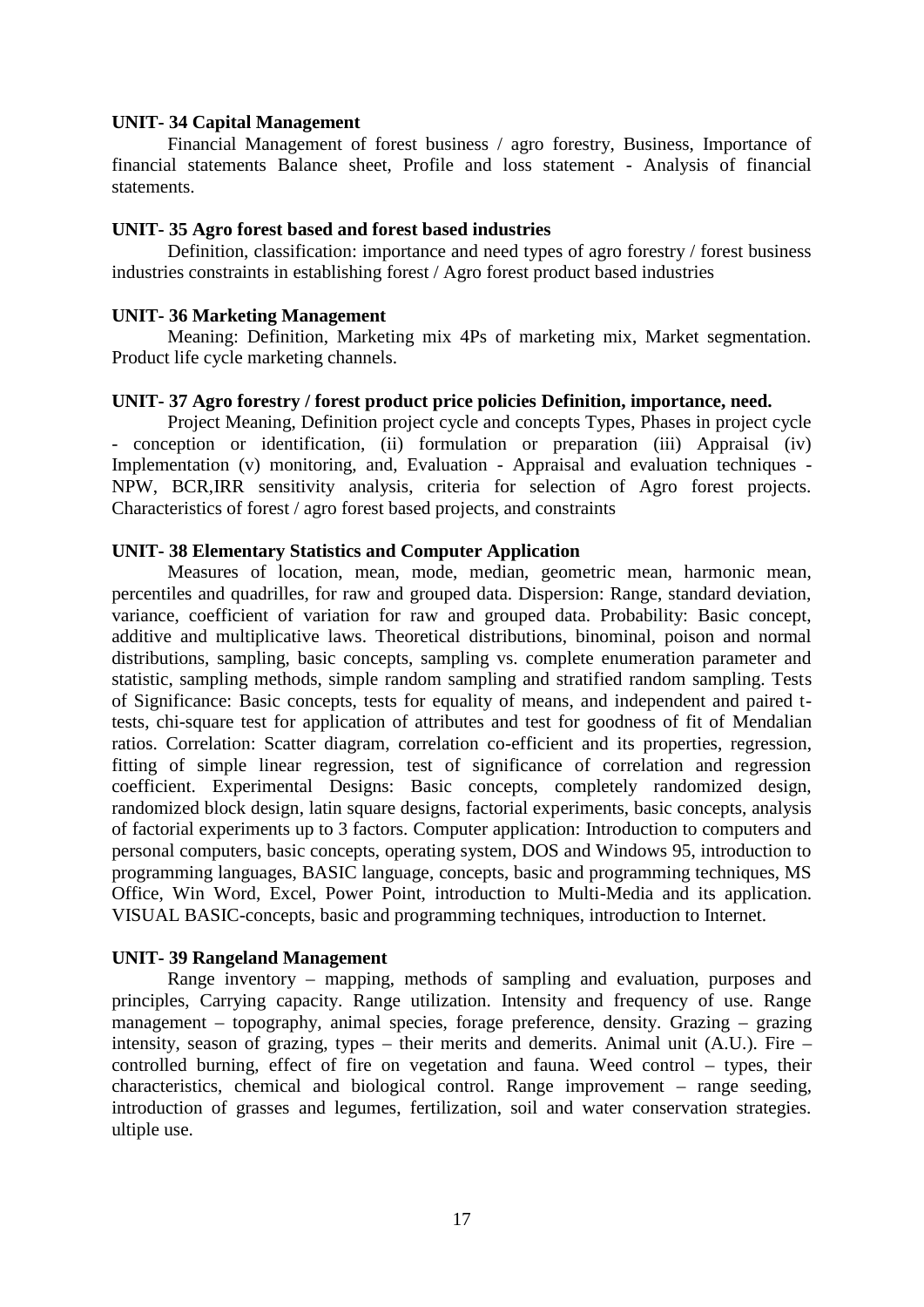#### **UNIT- 40 Silvicultural Systems**

Silvicultural system - definition, scope and classification. Even aged and uneven aged forests and their crown classes. Detailed study of the silvicultural systems: Clear felling systems including clear strip, alternate and progressive strip systems. Shelterwood system - Uniform system, Group system, Shelterwood strip system, Wedge system, Strip and group system, Irregular shelterwood system, Indian irregular shelterwood system. Seed tree method. Selection system and its modifications. Accessory systems. Coppice system - Simple coppice system, Coppice of the two rotation system, Shelterwood coppice system, Coppice with standard system, Coppice-with-reserve, Coppice selection system, Pollard system. Choice of silvicultural system. Dauerwald concept. Culm selection system in Bamboo. Tending operations - weeding, cleaning, thinnings, definitions, objectives and methods, increment felling and improvement felling. Prunning and lopping. Control of climbers and undesirable plants

### **UNIT- 41 Plantation Forestry**

Definition, scope and impediments. Plantation forests - planting plan, plantation records, maps. Site selection. Site preparation - purpose and methods. Planting - layout, time of planting, planting pattern, spacing, gap filling, planting methods, direct seedling. Choice of species on ecological aspects - afforestation of dry land, wet land, other adverse sites and taungya. Intercultural operations. Weed control, climber cutting, staking, singling and pruning. Thinning - definition, objectives. Effects of thinning. Energy and industrial plantation - definition, scope, species, establishment, management and impact on environment. Site selection and site preparation. Use of fertilizers, weedicides for plantation management.

### **UNIT- 42 World Forestry Systems**

Geographical distribution of forests and their classification. Productivity potential and increment of world forests. Forest resources and forestry practices in different regions of the world – North and South America, Europe, Africa, China, Japan, Russia, South-East Asia and Australia. Recent trends in forestry development in the world. International forestry organizations.

### **UNIT- 43 Wild Life Management**

Wildlife management and conservation in India. Habitat management. Wildlife census : Purpose, techniques. Direct and indirect methods of population estimation. Sample and total counts, indices, encounter rates and densities. Wildlife (Protection) Act, 1972. Sanctuary, National Park and Biosphere Reserves. Special projects for wildlife conservation. Project Tiger and Musk Deer Project. Wildlife corridors. MAB, Red Data Book, Category of threat, CITES. Conservation.

### **UNIT- 44 Principles of Forest Economics, Project Planning and Evaluation**

Nature and scope of forest economics, importance of forestry in economic development. Concepts of demand, derived demand and supply with special reference forestry outputs. Basics of marginal analysis and its applications in economic analysis of forestry production systems. Basics of Linear Programming. Financial and economic rotations. Fundamentals of project planning and evaluation and network scheduling techniques. Valuation of timber and non-timber forest products.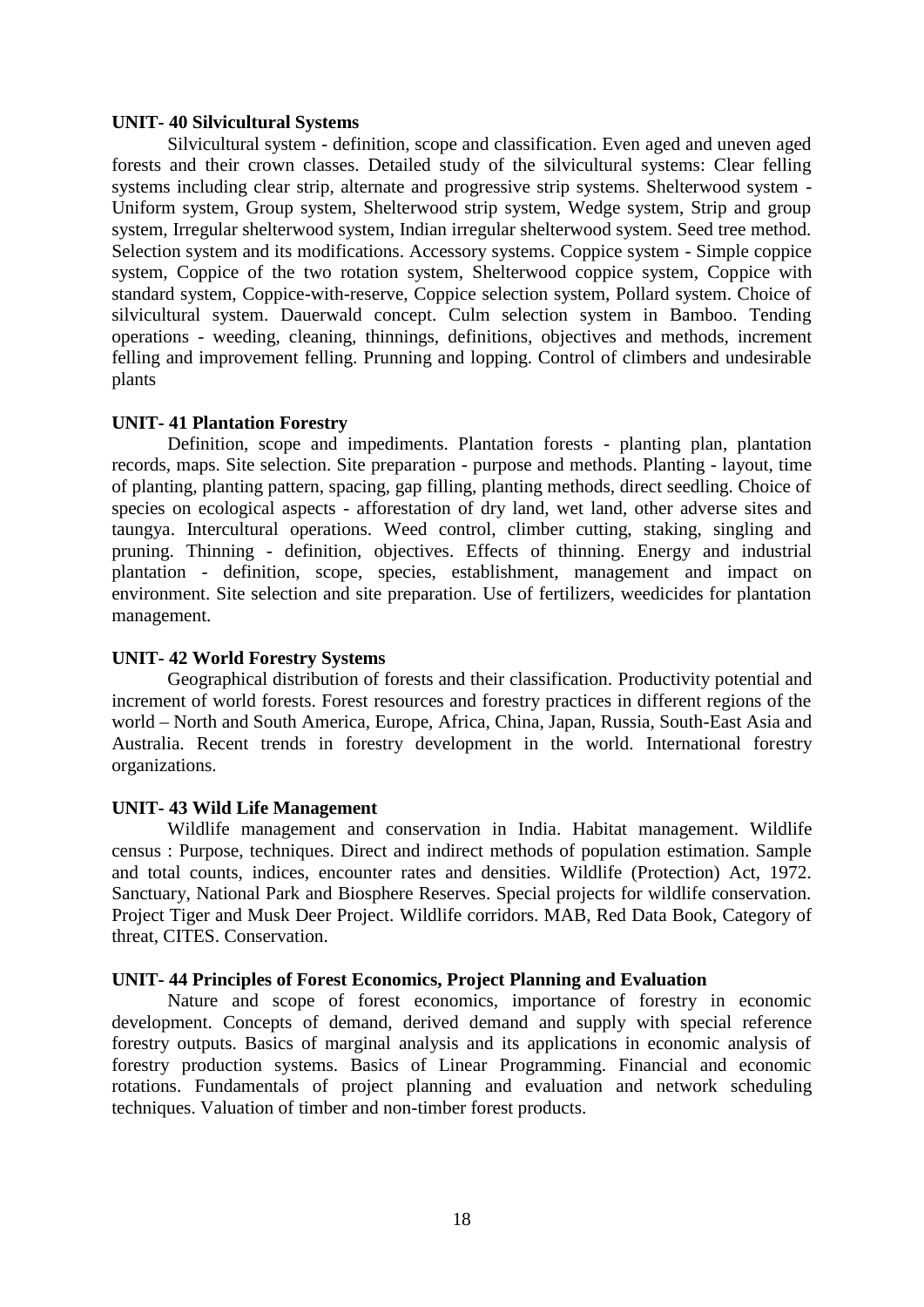#### **UNIT- 45 Environmental Science**

Components of environment - interactions with organisms. Global and Indian environment - past and present status. Smog, acid rain, global warming, ozone hole, eutrophication,. Impact of different pollutions on humans, organisms and environment. India, international and voluntary agencies for environmental conservation - mandates and activities. International conferences, conventions and summits.

#### **UNIT- 46 Forest Management, Policy and Legislation**

Introduction: definition and scope. Peculiarities of forest management. Principles of forest management and their applications. Objects of management, purpose and policy. Sustained and progressive yield concept and meaning. General definitions – management and administrative units, felling cycle, cutting section. Rotations: definition, kinds of rotations, choice of rotations, length of rotations and conversion period. Normal forest: definition and concept. Evenaged and unevenaged models. Yield regulation – general principles of even aged and unevenaged forest crop. Working Plan – definition, objects and necessity. Forest Policy: definition, necessity and scope. National Forest Policies. Forest Law: legal definition. Objects of special forest law. Indian Forest Act.Detailed study of IFA, 1927.

### **UNIT- 47 Utilization of on-Timber Forest Products**

Introduction, methods of collection, management and importance of Non-Timber Forest Products (NTFP). Fodder (grasses and tree leaves), canes and bamboos. Essential Oils and non-essential oils. Gums and resins –definition, classification, sources, collection and uses. Resins and Oleoresins, their formation. Beedi leaves – sources, collection and processing.. Katha and Cutch – sources, extraction and uses. Spices, poisons.

#### **UNIT- 48 Agroforestry System and Management**

Indian agriculture - its structure and constraints. Land use definition, classification and planning. Agroforestry - definition, aims, objectives and need. Traditional agroforestry systems: Taungya system, Shifting cultivation, wind break, shelterbelts, Homestead gardens'. Alley cropping, high density short rotation plantation systems, silvicultural woodlots/energy plantations. Classification of agroforestry system -structural, functional, socio-economic and ecological basis. Multipurpose tree species and their characteristics. Tree architecture, canopy management - lopping, prunning, pollarding and hedging. Diagnosis and design. Agroforestry systems in different agroclimatic zones, components, production and management techniques. Nutrient cycling, soil conservation, watershed management and climate change mitigation. Economics of agroforestry systems. People participation, rural entrepreneurship through agroforestry and industrial linkages. Analysis of fodder and fuel characteristics of tree/shrubs. Financial and socio-economic analysis of agroforestry systems.

### **UNIT- 49 Medicinal and Aromatic Plants**

Opportunities and constraints in the cultivation and utilization of medicinal and aromatic plants in India. Importance, production, climatic and soil requirements, propagation and nursery techniques, nutritional and water requirements. Plant protection, harvesting, processing and economics of under mentioned important medicinal and aromatic plants. Medicinal Plants ginger, turmeric, *Rauvolfia*, isabgol. Aromatic Plants : *Citronella* grass, khus grass, *Mentha*, muskdana (musk mallow), *Ocimum*. Endangered medicinal and aromatic plants of India and their conservation.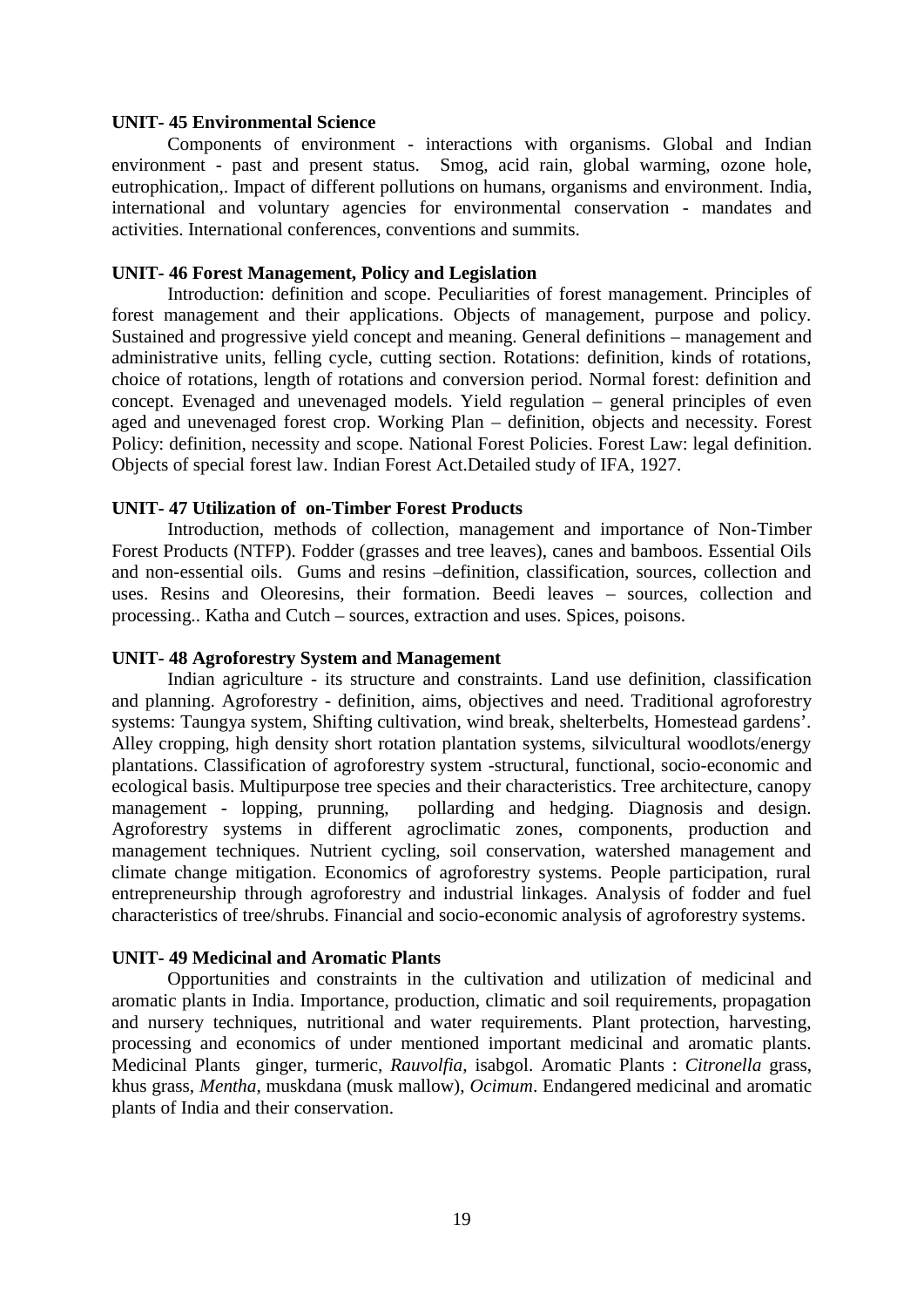### **UNIT- 50 Forest Entomology**

Taxonomic classification of class Insecta, diagnostic characters of the orders and major families of economic importance. Methods and principles of pest control. Principles and techniques of Integrated Pest Management in forests. Classification of forest pests. Insect pests of forest seeds, forest nursery and standing trees of timber yielding species of natural forest.

## **UNIT- 51 Entrepreneurship Development and Communication Skills**

Entrepreneurship Development: Assessing overall business environment in the Indian economy. Overview of Indian social, political and economic systems and their implications for decision making by individual entrepreneurs. Globalization and the emerging business / entrepreneurial environment. Concept of entrepreneurship; entrepreneurial and managerial characteristics; managing an enterprise; motivation and entrepreneurship development; importance of planning, monitoring, evaluation and follow up; managing competition; entrepreneurship development programs; SWOT analysis, Generation, incubation and commercialization of ideas and innovations. Government schemes and incentives for promotion of entrepreneurship. Government policy on Small and Medium Enterprises (SMEs) / SSIs. Export and Import Policies relevant to forestry sector. Venture capital. Contract farming and joint ventures, public-private partnerships. Overview of forestry inputs industry. Characteristics of Indian forestry processing and export industry. Social Responsibility of Business. Communication Skills: Structural and functional grammar; meaning and process of communication, verbal and non-verbal communication; listening and note taking, writing skills, oral presentation skills; field diary and lab record; indexing, footnote and bibliographic procedures. Reading and comprehension of general and technical articles, précis writing, summarizing, abstracting; individual and group presentations, impromptu presentation, public speaking; Group discussion. Organizing seminars and conferences.

# **UNIT- 52 Marketing and Trade of Forest Produce**

Nature and scope of marketing. Approaches to marketing and the study of marketing functions with special reference to forestry. Classification of market, market structure and conduct of important timber and non-timber markets. Marketing channels, costs, margins and price spread – concepts and applications. Concepts of market integration and marketing efficiency. Role of public and private agencies in marketing of forest produce. Market inefficiencies in the trade of forest produce and measures to check the same. Fundamentals of international trade. Domestic and international trade in timber and non-timber forestry outputs. Demand forecasts – concept and methods. WTO – background, structure, functions and decision making process. IPRs and their implications for forestry and allied sectors in the country.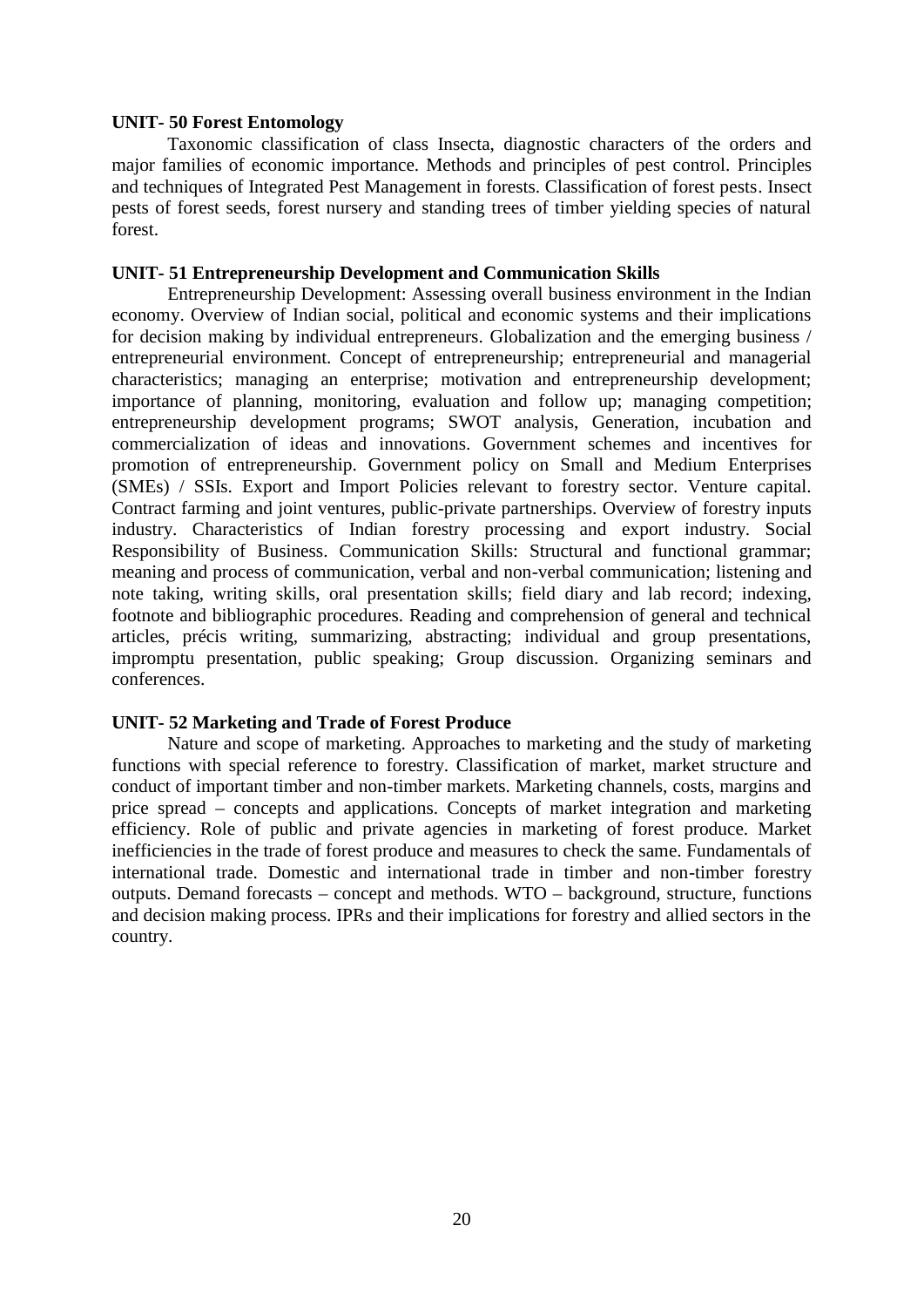### **Syllabus for M.Tech (Agricultural Engineering) / MBA Entrance Examination**

### **UNIT 1**

Thermodynamics, laws of thermodynamics, Otto & diesel cycles. Equilibrium of forces. Frictional forces. Machine Elements. Determining velocity ratio., Drives, Bearings. Methods of projection. CAD. Design considerations of Agricultural Machines. Materials. Loads and stresses. Workshop tools and machines. Farm mechanization.. Field capacities. Tillage; Tillage equipments. Forces acting on tillage tools. Draft measurement: Earth moving machinery. Sowing, planting, transplanting, Fertilizer application, Weed control and Plant protection equipments. Harvesting machineries. Threshers, combines. Testing of farm machines. Cost analysis of machinery. Selection of machinery. Sources of farm power. Tractors and IC engines. Engine components. & systems. Fuels & combustion, detonation and knocking, lubricants. Tractor & machine maintenance. Systems of Tractor. Ergonomic

# **UNIT 2**

Surveying classification and basic principles, Linear measurements. Chain surveying. Compass survey, Plane table surveying. Leveling, Contouring, Computation of area and volume. Theodolite traversing. Introduction to setting of curves. Major and medium irrigation schemes of India, purpose of irrigation, sources of irrigation water, Measurement of irrigation water, water conveyance, design of irrigation field channels, underground pipe conveyance system, irrigation structures, soil water plant relationship, soil water movement, infiltration, evapo-transpiration, soil moisture constants, , irrigation efficiencies, methods of water application, border, check basin, furrow and contour irrigation; sprinkler and drip irrigation method, merits, demerits, selection and design; Participatory irrigation management. Economics of water resources utilization. Surface drainage, design of open channel, sub-surface drainage, investigations of design parameters, hydraulic conductivity, drainable porosity, water table, Design of surface drains, interceptor and relief drains. Design of subsurface drainage system. Vertical drainage. Bio-drainage. Salt balance, reclamation of saline and alkaline soils. Conjunctive use of fresh and saline waters. Economic aspects of drainage.

Properties of fluids: Ideal and real fluid. Pressure and its measurement, Pascal's law, pressure forces on plane, centre of pressure, buoyancy, metacentre and metacentric height, Kinematics of fluid flow: Lagrangian and Eulerian description of fluid motion, continuity equation, path lines, streak lines and stream lines, stream function, velocity potential and flow net. Bernoulli's theorem, venturimeter, orifice-meter and nozzle. Laminar and turbulent flow in pipes, general equation for head loss-Darcy, Equation, Moody's diagram, Minor and major hydraulic losses through pipes and fittings, hydraulic gradient and energy gradient. Dimensional analysis and similitude: Rayleigh's method and Buckingham's `Pi' theorem.

Soil erosion - causes, types and agents of soil erosion; soil loss estimation - universal soil loss equation and modified soil loss equation, determination of their various parameters; erosion control measures – agronomical measures- mechanical measures. Gully control, factors affecting wind erosion, mechanics of wind erosion, soil loss estimation, wind erosion control measures , sedimentation - sedimentation in reservoirs and streams, estimation and measurement, land use capability classification; grassed water ways and their design; introduction to water harvesting techniques; introduction to stream water quality and pollution.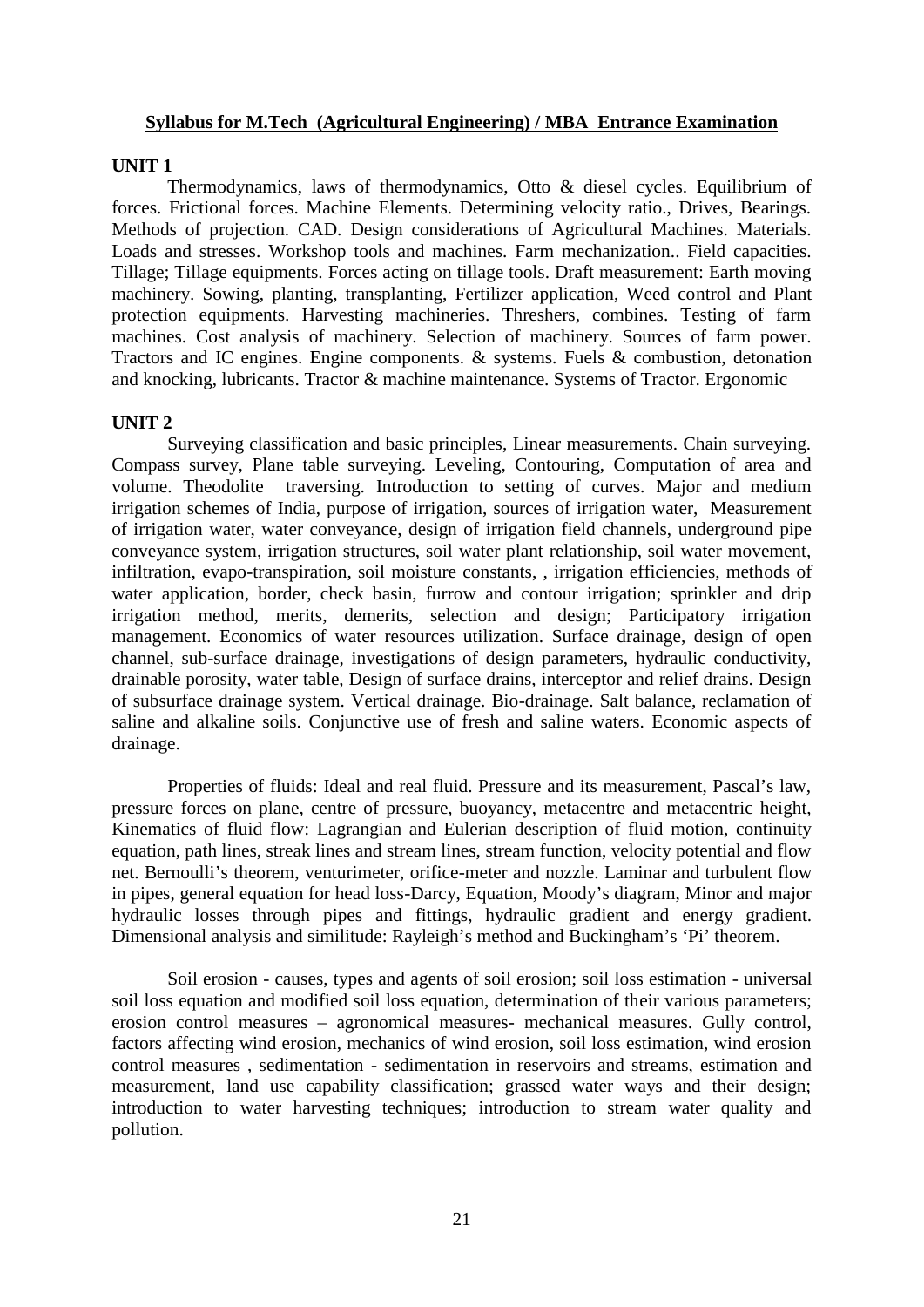Functional requirements of soil erosion control structures; flow in open channelstypes of flow, state of flow, regimes of flow, energy and momentum principles, specific energy and specific force, runoff measuring structures-parshall flume, H - flume and weirs; straight drop spillway, hydrologic and hydraulic design, structural design, design of diversions; small earth embankments-their types and design principles, farm ponds and reservoirs, cost estimation of structures. Introduction of soil mechanics, Soil classification based on particles size, textural classification. Shear strength mohr stress circle, Numerical exercise based on various types of tests. Compaction composition of soils standard and modified protector test. Consolidation of soil: Earth pressure: Plastic equilibrium in soils, active and passive states.

Occurrence and movement of ground water, aquifer and its types, classification of wells, steady and transient flow into partially, fully and non-penetrating and open wells, design of open well, groundwater exploration techniques, methods of drilling of wells, groundwater hydraulics-determination of aquifer parameters by different method such as Theis, Jacob and Chow's etc. Theis recovery method, well interference, multiple well systems, surface and subsurface exploitation and estimation of ground water potential, quality of ground water, artificial groundwater recharge planning, modeling, ground water project formulation. Pumping Systems: Water lifting devices; different types of pumping machinery, classification of pumps, design of centrifugal pumps, hydraulic ram, propeller pumps, mixed flow pumps , deep well turbine pump and submersible pump. Remote Sensing: Definition, stage in remote sensing, modern remote sensing technology versus conventional aerial photography;

### **UNIT 3**

Principal of size reduction, size reduction machines; – Rittinger's, Kick's and Bond's equation, fineness modulus. Theory of separation, sieve analysis, effectiveness of screens, pneumatic separation. Study of different types of material handling systems; belt, chain and screw conveyor, bucket elevator, gravity conveyor, capacity and power requirement. Modes of heat transfer, thermal conductivity of materials. Heat transfer coefficient in convection. Combined free and forced convection. Introduction. Kirchoff's law, solid angle, intensity of radiation. Radiation exchange. Types of heat exchangers, fouling factor, log mean temperature difference. Flick's law, mass transfer coefficients. Reynold's analogy.

### **UNIT 4**

Unit operation of various dairy and food processing systems, pasteurization sterilization, homogenization,. Physical, chemical and biological methods of food preservation, Moisture content and methods for determination, importance of EMC and methods of its determination, principle of drying, mechanism of drying- falling rate, constant rate, thin layer, deep bed and their analysis, critical moisture content, functional requirements of storage, control of temperature and relative humidity inside storage, calculation of refrigeration load; modified atmospheric storage and control of its environment, air movement inside the storage, storage of grains: destructive agents, respiration of grains, moisture and temperature changes in stored grains; artificial drying, grain storage structures such as Bukhari, Morai, Kothar, silo, CAP.

### **UNIT 5**

Principles of refrigeration, second law of thermodynamics applied to refrigeration, Carnot cycle, reversed Carnot cycle, coefficient of performance, unit of refrigeration, types of refrigeration system, mechanical vapour compression, vapour absorption system, components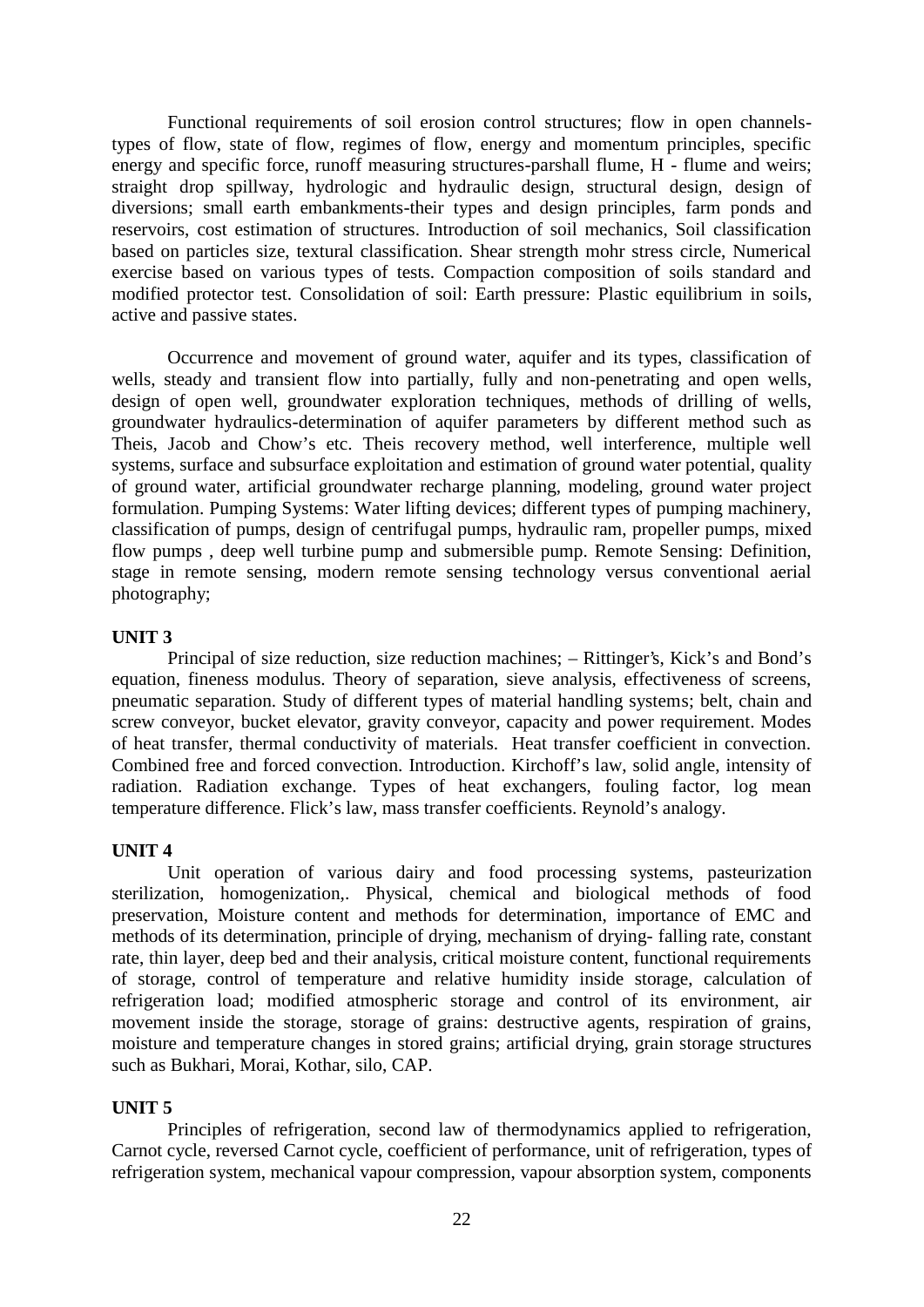of mechanical refrigeration, refrigerant, desirable properties of ideal refrigerant, ultra low temperature refrigeration, cold storages, insulation material. Thermodynamic properties of moist air, adiabatic saturation process, wet bulb temperature and its measurement, psychometric chart and its use, elementary psychometric process. Factors affecting shelf life of food material during storage; spoilage mechanism during storage; definition, requirement, importance and scope of packaging of foods. Different types of packaging materials used. Different forms of packaging, metal container, glass container, plastic container, flexible films, shrink packaging, vacuum & gas packaging. Packaging requirement & their selection for the raw & processed foods. Advantages & disadvantages of these packaging material. Printing, labeling and lamination. Economics of packaging, their merits and demerits.

### **UNIT 6**

Classification of energy sources; Introduction to renewable energy sources; characterization of biomass; types, construction, working principle, uses and safety/ environmental aspects of different renewable energy devices like gasifiers, biogas plants, solar passive heating devices, photovoltaic cells and arrays; Brief introduction to wind energy, hydroelectric energy, briquetting and baling of biomass, biomass combustion, biodiesel preparation and energy conservation in agriculture.

### **UNIT 7**

Characteristics of biological materials like shape, size, volume, density, roundness, sphericity, surface area, specific heat, thermal conductivity, thermal diffusivity, etc. measurement of colour, flavour, consistency, viscosity, texture and their relationship with food quality and composition. Rheological characteristics like stress, strain time effects, rheological models and their equations. Aerodynamic characteristics and frictional properties. Application of engineering properties in handling processing machines and storage structures. Methods of quality control, sampling; purpose, sampling techniques, requirements and sampling procedures for liquid, powdered and granular materials, sensory quality control, TQM and TQC, consumer preferences and acceptance, GMP, HACCP (Hazard analysis and critical control point) and ISO 9000 Series.

# **UNIT 8**

Matrices, Eigen values. Fourier series. Gradient. Divergence and Curl. Stokes, Gauss and Green's theorems. Laplace transforms. Integration of trapezoidal and Simpson's rule.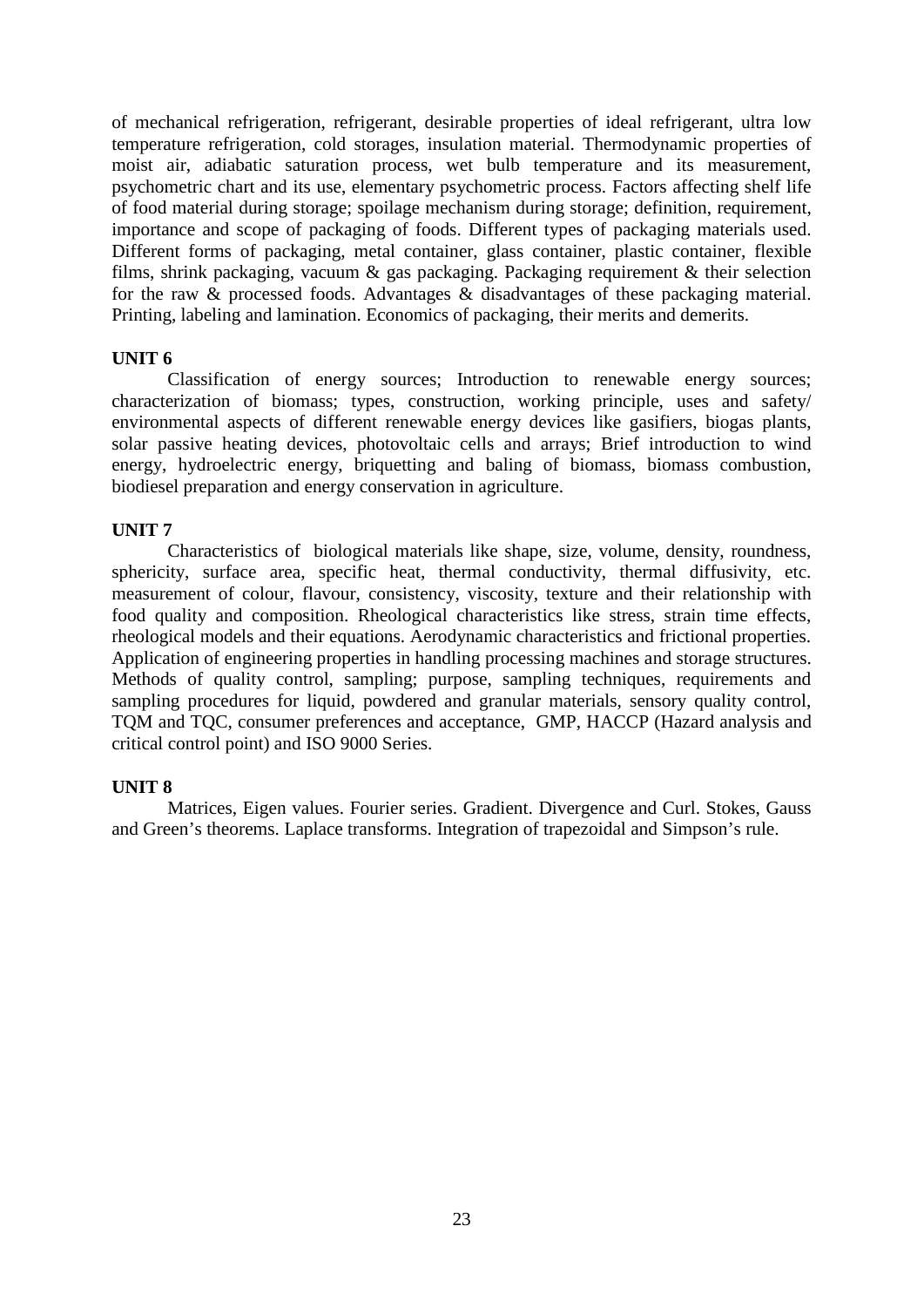## **SYLLABUS FOR ENTRANCE EXAMINATION ADMISSION IN PH.D AGRICULTURE. DEGREE PROGRAMME, 2014-15**

### **Agronomy**

### **Unit-1**

Crop growth analysis in relation to environment; agro-ecological zones of India. Quantitative agro-biological principles and inverse yield nitrogen law; Mitscherlich yield equation, its interpretation and applicability; Baule unit. Effect of lodging in cereals; physiology of grain yield in cereals; optimization of plant population and planting geometry in relation to different resources, concept of ideal plant type and crop modeling for desired crop yield. Scientific principles of crop production; crop response production functions; concept of soil plant relations; yield and environmental stress.

### **Unit-2**

Water and its role in plants; water resources of India, major irrigation projects, extent of area and crops irrigated in India and different states. Water movement in soil and plants; transpiration; soil-water-plant relationships; water absorption by plants; plant response to water stress, crop plant adaptation to moisture stress condition. Soil, plant and meteorological factors determining water needs of crops; scheduling, depth and methods of irrigation; microirrigation system; fertigation; management of water in controlled environments and poly houses. Water management of the crops and cropping systems; quality of irrigation water and management of saline water for irrigation; water use efficiency. Excess of soil water and plant growth; water management in problem soils; drainage requirement of crops and methods of field drainage.

# **Unit-3**

Cropping systems: definition, indices and its importance; physical resources, soil and water management in cropping systems; assessment of land use. Concept of sustainability in cropping systems and farming systems, scope and objectives; production potential under monoculture cropping, multiple cropping, alley cropping, sequential cropping and intercropping, mechanism of yield advantage in intercropping systems. Above and below ground interactions and allelopathic effects; competition relations; multi-storied cropping and yield stability in intercropping, role of non-monetary inputs and low cost technologies; research need on sustainable agriculture. Crop diversification for sustainability; role of organic matter in maintenance of soil fertility; fertilizer use efficiency and concept of fertilizer use in intensive cropping system. Plant ideotypes for dryland; plant growth regulators and their role in sustainability.

# **Unit-5**

Organic farming - concept and definition, its relevance to India and global agriculture and future prospects; land and water management - land use, minimum tillage; shelter zones, hedges, pasture management, agro-forestry. Organic farming and water use efficiency; soil fertility, nutrient recycling, organic residues, organic manures, composting, soil biota and decomposition of organic residues, earthworms and vermicompost, green manures and biofertilizers. Control of weeds, diseases and insect pest management, biological agents and pheromones, biopesticides. Socio-economic impacts; marketing and export potential: inspection, certification, labeling and accreditation procedures; organic farming and national economy.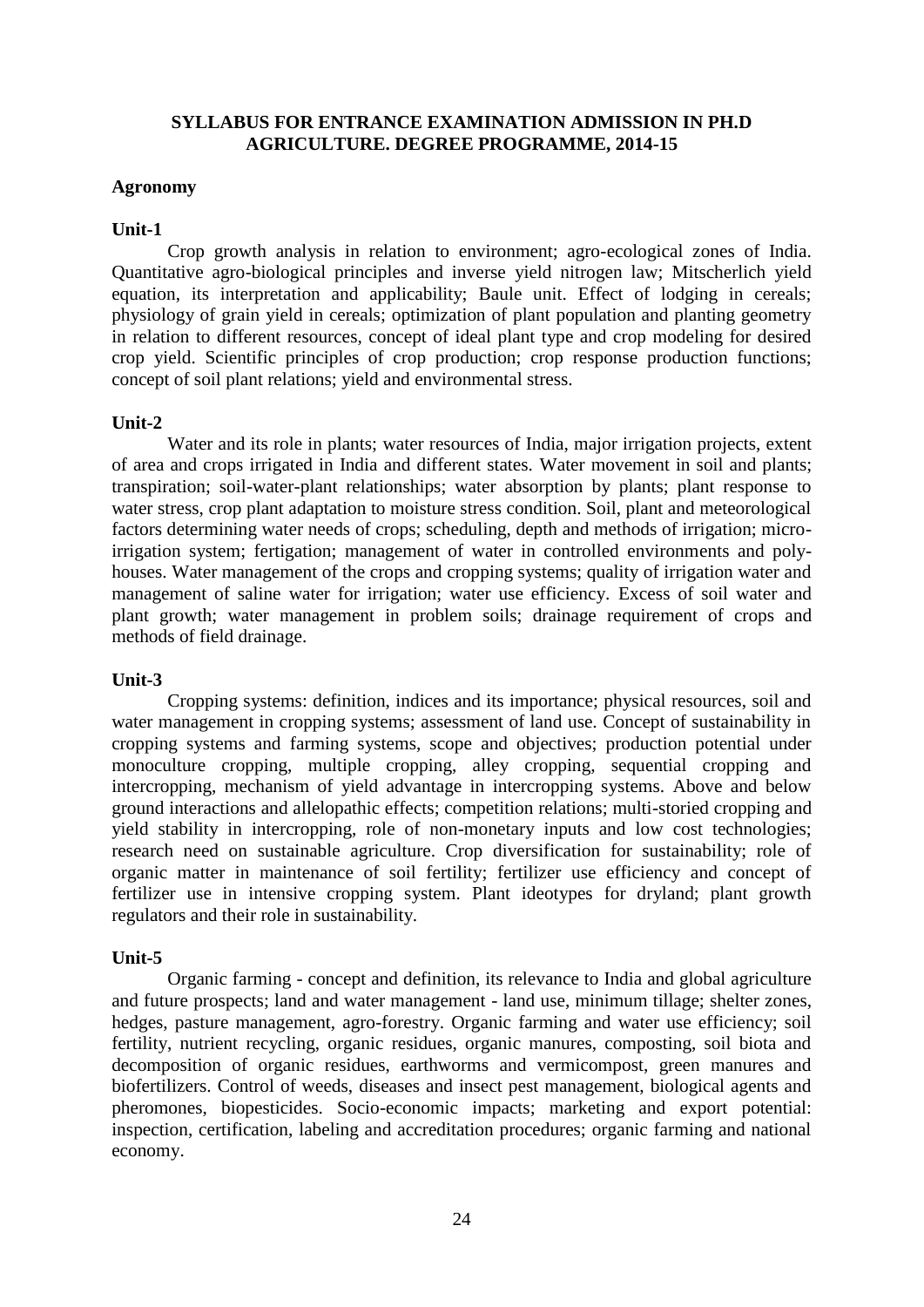#### **Unit-6**

Soil fertility and productivity - factors affecting; features of good soil management; problems of supply and availability of nutrients; relation between nutrient supply and crop growth Criteria of essentiality of nutrients; Essential plant nutrients – their functions, nutrient deficiency symptoms; transformation and dynamics of major plant nutrients. Commercial fertilizers; composition, relative fertilizer value and cost; crop response to different nutrients, residual effects and fertilizer use efficiency, fertilizer mixtures and grades; agronomic, chemical and physiological methods of increasing fertilizer use efficiency; nutrient interactions. Time and methods of manures and fertilizers application; foliar application and its concept; relative performance of organic and inorganic manures; economics of fertilizer use; integrated nutrient management; use of vermicompost and residue wastes in crops.

#### **Unit-7**

Weed biology and ecology, crop-weed competition including allelopathy; principles and methods of weed control and classification; weed indices. Herbicides introduction and history of their development; classification based on chemical, physiological application and selectivity; mode and mechanism of action of herbicides. Herbicide structure - activity relationship; factors affecting the efficiency of herbicides; herbicide formulations, herbicide mixtures; herbicide resistance and management; weed control through bio-herbicides, myco herbicides and allele-chemicals; Degradation of herbicides in soil and plants; herbicide resistance in weeds and crops; herbicide rotation. Weed management in major crops and cropping systems; parasitic weeds; weed shifts in cropping systems; aquatic and perennial weed control. Integrated weed management; cost : benefit analysis of weed management.

### **Unit-8**

Definition, concept and characteristics of dry land farming; dry land versus rainfed farming; significance and dimensions of dry land farming in Indian agriculture. Soil and climatic parameters with special emphasis on rainfall characteristics; constraints limiting crop production in dry land areas; types of drought, characterization of environment for water availability; crop planning for erratic and aberrant weather conditions. Stress physiology and resistance to drought, adaptation of crop plants to drought, drought management strategies; preparation of appropriate crop plans for dry land areas; mid contingent plan for aberrant weather conditions. Tillage, tilth, frequency and depth of cultivation, compaction in soil tillage; concept of conservation tillage; tillage in relation to weed control and moisture conservation; techniques and practices of soil moisture conservation (use of mulches, kinds, effectiveness and economics); anti-transpirants; soil and crop management techniques, seeding and efficient fertilizer use. Concept of watershed resource management, problems, approach and components.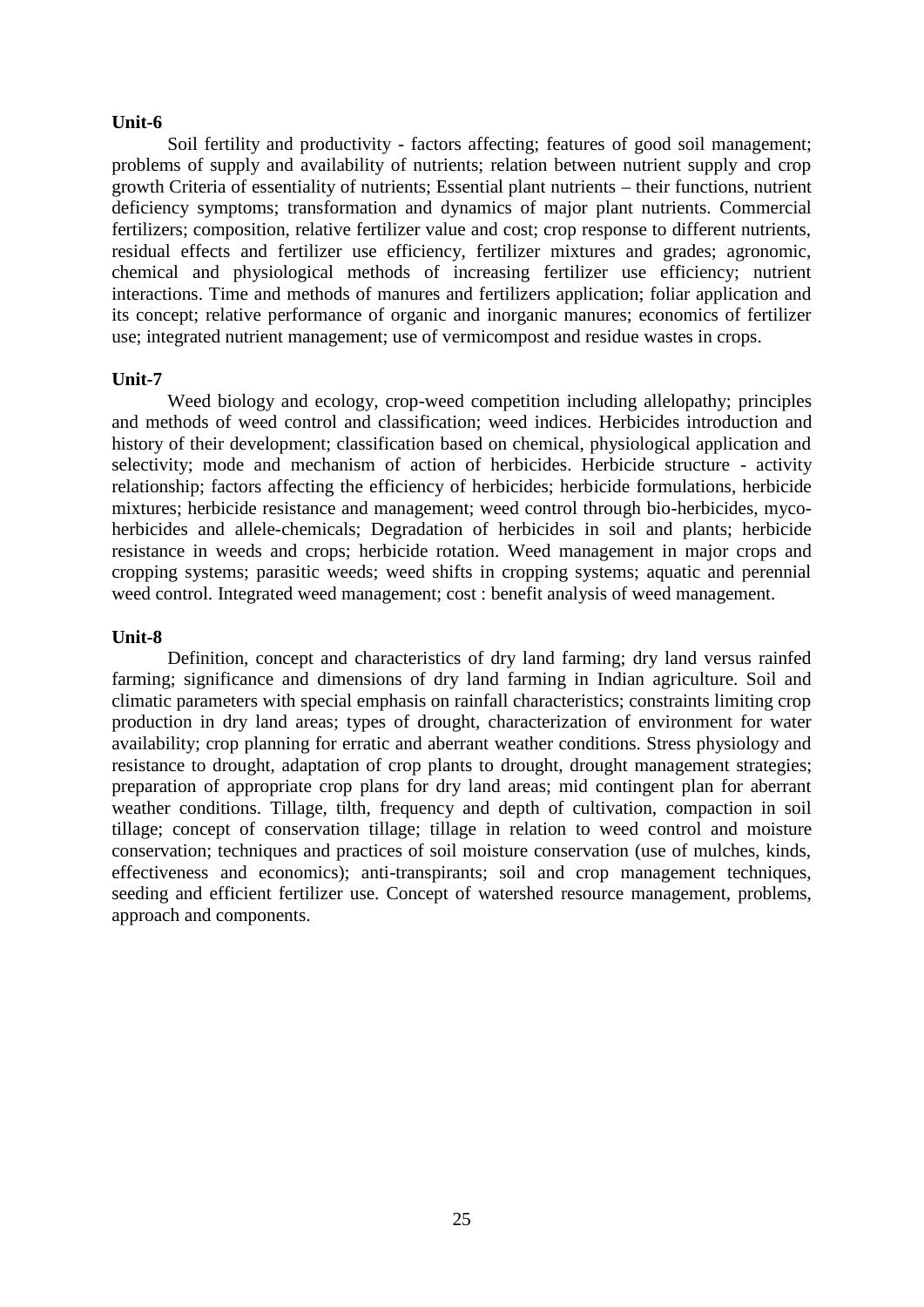# **Agricultural Economics**

### **Unit-1**

Theory of Consumer Behavior-Cardinal Utility Approach-Ordinal Utility Approach– Income effect and substitution effect–Applications of Indifference curve approach- Revealed Preference Hypothesis–Consumer surplus-Derivation of Demand curve–Elasticity of demand. Theory of Production-`Production functions–Returns to scale and economies of scale–Technical progress–Theory of Costs–Cost curves–Profit maximization and cost minimization–Derivation of supply curve–Law of Supply–Producer's surplus. Market Equilibrium-Behavior of Firms in Competitive Markets–Perfect Competition-Effect of Taxation and Subsidies on market equilibrium-Monopoly-Monopolistic-Oligopoly-Theory of Factor Markets. General Equilibrium Theory-Welfare Economics-Pareto Optimality–Social welfare criteria-Social Welfare functions.

# **Unit-2**

Nature and Scope of Macro Economics-Methodology and Keynesian Concepts National Income-Concepts and measurement-Classical theory of Employment and Say's Law-Modern theory of Employment and Effective Demand. Consumption function-Investment and savings-Concept of Multiplier and Accelerator-Output and Employment-Rate of interest-Classical, Neo classical and Keynesian version-Classical theory Vs Keynesian theory–Unemployment and Full employment. Money and classical theories of Money and Price. Inflation: Nature, Effects and control. IS & LM frame work-General Equilibrium of product and money markets-Monetary policy-Fiscal policy-Effectiveness of Monetary and Fiscal policy.

### **Unit-3**

Evolution of Economic Thought vs. Economic History. Ancient economic though– medieval economic thought. Development of Classical Thoughts (Adam Smith, Robert Malthus and David Ricardo).The birth of neoclassical economic thought–Marshall and Walras–General Equilibrium Theory-Welfare Theory–Keynesian economics. The Era of globalization–Experiences of developing world. Economic Thought in India–Naoroji and Gokhale–Gandhian Economics -Economic thought of independent India–Nehru's economic philosophy-Experiences of the Structural adjustment programmes of the post liberalization era.

# **Unit-4**

Nature, scope and significance of agricultural production economics-Agricultural. Factors of production, classification, interdependence, and factor substitution-Determination of optimal levels of production and factor application–Optimal factor combination and least cost combination of production-Theory of product choice; selection of optimal product combination. Cost functions and cost curves, components, and cost minimization Duality theory–cost and production functions and its applications-Derivation of firm's input demand and output supply functions. Measuring efficiency in agricultural production; technical, a locative and economic efficiencies.

# **Unit-5**

Agricultural marketing issues, and enhance expertise in improving the performance of the marketing institutions and the players in marketing of agricultural commodities. Characteristic of Agricultural product and Production-Problems in Agricultural Marketing from Demand and Supply and Institutions sides. Market intermediaries and their role-Need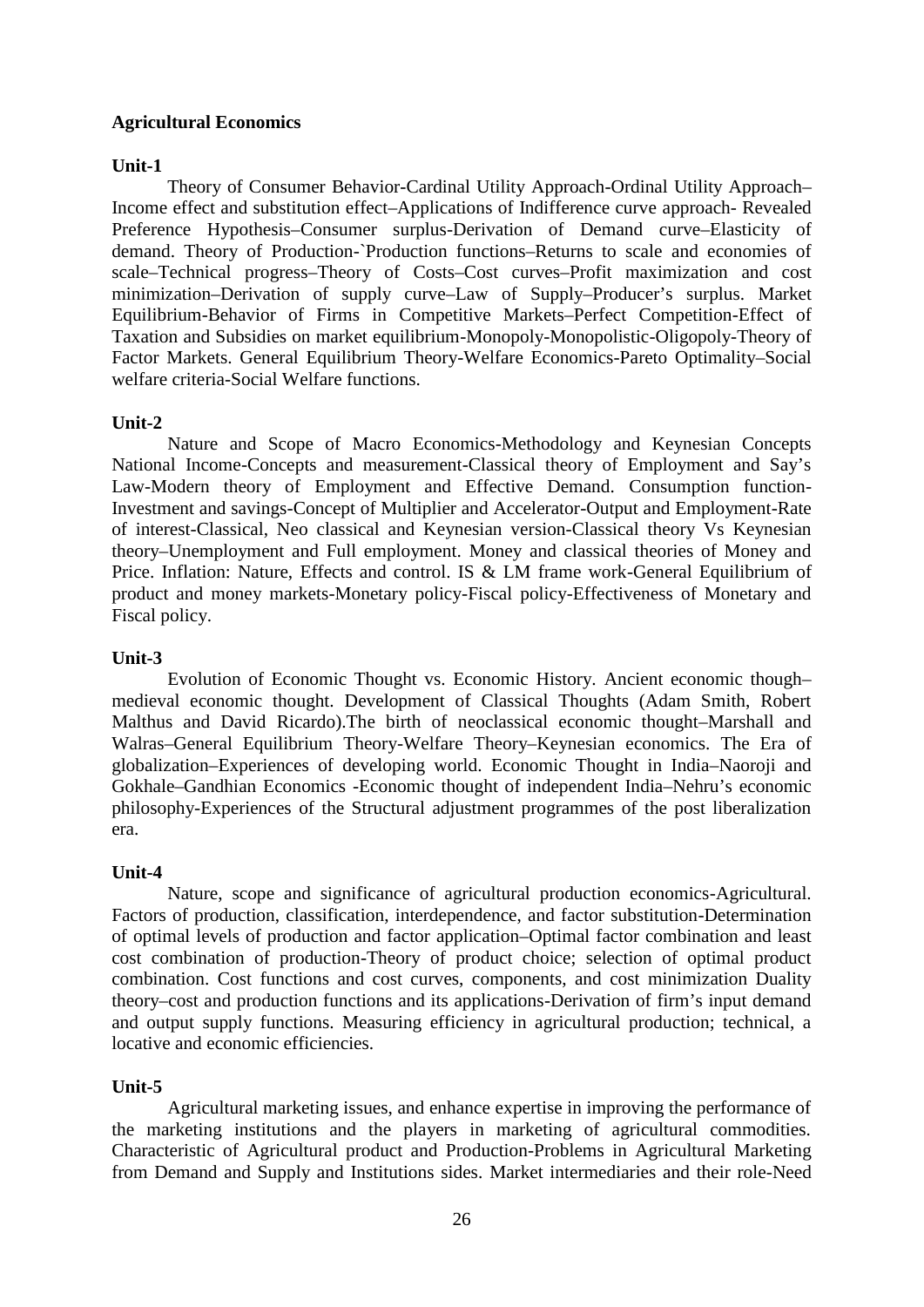for regulation in the present context-Marketable & Marketed surplus estimation. Marketing Efficiency-Structure Conduct and Performance analysis-Vertical and Horizontal integration-Integration over space, time and form-Vertical coordination. Marketing Co-operatives– APMC Regulated Markets-Direct marketing, Contract farming and Retailing- Supply Chain Management-State trading, Warehousing and other Government agencies-Performance and Strategies–Market infrastructure needs, performance and Government role-Value Chain Finance. Role of Information Technology and telecommunication in marketing of agricultural commodities- Market research-Market information service-electronic auctions (e-bay), e- Chaupals, Agmarket and Domestic and Export market Intelligence Cell (DEMIC) price forecasting–time series analysis–time series models. Price policy and economic development–non-price instruments. Theory of storage future trading Price discovery- Hedging and Basis-Fundamental analysis-Role of Government in promoting commodity trading and regulatory measures.

### **Unit-6**

Knowledge related to research process, data collection and data analysis etc. Importance and scope of research in agricultural economics. Types of research-Fundamental vs. Applied. Concept of researchable problem–research prioritization–selection of research problem. Hypothesis–meaning-characteristics-types of hypothesis–review of literature– setting of Course Objective and hypotheses-testing of hypothesis. Sampling theory and sampling design–sampling error-methods of sampling–probability and non-probability sampling methods. Project proposals– different types of projects to meet different needs. Research design and techniques–Types of research design. Data collection–assessment of data needs–sources of data collection. Mailed questionnaire and interview schedule. Scaling Techniques. Coding editing–tabulation– validation of data. Tools of analysis–data processing. Interpretation of results–Preparing research report / thesis–Universal procedures for preparation of bibliography–writing of research articles.

# **Unit-7**

Introduction–relationship between economic theory, mathematical economics, models and econometrics, methodology of econometrics-regression analysis. Basic two variable regression-assumptions estimation and interpretation approaches to estimation-OLS, MLE and their properties- extensions to multivariable models-multiple regression estimation and interpretation. Multicolinearity, heteroscedasticity, autocorrelation. Use of dummy variableslimited dependent variables–specification, estimation and interpretation. Simultaneous equation models–structural equations-reduced form equations-identification and approaches to estimation.

# **Unit-8**

Linear programming techniques. Decision Making-Concepts of decision making, introduction to quantitative tools, introduction to linear programming, uses of LP in different fields, graphic solution to problems, formulation of problems. Simple Method: Concept of simplex Method, solving profit maximization and cost minimizations problems. Formulation of farm and nonfarm problems as linear programming models and solutions. Extension of linear Programming models: dynamic programming. Game Theory- Concepts of game theory, two person constant sums, zero sum game.

# **Unit-9**

Role and Importance of Agricultural Finance. Financial Institutions and credit flow to rural/priority sector. Agricultural lending–Direct and Indirect Financing-Financing through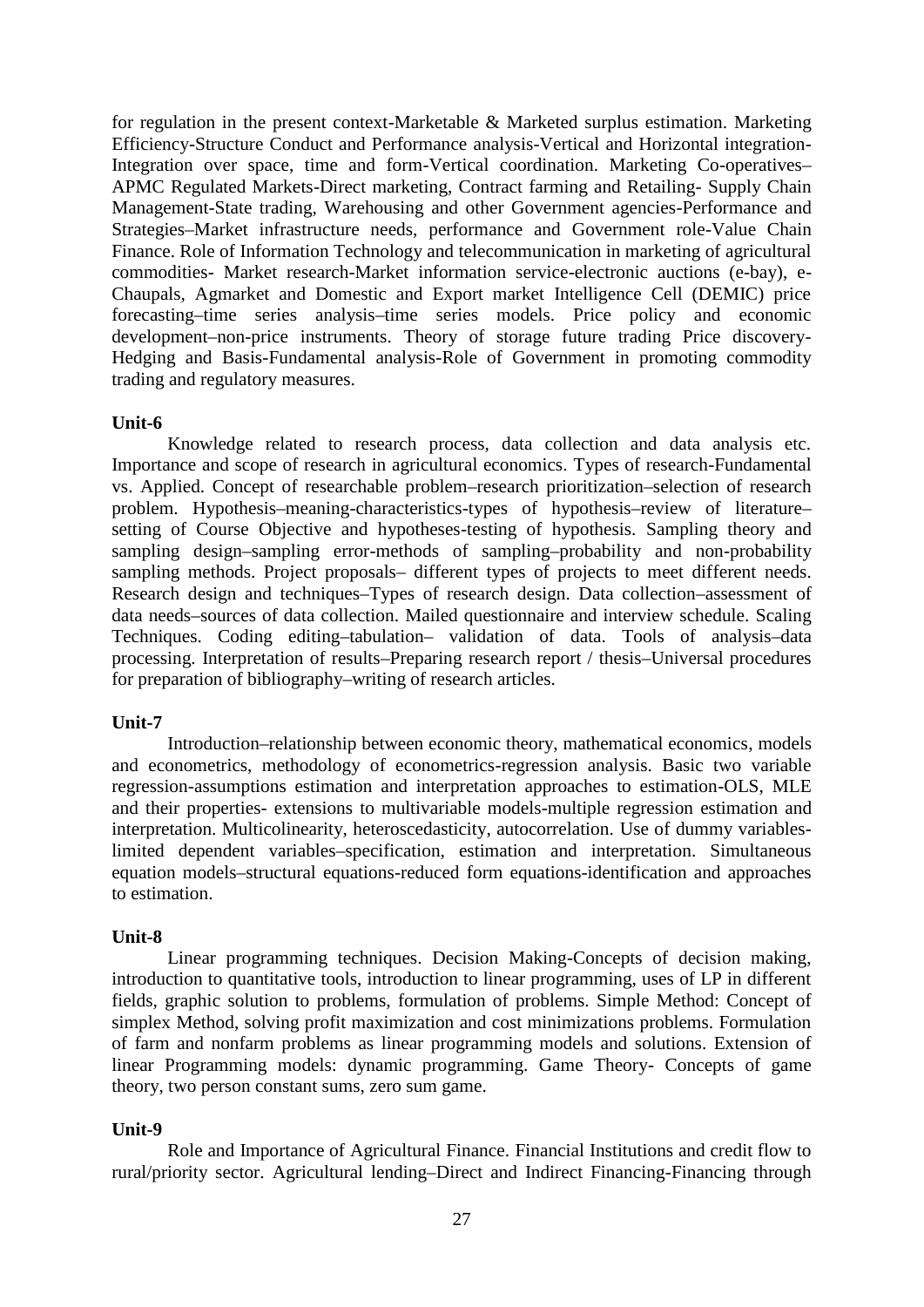Co-operatives, NABARD and Commercial Banks and RRBs. District Credit Plan and lending to agriculture/priority sector. Micro-Financing and Role of MFI's-NGO, and SHG's. Lending to farmers–The concept of 5C's, 7P's and 3R's of credit. Estimation of Technical feasibility, Economic viability and repaying capacity of borrowers and appraisal of credit proposals. Understanding lenders and developing better working relationship and supervisory credit system. Credit inclusions–credit widening and credit deepening. Financial Decisions– Investment, Financing, Liquidity and Solvency. Preparation of financial statements-Balance Sheet, Cash Flow Statement and Profit and Loss Account. Ratio Analysis and assessing the performance of farm/firm. Project Approach in financing agriculture. Financial, economic and environ mental appraisal of investment projects. Identification, preparation, appraisal, financing and implementation of projects. Project Appraisal techniques–Undiscounted measures. Time value of money–Use of discounted measures-B-C ratio, NPV and IRR.Agreements.Net work Techniques–PERT and CPM. Risks in financing agriculture. Risk management strategies and coping mechanism. Crop Insurance programmes–review of different crop insurance schemes-yield loss and weather based insurance and their applications.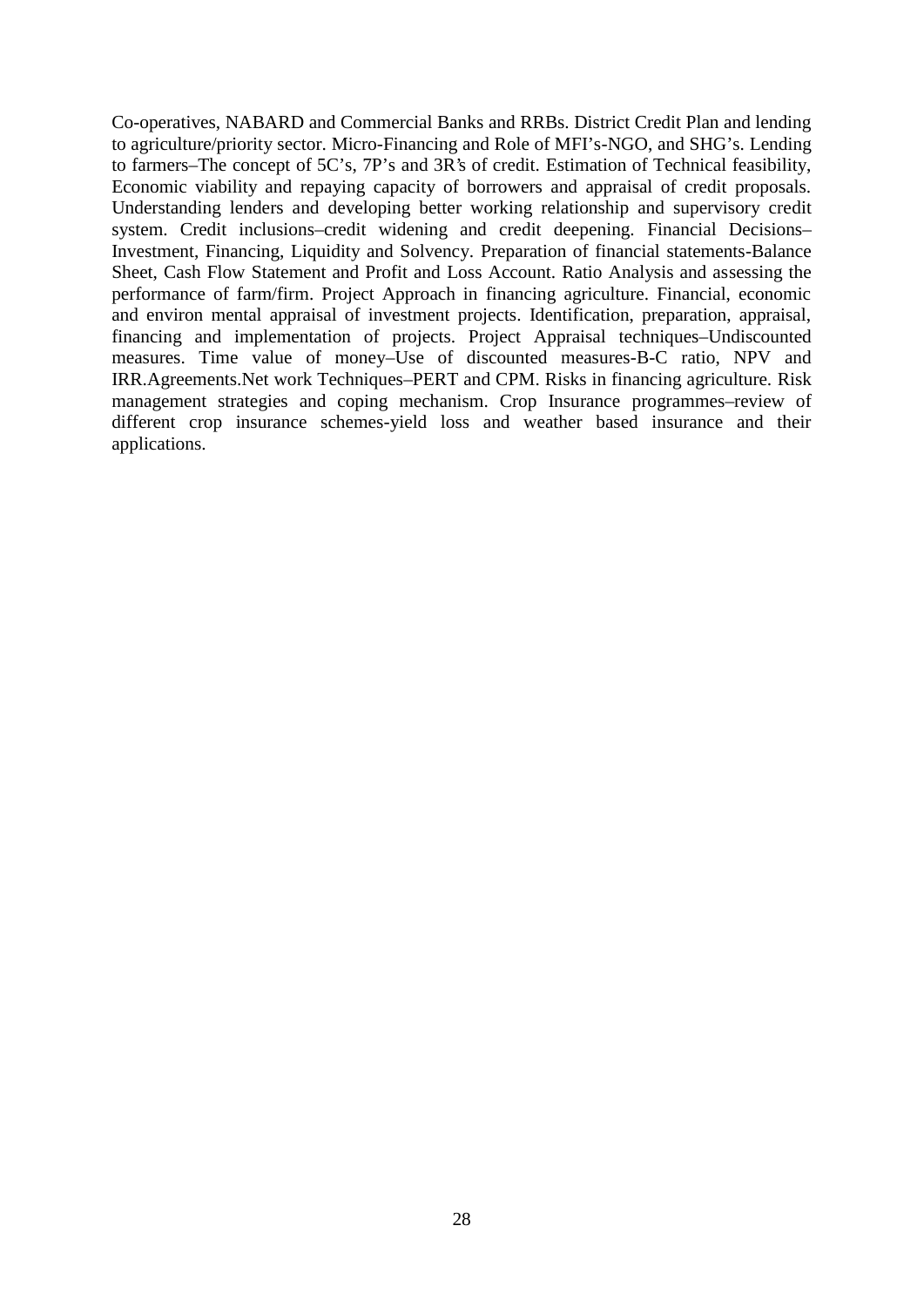# **Entomology**

# **UNIT – 1**

External morphology of the insect's body i.e., head, thorax and abdomen, their appendages and functions. Principles, utility and relevance: insect body wall structure, cuticular outgrowths, colouration and special integumentary structures in insects, body tagmata, sclerites and segmentation. Head- Origin, **s**tructure and modification; types of mouthparts and antennae, tentorium and neck sclerites. Thorax- Areas and sutures of tergum, sternum and pleuron, pterothorax; Wings: structure and modifications, venation, wing coupling apparatus and mechanism of flight; Legs: structure and modifications. Abdomen- Segmentation and appendages; Genitalia and their modifications; Embryonic and post embryonic development; Types of metamorphosis. Insect sense organs (mechano-, photo and chemoreceptors). Structure, modification and physiology of different systems- digestive, circulatory, respiratory, excretory, nervous, sensory, reproductive, musculature, endocrine and exocrine glands. Thermodynamics; physiology of integument, moulting; growth, metamorphosis and diapause. Insect nutrition- role of vitamins, proteins, amino acids, carbohydrates, lipids, minerals and other food constituents; extra and intra-cellular microorganisms and their role in physiology; artificial diets.

# **UNIT – 2**

Brief evolutionary history of Insects- introduction to phylogeny of insects and Major Classification of Superclass Hexapoda – Classes – Ellipura (Collembola, Protura), Diplura and Insecta- Orders contained. Distinguishing characters, general biology, habits and habitats of Insect orders and economically important families contained in them. Collembola, Protura, Diplura. Class Insecta: Subclass Apterygota – Archaeognatha, Thysanura. Subclass: Pterygota, Division Palaeoptera – Odonata and Ephemeroptera. Division: Neoptera: Subdivision: Orthopteroid and Blattoid Orders (=Oligoneoptera): Plecoptera, Blattodea, Isoptera, Mantodea, Grylloblattodea, Dermaptera, Orthoptera, Phasmatodea, Mantophasmatodea, Embioptera, Zoraptera, Subdivision: Hemipteroid Orders (=Paraneoptera): Psocoptera, Phthiraptera, Thysanoptera and Hemiptera. Distinguishing characters, general biology, habits and habitats of Insect orders and economically important families contained in them (Continued). Division Neoptera – Subdivision Endopterygota, Section Neuropteroid- Coleopteroid Orders: Strepsiptera, Megaloptera, Raphidioptera, Neuroptera and Coleoptera, Section Panorpoid Orders Mecoptera, Siphonaptera, Diptera, Trichoptera, Lepidoptera, and Section Hymenopteroid Orders: Hymenoptera.

# $UNIT - 3$

History and Definition. Basic Concepts. Organization of the Biological world. Abundance and diversity of insects, Estimates and Causal factors. Study of abundance and distribution and relation between the two. Basic principles of abiotic factors and their generalized action on insects. Implications for abundance and distribution of organisms including insects- Law of the Minimum, Law of Tolerance, and biocoenosis, Systems approach to ecology. Basic concepts of abundance- Model vs Real world. Population growth basic models Exponential vs Logistic models. Discrete vs Continuous growth models. Balance of life in nature- Concepts of Carrying capacity, Environmental Resistance. Vital Statistics- Life Tables and their application to insect biology. Survivorship curves. Case studies of insect life tables. Population dynamics- Factors affecting abundance- Environmental factors, dispersal and migration, Seasonality in insects. Classification and mechanisms of achieving different seasonality- Diapause (Quiescence) - aestivation, hibernation. Biotic factors- Food as a limiting factor for distribution and abundance,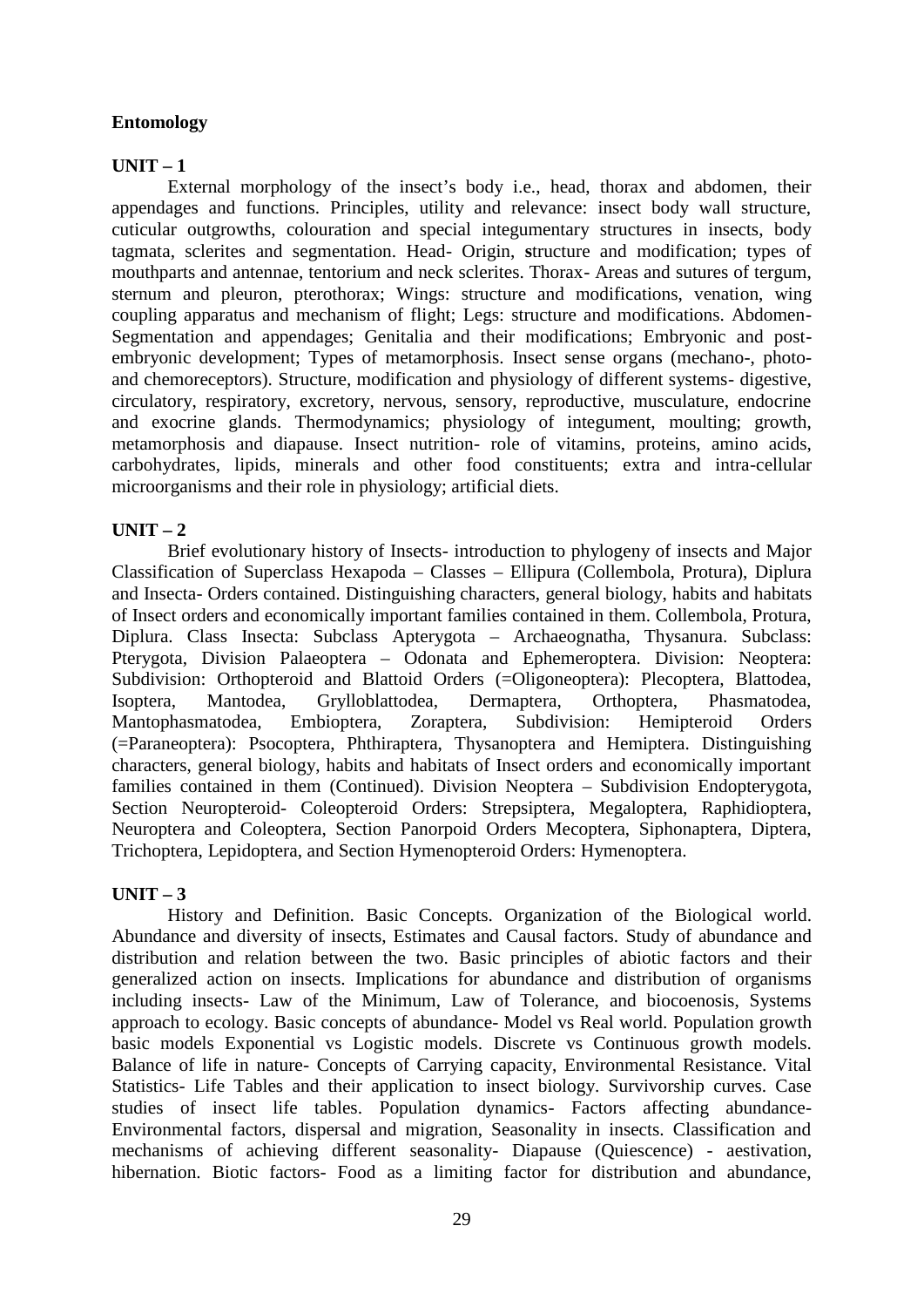Nutritional Ecology. Food chain- web and ecological succession. Interspecific interactions- Basic factors governing the interspecific interactions- Classification of interspecific interactions – The argument of cost-benefit ratios. Competition- Lotka-Volterra model, Concept of niche, ecological homologues, competitive exclusion. Prey-predator interactions- Defense mechanisms against predators/parasitoids- Evolution of mimicry, colouration, concept of predator satiation; evolution of life history strategies. Community ecology- Concept of guild, Organisation of communities. Relative distribution of organisms, Concept of diversity- the Wallacian view. Assessment of diversity. Diversity stability debate, relevance to pest management. Pest management as applied ecology.

# $\textbf{UNIT} - 4$

History and origin, scope and need for IPM, definition and evolution of various related terminologies. Concept and philosophy, ecological principles, economic threshold concept, and economic consideration. Tools of pest management and their integrationlegislative, cultural, physical and mechanical methods; pest survey and surveillance, forecasting, types of surveys including remote sensing methods, factors affecting surveys; political, social and legal implications of IPM; pest risk analysis; pesticide risk analysis; cost benefit ratios and partial budgeting; case studies of successful IPM programmes. History, principles and scope of biological control; important groups of parasitoids, predators and pathogens; principles of classical biological control- importation, augmentation and conservation. Biology, adaptation, host seeking behaviour of predatory and parasitic groups of insects. Role of insect pathogenic nematodes, viruses, bacteria, fungi, protozoa etc., their mode of action. Biological control of weeds using insects. Mass production of quality biocontrol agents- techniques, formulations, economics, field release/application and evaluation. Successful biological control projects, analysis, trends and future possibilities of biological control. Importation of natural enemies- Quarantine regulations, biotechnology in biological control. Semiochemicals in biological control.

# **UNIT – 5**

Definition and scope of insecticide toxicology; history of chemical control, Classification of insecticides and acaricides based on mode of entry, mode of action and chemical nature. Structure and mode of action of organochlorines, organophosphates, carbamates, pyrethroids, tertiary amines, neonicotinoids, oxadiazines, phenyl pyrozoles, insect growth regulators, microbials, botanicals, new promising compounds, etc. Principles of toxicology; evaluation of insecticide toxicity; joint action of insecticides synergism, potentiation and antagonism; factors affecting toxicity of insecticides; insecticide compatibility, selectivity and phytotoxicity. Insecticide metabolism; pest resistance to insecticides; mechanisms and types of resistance; insecticide resistance management and pest resurgence. Insecticide residues, their significance and environmental implications. Insecticide Act, registration and quality control of insecticides; safe use of insecticides; diagnosis and treatment of insecticide poisoning.

# **UNIT**  $-6$

Systematic position, identification, distribution, host-range, bionomics, nature and extent of damage, seasonal abundance and management of insect and mite pests and vectors. Insect pests of cereals and millets and their management. Polyphagous pests: grasshoppers, locusts, termites, white grubs, hairy caterpillars, and non-insect pests (mites, birds, rodents, snails, slugs etc.). Insect pests of pulses, tobacco, oilseeds and their management.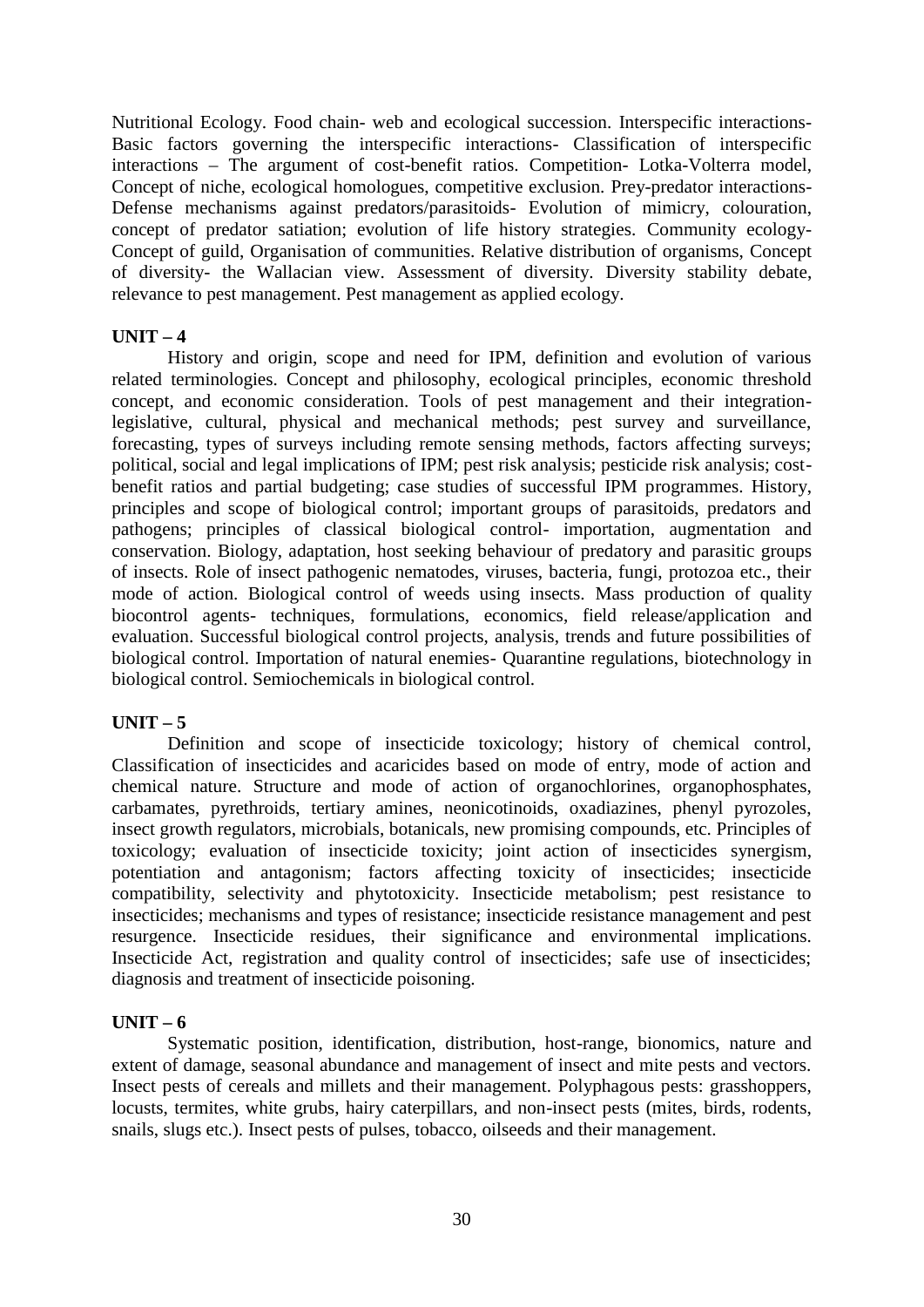# **Extension Education**

# **UNIT-1**

Extension Education, Adult Education and Distance Education. Poverty Alleviation Programmes – SGSY, SGRY, PMGSY, DPAP, DDP, CAPART – Employment Generation Programmes – NREGP, Women Development Programmes – ICDS, MSY, RMK, Problems in Rural Development. Current Approaches in Extension: Decentralized Decision Making, Bottom up Planning, Farming System Approach, Farming Situation Based Extension, Market – Led – Extension, Farm Field School, ATIC, Kisan Call Centers, and NAIP.

# **UNIT-2**

Communication and communication process, Communication skills, fidelity of communication, communication competence and empathy, communication effectiveness and credibility. Methods of communication: Meaning and functions, classification. Forms and types of communication, organizational communication. Key communicators– Meaning, characteristics and their role. Agricultural Journalism, Techniques of writing scripts for Radio and TV.

# **UNIT-3**

The adoption and Diffusion process, covert and overt processes at stages. Adopter categories and their rate of adoption, factors influencing rate of adoption. Diffusion effect and concept of over adoption, opinion leadership- measurement and Characteristics of opinion leaders, multi-step flow of innovation; concepts of homophile and heterophily.

# **UNIT-4**

Research, social research, Behavioural sciences research. Types and methods of Research. Review of literature, Research problem. Objectives, Concept & Construct. Variable, Hypothesis, Measurement. Validity and Reliability. Sampling – Universe, Sample and Sampling. Types of sampling and sampling procedures. Research Designs: types, advantages and limitations of each design. Data Collection devices – Interview, Enquiry forms, Schedules and Questionnaires Rating scales, Observation, Case studies and Social survey. Data processing and Report writing.

# **UNIT-5**

ICTs- Concept, definition, tools and application in extension education. Reorganizing the extension efforts using ICTs, advantages, limitations and opportunities. ICTs projects, case studies in India and developing world. Different approaches (Models) to ICTs, ICT use in field of extension- Expert systems, Agricultural web sites and portals related crop production and marketing etc. Community Radio, Web, Tele, and Video Conferencing, Computer Aided Extension, Knowledge management, Information kiosks, Multimedia, Online, Offline Extension, Tools-Mobile technologies, e-learning concepts.

# **UNIT-6**

Entrepreneur, Entrepreneurship and Agri – entrepreneurship, Theories of Entrepreneurship, Traits & Types of Entrepreneurs, Stages of establishing enterprise – Identification of sound enterprise. Project Management and Appraisal – Market, Technical, Financial, Social Appraisal of Projects. Micro enterprises – Profitable Agri enterprises in India – Agro Processing, KVIC industries. Gender issues in entrepreneurship development – Understanding gender and subordination of women, Gender as a development tool, Policy approaches for women entrepreneurship development. Management, Extension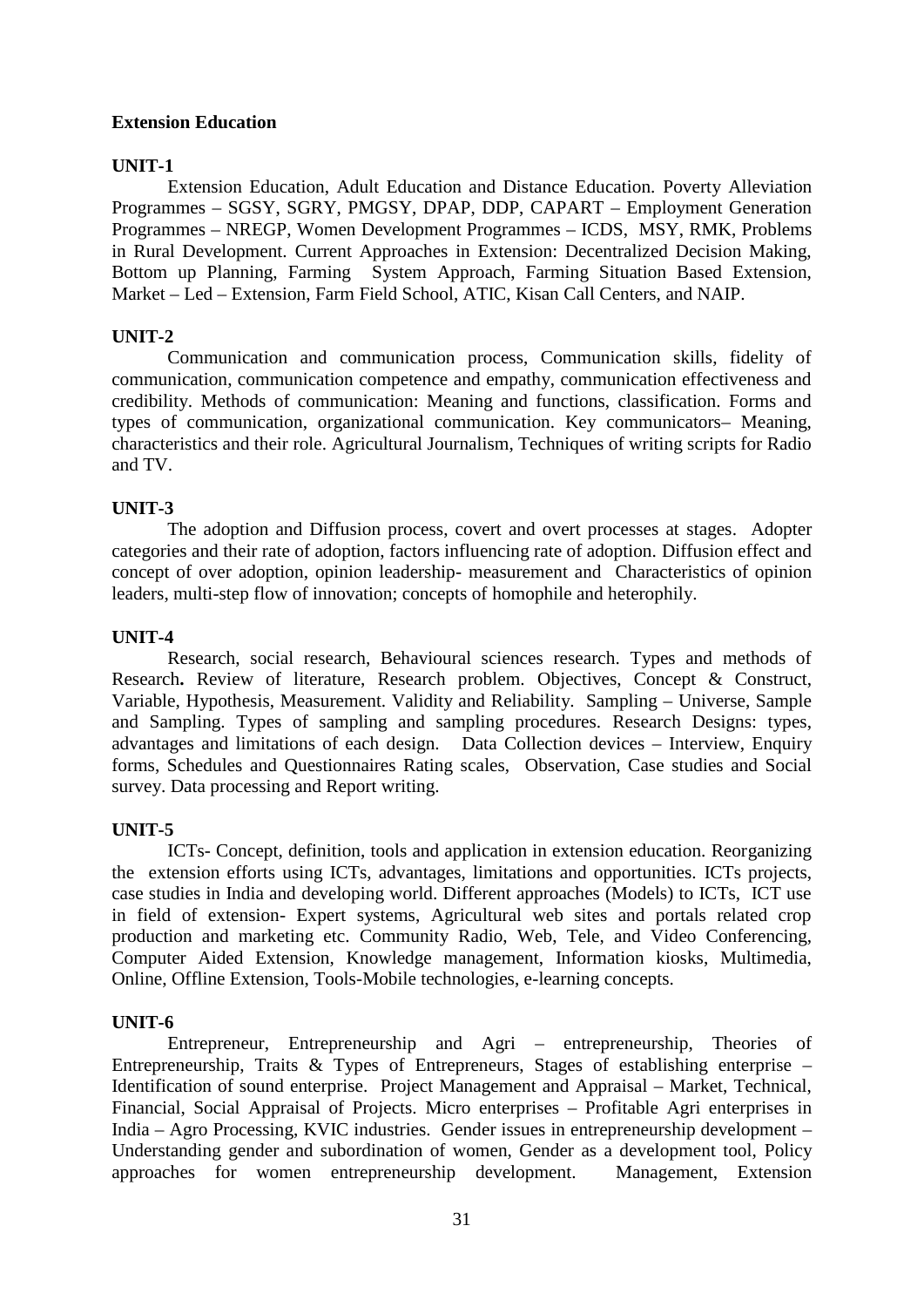Management, Planning and Decision making, Steps in DM Process, Meaning of Organization, Concept, Principles, Span of Management, Departmentalization, Authority and responsibility, Delegation and decentralization, line and staff relations. Coordination, Staffing, Training and Development and Direction. Supervision, Managerial Control, Budgeting, Observation, PERT and CPM, MIS.

# **UNIT-7**

Human Resource Development, Conceptual frame work, inter disciplinary approach, function systems and case studies in HRD; HRD Interventions, Recruitment, Induction Staff Training and Development, Career planning; Social and Organizational Culture. Human Resource management: Collective bargaining, Negotiation skills; Human Resource Accounting (HRA). Intra personal processes: Collective behaviour, learning, and perception; Stress and coping mechanisms; Inter-Personal Process, Helping Process – communication and Feedback and interpersonal styles; Group & Inter group process: group information and group processes; Organizational communication, Team building Process and functioning, Conflict management, Collaboration and Competition; HRD & Supervisors: Task Analysis; Capacity Building – Counseling and Mentoring. Training and development strategies – Training types, models, methods and evaluation. Main issues in HRD: HRD culture and climate – organizing for HRD – emerging trends and Prospective.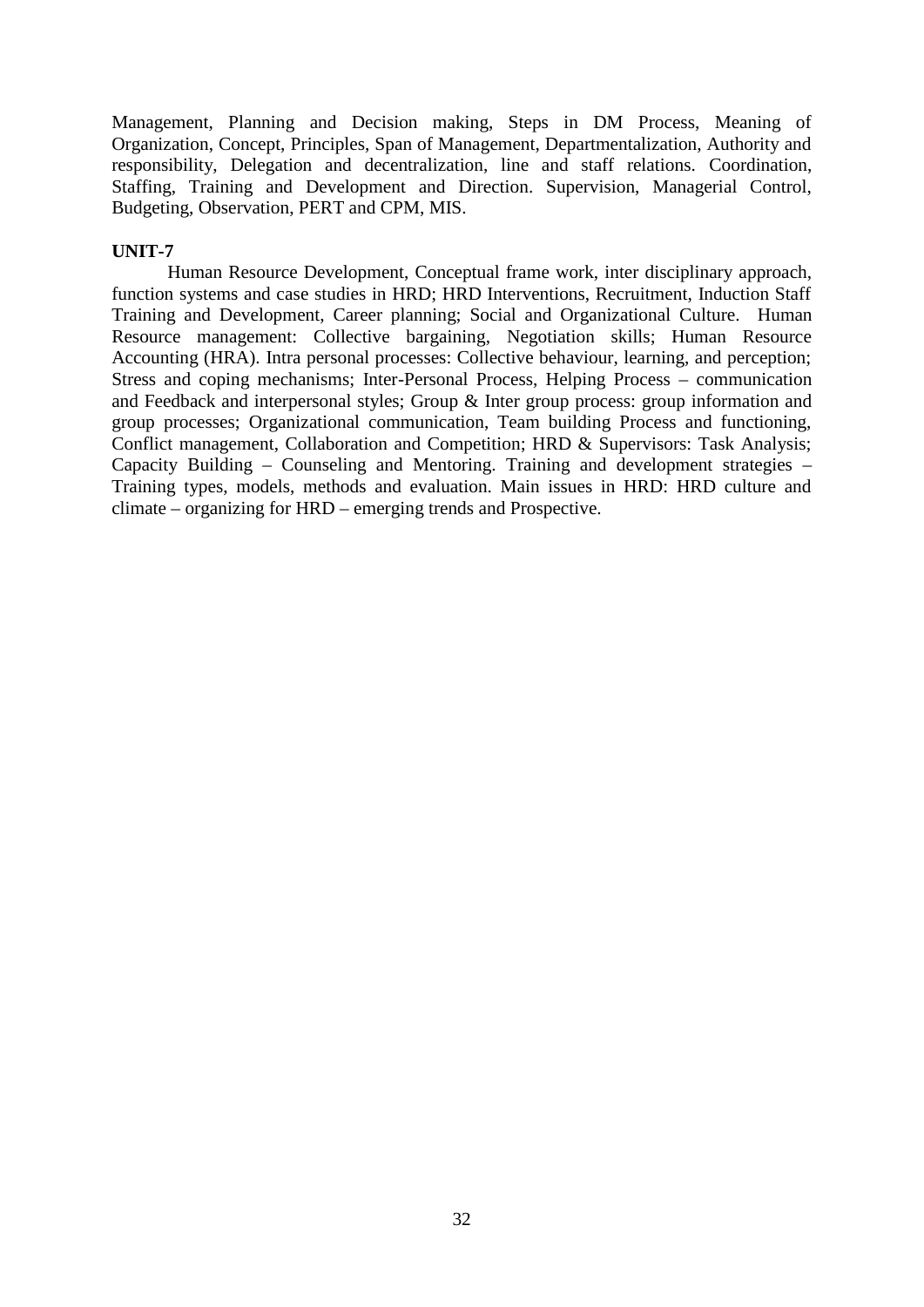# **Plant Breeding & Genetics**

# **UNIT –1**

Beginning of genetics; Cell structure and cell division; Mendel's laws; Multiple alleles, Sex determination, sex-linkage, Sex-influenced and sex-limited traits; in eukaryotes, Somatic cell genetics, Extra chromosomal inheritance. Population Genetics; Hardy-Weinberg equilibrium. Structural and numerical changes in chromosomes; Central Dogma; Genetic fine structure analysis, Jumping gene theory; Overlapping genes, seudogenes, Oncogenes, Gene Regulationin Prokaryotes an eukaryotes; mutation; Bacterial plasmids, Molecular chaperones and gene expression. RNA editing. Gene isolation, synthesis and cloning, genomic and cDNA libraries, PCR based cloning; Nucleic acid hybridization and immunochemical detection; DNA sequencing; DNA restriction and modification, Anti-sense RNA and ribozymes; Micro-RNAs (miRNAs).Genomics and proteomics; Metagenomics. Transgenic bacteria and bioethics; Gene silencing; genetics of mitochondria and chloroplasts. Concepts of Eugenics, Epigenetics, Genetic disorders and Behavioural genetics.

# **UNIT-2**

Architecture of chromosome in prokaryotes and eukaryoties; Chromonemata, chromosome matrix, chromomeres, centromere, secondary constriction and telomere; artificial chromosome construction and its uses; Special types of chromosomes. Synapsis, structure and function of synaptonemal complex and spindle apparatus, anaphase movement of chromosomes and crossing over-mechanisms and theories of crossing over- recombination models, cytological basis, - Variation in chromosome structure: Evolutionary significance – Introduction to techniques for karyotyping; Chromosome banding and painting – in situ hybridization and various applications. Utilization of aneuploids in gene location somatic segregation and chimeras – Endomitosis and somatic reduction ; Evolutionary significance of chromosomal aberrations – balanced lethal and chromosome complexes. Inter- varietal chromosome substitutions; Polyploidy and role of polyploids in crop breeding allopolyploids utilization in gene mapping and gene blocks transfer – Alien addition and substitution lines – creation and utilization; Apomixis Reversion of autopolyploids to dipoloids; Genome mapping in polyploids – Interspecific hybridization and allopolyploids; Synthesis of new crops (wheat, triticale and brassica) Gene transfer using amphidiploids – Bridge species. Fertilization barriers in crop plants at pre- and post fertilization levels- In vitro techniques to overcome the fertilization barriers in crops; of haploids, dihaploids and doubled haploids in genetics and breeding.

# **UNIT –3**

History & objectives of plant breeding, patterns & characteristics of evolution of crop plants; centres of Origin-biodiversity; Genetic basis of breeding self- and cross - pollinated crops; components of variation; Heritability and genetic advance, genotype environment interaction; General and specific combining ability; gene actions and implications in plant breeding; Plant introduction and role of plant genetic resources in plant breeding. Selfincompatibility and male sterility; Pure line theory, pure line election and mass selection methods; Line breeding, pedigree, bulk, backcross, single seed descent and multiline method; Population breeding; Breeding methods in cross pollinated crops; Heterosis& Hybrid breeding ; seed production of hybrid and their parent arieties/inbreds. Breeding methods in asexually/clonally propagated crops, clonal selection apomixes, clonal selection. Selfincompatibility and male sterility; Concept of plant ideotype and its role in crop improvement; Transgressive breeding. Mutation breeding; Breeding for abiotic and biotic stresses. Cultivar development- testing, release and notification, maintenance breeding,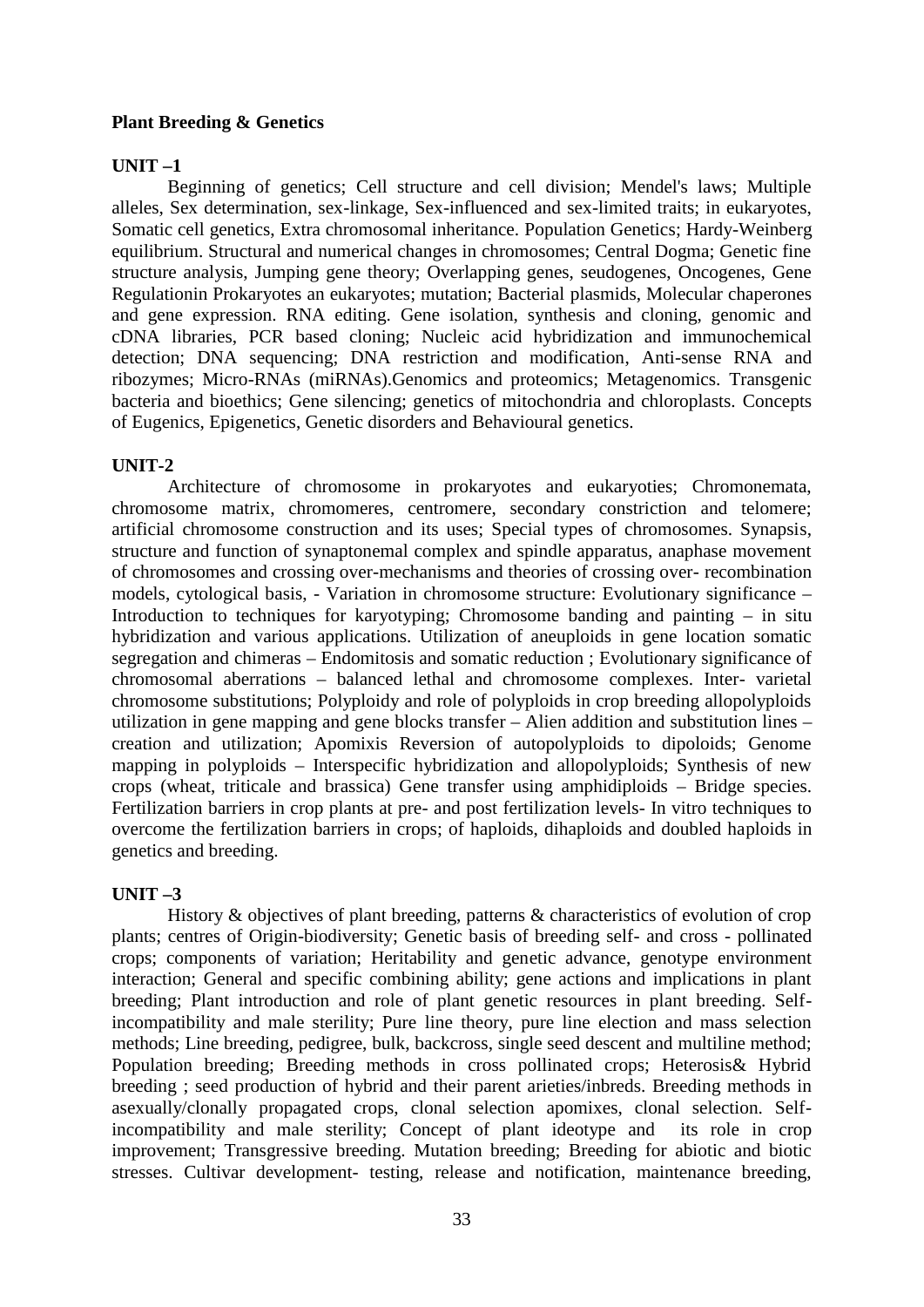Participatory Plant Breeding, Plant breeders' rights and regulations for plant variety protection and farmers rights.

# **UNIT-4**

Mendelian traits vs polygenic traits; Multiple factor hypothesis - analysis of continuous variation; Variations associated with polygenic traits - phenotypic, Models of G X E; non-allelic interactions; Nature of gene action - additive, dominance, epistatic and linkage effects. ANOVA; MANOVA, biplot analysis; Experimental Designs; Genetic diversity analysis; D2 analyses; correlations; Path analysis and Parent - progeny regression analysis; Discriminant function and principal component analyses; Selection indices; Simultaneous selection models heritability and genetic advance. Generation mean analysis; Mating designs; Concepts of combining ability and gene action; adaptability and stability; Models for GxE analysis and stability parameters; AMMI analysis – principles and interpretation. QTL mapping: Marker assisted selection (MAS).

### **UNIT-5**

Ultrastructure of the cell; eukaryotic and prokaryotic cells, macromolecules; Structure and function of cell wall, nuclear membrane and plasma membrane; Cellular Organelles Bioenergetics; Ultrastructure and function of mitochondria and biological membranes; Chloroplast and other photosynthetic organelles; Interphase nucleus- Structure and chemical composition; Cell division and physiology of cell division. Historical background of molecular genetics; Genetic material in organisms; Structure and properties of nucleic acid, DNA transcription and its regulation – Transcription factors and their role; Genetic code, regulation of protein synthesis in prokaryotes and eukaryotes – ribosomes, t-RNAs and translational factors. Mechanisms of recombination in prokaryote; DNA organization in eukaryotic chromosomes – DNA content variation, types of DNA sequences; organelle genomes; Gene amplification and its significance; Proteomics and protein-protein interaction; Signal transduction; Genes in development; Cancer and cell aging.

# **UNIT-6**

Biotechnology and its relevance in agriculture; Definitions, terminologies and scope in plant breeding. Tissue culture- History, callus, suspension cultures, cloning; Regeneration; Somatic embryogenesis; Anther culture; somatic hybridization techniques; Meristem, ovary and embryo culture; cryopreservation. Techniques of DNA isolation, quantification and analysis; Genotyping; Sequencing techniques; Vectors, vector preparation and cloning, Biochemical and Molecular markers: morphological, biochemical and DNA-based markers (RFLP, RAPD, AFLP, SSR, SNPs, ESTs etc.), mapping populations (F2s, back crosses, RILs, NILs and DH). Molecular mapping and tagging of agronomically important traits. Statistical tools in marker analysis, Robotics; Marker-assisted selection for qualitative and quantitative traits; QTLs analysis in crop plants, Gene pyramiding. Molecular breeding; Genomics and geno-informatics for crop improvement; Integrating functional genomics information on agronomically/economically important traits in plant breeding; Marker assisted backcross breeding for rapid introgression, Generation of EDVs. Recombinant DNA technology, transgenes, method of transformation, selectable markers and clean transformation techniques, vector-mediated gene transfer, physical methods of gene transfer. Production of transgenic plants in various field crops: cotton, wheat, maize, rice, soybean, oilseeds, sugarcane etc. Commercial releases. Biotechnology applications in male sterility/hybrid breeding, molecular farming. MOs and related issues (risk and regulations); GMO; International regulations, biosafety issues of GMOs; Regulatory procedures in major countries including India, ethical, legal and social issues; Intellectual property rights;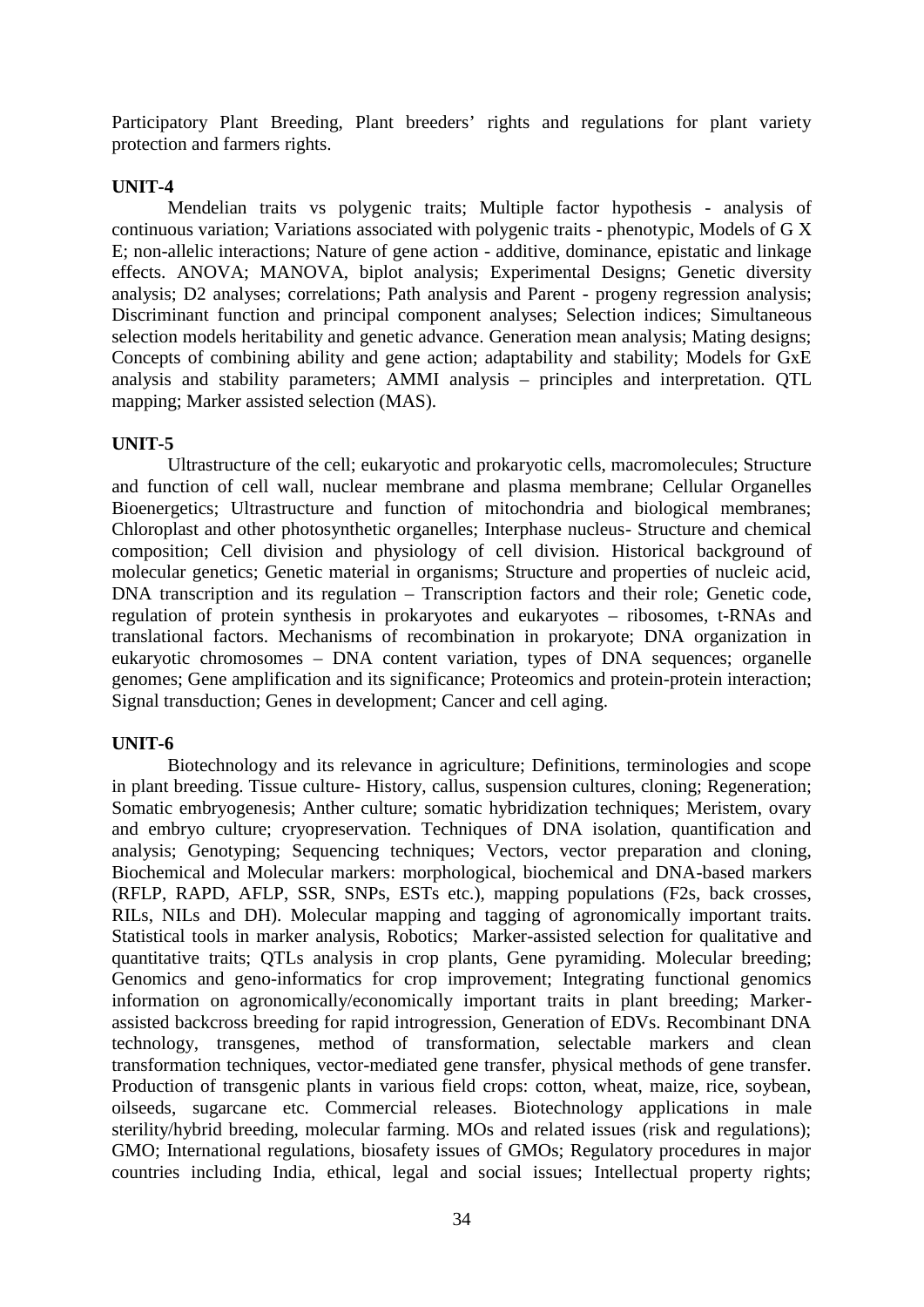Bioinformatics & Bioinformatics tools. Nanotechnology and its applications in crop improvement programmes.

# **UNIT-7**

Variety Development and Maintenance; Definition- variety, cultivar, extant variety, essentially derived variety, independently derived variety, reference variety, farmers' variety, hybrid and population; Variety testing, release and notification systems in India and abroad. DUS testing- Genetic purity concept and maintenance breeding. genetic deterioration of varieties - safeguards during seed production; Maintenance of varieties; Principles & methods of seed production; Generation system of seed multiplication -nucleus, breeders, foundation, certified, - Quality seed production technology; of self and cross-pollinated crop varieties viz. cereals & millets (wheat, barley, paddy, pearlmillet, sorghum, maize and ragi etc.); Pulses (greengram, blackgram, cowpea, pigeonpea, chickpea, fieldpea, lentil); Oilseeds (groundnut, soybean, sesame, castor, sunflower, safflower, linseed, rapeseed and mustard); fibres (cotton, jute) and forages (guar, forage sorghum, teosinte, oats, berseem, lucerne).; Seed certification procedures; Seed laws and plant variety protection regulations in India and international systems.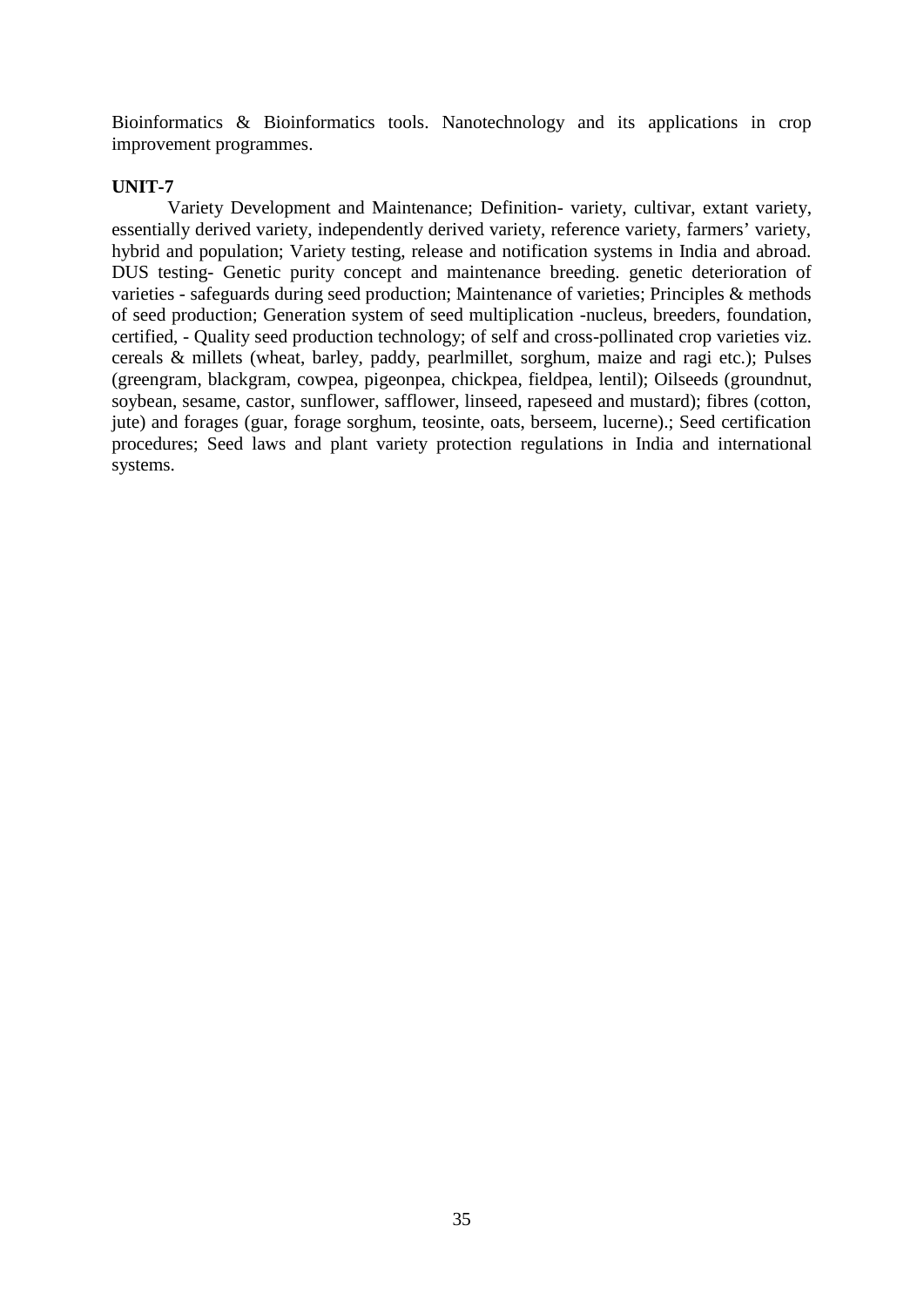# **Plant Pathology**

# **UNIT 1**

Classification of fungi, economic mycology, edible fungi and entomogenous fungi mycorrhizal association, cell organelles, their morphology, functions and chemical composition.

# **UNIT 2**

Nature, composition and structure of viruses and viroids Symptomatology of important plant viral diseases, transmission, properties of viruses, host virus interaction, virus vector relationship. Virus nomenclature and classification, genome organization, replication and movement of viruses. Isolation and purification, electron microscopy, protein and nucleic acid based diagnostics. Myco-viruses, satellite viruses, satellite RNAs, phages, prions. Origin and evolution, mechanism of resistance, genetic engineering, ecology, and management of plant viruses.

# **UNIT 3**

Importance of phytopathogenic bacteria. Evolution, classification and nomenclature of phytopathogenic procaryota and important diseases caused by them. Growth, nutrition requirements, reproduction, preservation of bacterial cultures and variability among phytopathogenic procaryota. General biology of bacteriophages, L form bacteria, plasmids and bdellovibrios. Procaryotic inhibitors and their mode of action against phytopathogenic bacteria. Survival and dissemination of phytopathogenic bacteria.

# **UNIT 4**

Importance, definitions and concepts of plant diseases, history and growth of plant pathology, biotic and abiotic causes of plant diseases. Growth, reproduction, survival and dispersal of important plant pathogens, role of environment and host nutrition on disease development. Host parasite interaction, recognition concept and infection, symptomatology, disease development- role of enzymes, toxins, growth regulators; defense strategies oxidative burst; Phenolics, Phytoalexins, PR proteins, Elicitors. Genetics of resistance; 'R' genes; mechanism of genetic variation in pathogens; molecular basis for resistance; marker assisted selection; genetic engineering for disease resistance. Disease management strategies.

# **UNIT 5**

Pure culture techniques, use of selective media to isolate pathogens. Preservation of plant pathogens and disease specimens, use of haemo-cytometer, micrometer, centrifuge, pH meter, camera lucida. Microscopic techniques and staining methods, phase contrast system, chromatography, use of electron microscope, spectrophotometer, ultracentrifuge and electrophoretic apparatus, disease diagnostics, serological and molecular techniques for detection of plant pathogens. Evaluation of fungicides, bactericides etc.; field experiments, data collection and preparation of references.

# **UNIT 6**

Morphology and anatomy of typical monocotyledonous and dicotyledonous infected seeds. Recent advances in the establishment and subsequent cause of disease development in seed and seedling. Localization and mechanism of seed transmission in relation to seed infection, seed to plant transmission of pathogens. Seed certification and tolerance limits, types of losses caused by seed-borne diseases in true and vegetatively propagated seeds, evolutionary adaptations of crop plants to defend seed invasion by seed-borne pathogens.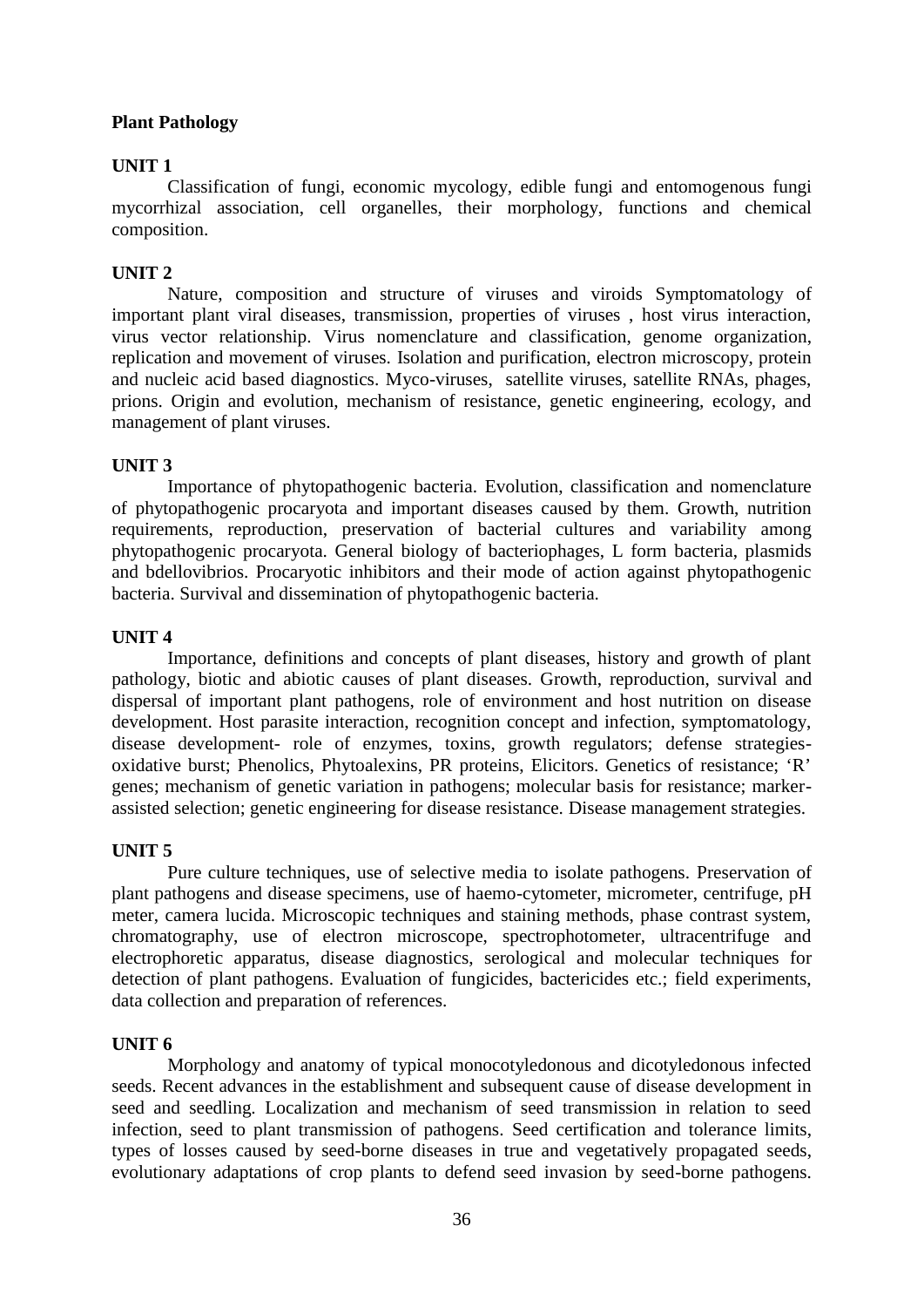Epidemiological factors influencing the transmission of seed-borne diseases, forecasting of epidemics through seed-borne infection. Production of toxic metabolites affecting seed quality and its impact on human, animal and plant health, management of seed-borne pathogen/diseases and procedure for healthy seed production, seed health testing, methods for detecting microorganism.

# **UNIT 7**

Molecular mechanisms of pathogenesis, process of infection, variability in plant pathogens. Mechanism of resistance. Host defense system. Antiviral protein.SAR, active oxygen radicals. Hypersensitivity and its mechanisms Tissue culture, elementary genetic engineering. Gene-for-gene concept, protein-for-protein and immunization basis, management of resistance genes. Strategies for gene deployment.

# **UNIT 8**

Introduction, definition, concept and tools of disease management, components of integrated disease management- their limitations and implications. Development of IDM basic principles, biological, chemical and cultural disease management.IDM in important crops- rice, wheat, cotton, sugarcane, chickpea, rapeseed, mustard, pearlmillet, *kharif* pulses, vegetable crops and fruit crops.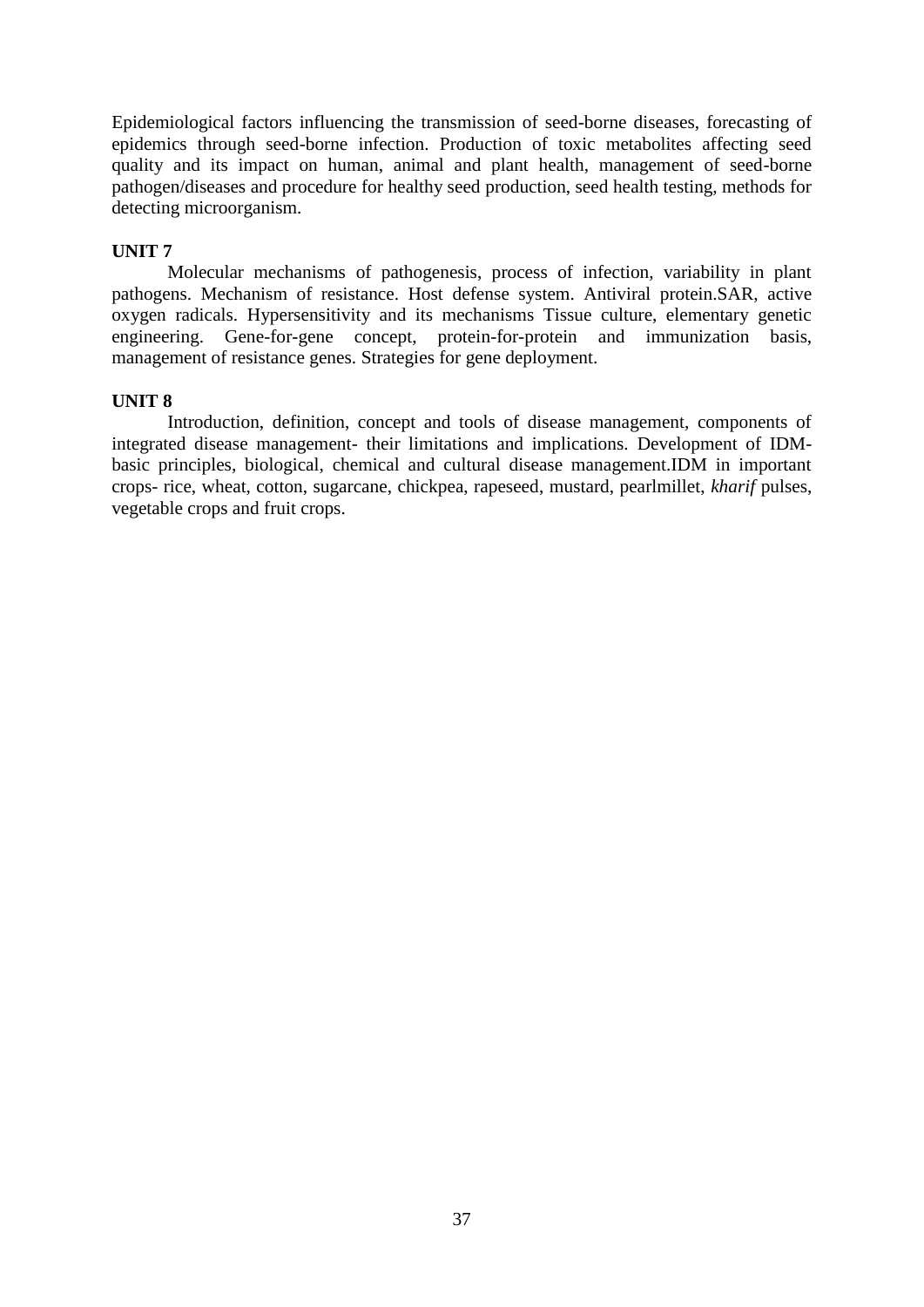## **Soil Science & Agricultural Chemistry**

### **UNIT-1**

Chemical (elemental) composition of the earth`s crust and soils. Elements of equilibrium thermodynamics, chemical equilibria, electrochemistry and chemical kinetics. Soil colloids: inorganic and organic colloids – origin of charge, concept of point of zero charge (PZC) surface charge characteristics of soils; diffuse double layer theories of soil colloids, zeta potential, stability, coagulation/flocculation and peptization of soil colloids; electrometric properties of soil colloids; sorption properties of soil colloids; soil organic matter – fractionation of soil organic matter and different fractions, clay- organic interactions. Ion exchange processes in soil; cation exchange – theories based on law of mass action adsorption isotherms, donnan-membrane equilibrium concept, clay-membrane electrodes and ionic activity measurement, thermodynamics, statistical mechanics; anion and ligand exchange – innersphere and outer-sphere surface complex formation, fixation of oxyanions, hysteresis in sorption-desorption of oxy-anions and anions, AEC, CEC; experimental methods to study ion exchange phenomena and practical implication in plant nutrition. Potassium, phosphate and ammonium fixation in soils covering specific and non-specific sorption; precipitation – dissolution equilibria; step and constant –rate K; management aspects. Chemistry of acid soils; active and potential acidity; lime potential, chemistry of acid soils; sub-soil acidity. Chemistry of salt- affected soils and amendments; soil pH, ECe, ESP, SAR and important relations; soil management and amendments. Chemistry and electrochemistry of submerged soils.

### $UNIT - 2$

Fundamentals of crystallography, space lattice, coordination theory, isomorphism and polymorphism. Classification, structure, chemical composition and properties of clay minerals; genesis and transformation of crystalline and non-crystalline clay minerals; identification techniques; amorphous soil constituents and other non-crystalline silicate mineral and their identification; clay minerals in Indian soils. Factors of soil formation, soil formation models; soil forming processes; weathering of rocks and mineral transformation; soil profile; weathering sequences of minerals with special reference to Indian soils. Concept of soil individual; soil classification system, soil mineralogy and soil maps – usefulness. Soil survey and its types; soil survey techniques – conventional and modern; soil series – characterization and procedure for establishing soil series; benchmark soils and soil correlations; soil survey interpretation; soil mapping, thematic soil maps, cartography, mapping units, techniques for generation of soil maps. Landform – soil relationship; major soil groups of India with special reference to respective states; land capability classification and land irrigability classification; land evaluation and land use type (LUT) – concepts and application; approaches for managing soils and landscapes in the framework of agro ecosystem.

### $UNIT - 3$

Soil biota, soil microbial ecology, types of organisms in different soils; soil microbial biomass; microbial interaction; un-culturable soil biota. Microbiology and biochemistry of root-soil interface; phyllosphere; soil enzymes, origin activities and importance; soil characteristics influencing growth and activity of microflora. Microbial transformation of nitrogen, phosphorus, sulphur, iron and manganese in soil; biochemical composition and biodegradation of soil organic matter and crop residues, humus formation; cycles of important organic nutrients. Biodegradation of pesticides, organic wastes and their use for production of biogas and manures; biotic factors in soil development; microbial toxins in the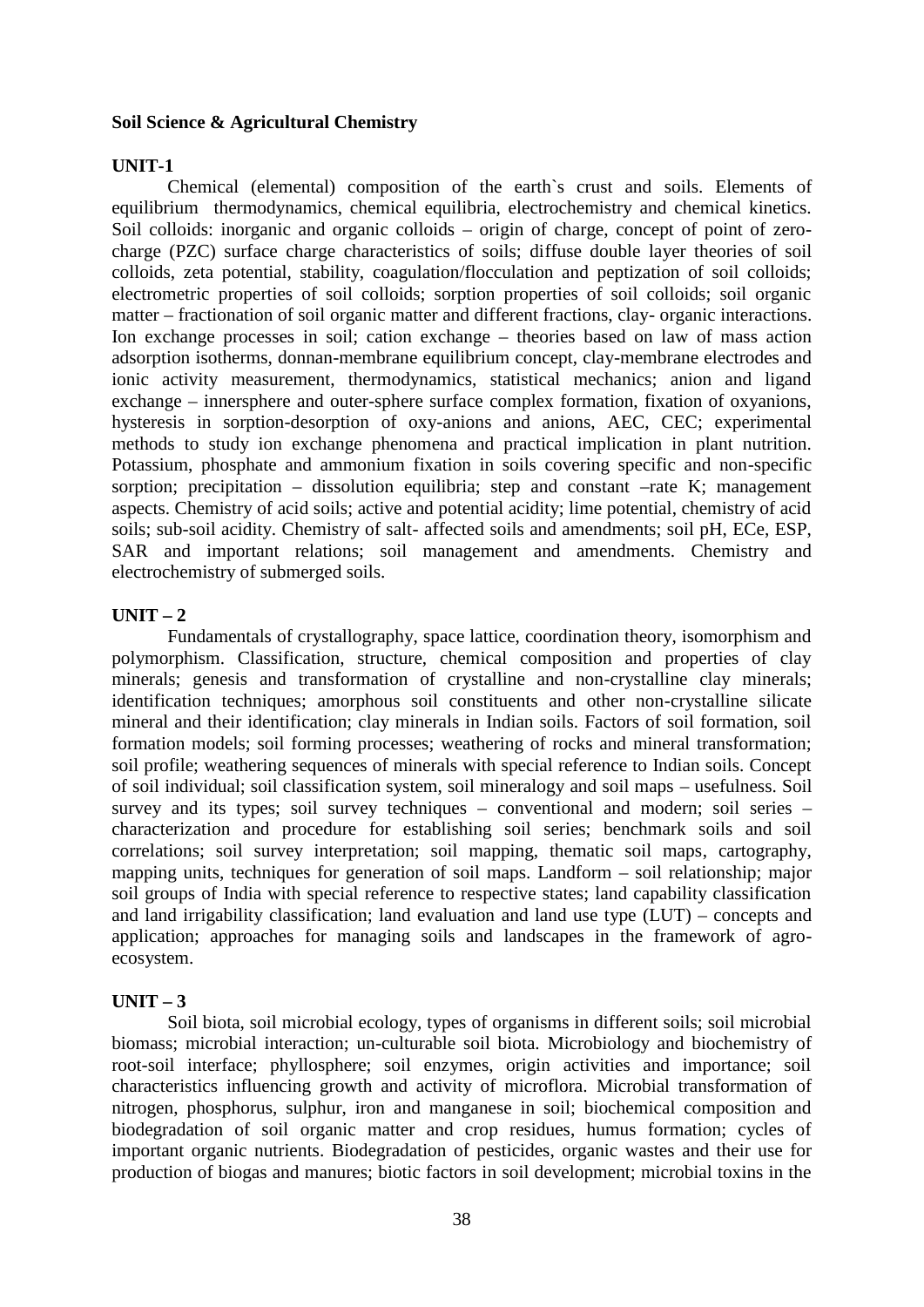soil. Preparation and preservation of farmyard manure, animal manures, rural and urban composts and vermicompost. Biofertilizers – definition, classification, specifications, method of production and role in crop production.

# $UNIT - 4$

Introduction and history of remote sensing; sources, propagation of radiations in atmosphere; interactions with matter. Sensor system – camera, microwave radiometers and scanners; fundamentals of aerial photographs and image processing and interpretations. Application of remote sensing techniques – land use soil surveys, crop stress and yield forecasting, prioritization in watershed and drought management, wasteland identification and management. Significance and sources of the spatial and temporal variability in soils; variability in relation to size of sampling; classical and geo- statistical techniques of evolution of soil variability. Introduction to GIS and its application for spatial and non – spatial soil and attributes.

# $UNIT - 5$

Soil texture, textural classes, mechanical analysis, specific surface. Soil consistence; dispersion and workability of soils; soil compaction and consolidation; soil strength; swelling and shrinkage – basic concepts. Soil structure – genesis, types, characterization and management soil structure; soil aggregation, aggregate stability; soil tilth, characteristics of good soil tilth; soil crusting – mechanism, factors affecting and evaluation; soil conditioners; puddling, its effect on soil physical properties; clod formation. Soil water: content and potential, soil water retention, soil-water constants, measurement of soil water content, energy state of soil water, soil water potential, soil moisture characteristic curve; hysteresis, measurement of soil-moisture potential. Water flow in saturated and unsaturated soils, Poiseuille`s law, Darcy`s law; hydraulic conductivity, permeability and fluidity, hydraulic diffusivity; measurement of hydraulic conductivity in saturated and unsaturated soils. Infiltration; internal drainage and redistribution; evaporation; hydrologic cycle, field water balance; soil-plant-atmosphere continuum. Composition of soil air; renewal of soil air – convective flow and diffusion; measurement of soil aeration; aeration requirement for plant growth; soil air management. Modes of energy transfer in soils; energy balance; thermal properties of soil; measurement of soil temperature; soil temperature in relation to plant growth; soil temperature management.

# **UNIT – 6**

Nature and sources of pollutants – agricultural, industrial, urban wastes, fertilizers and pesticides, acid rains, oil spills etc.; air, water and soil pollutants – their CPC standers and effect on plants, animals and human beings. Sewage and industrial effluents – their composition and effect on soil properties/health, and plant growth and human beings; soil as sink for waste disposal. Pesticides – their classification, behavior in soil and effect on soil microorganisms. Toxic elements – their sources, behavior in soils, effect on nutrients availability, effect on plant and human health. Pollution of water resources due to leaching of nutrients and pesticides from soil; emission of greenhouse gases – carbon dioxide, methane and nitrous oxide. Remediation/amelioration of contaminated soil and water; remote sensing applications in monitoring and management of soil and water pollution.

# $\textbf{I} \cdot \textbf{I} \cdot \textbf{N} \cdot \textbf{I} = 7$

Soil fertility and soil productivity; nutrient sources; essential plant nutrients – functions and deficiency symptoms. Soil and fertilizer nitrogen – sources, forms, immobilization and mineralization, nitrification, denitrification; biological nitrogen fixation –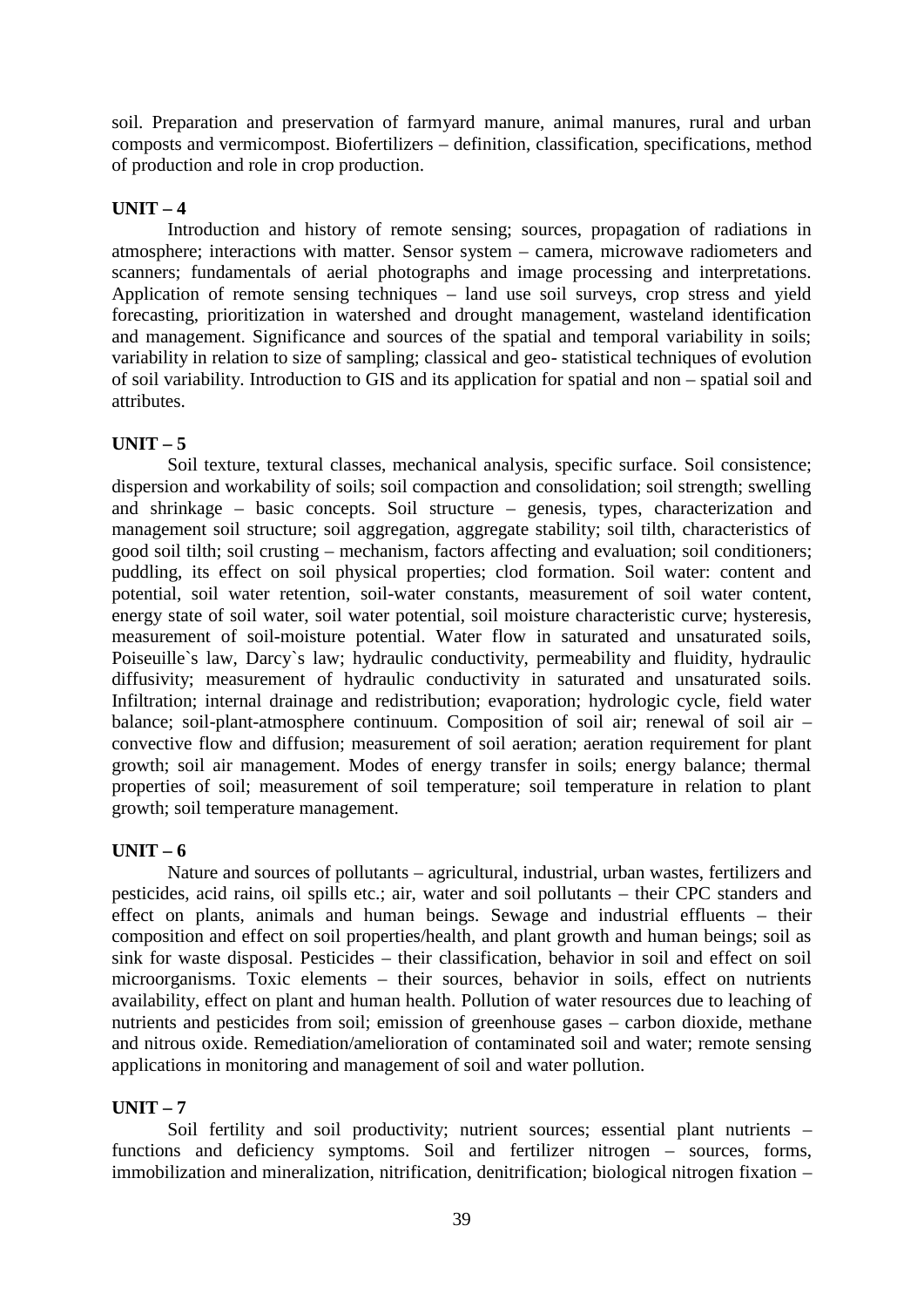types, mechanism, microorganism and factors affecting; nitrogenous fertilizers and their fate in soils; management of fertilizer nitrogen in lowland and upland conditions for high fertilizer use efficiency. Soil and fertilizer phosphorus – forms, immobilization, mineralization, reactions in acid and alkali soils; factors affecting phosphorus availability in soils; phosphatic fertilizers – behavior in soils and management under field conditions. Potassium – forms, equilibrium in soils and its agricultural significance; mechanism of potassium fixation; management of potassium fertilizers. Sulphur – source, forms, fertilizers and their behavior in soils; calcium and magnesium – factors affecting their availability in soils; management of sulphur, calcium and magnesium fertilizers. Micronutrients – critical limits in soils and plants; factors affecting their availability and correction of their deficiencies in plants; role of chelates in nutrient availability. Common soil test methods for fertilizer recommendation; quantity – intensity relationships; soil test crop response correlations and response functions. Fertilizer use efficiency; blanket fertilizer recommendations – usefulness and limitations; site-specific nutrient management; plant need based nutrient management; integrated nutrient management. Soil fertility evaluation; soil quality in relation to sustainable agriculture.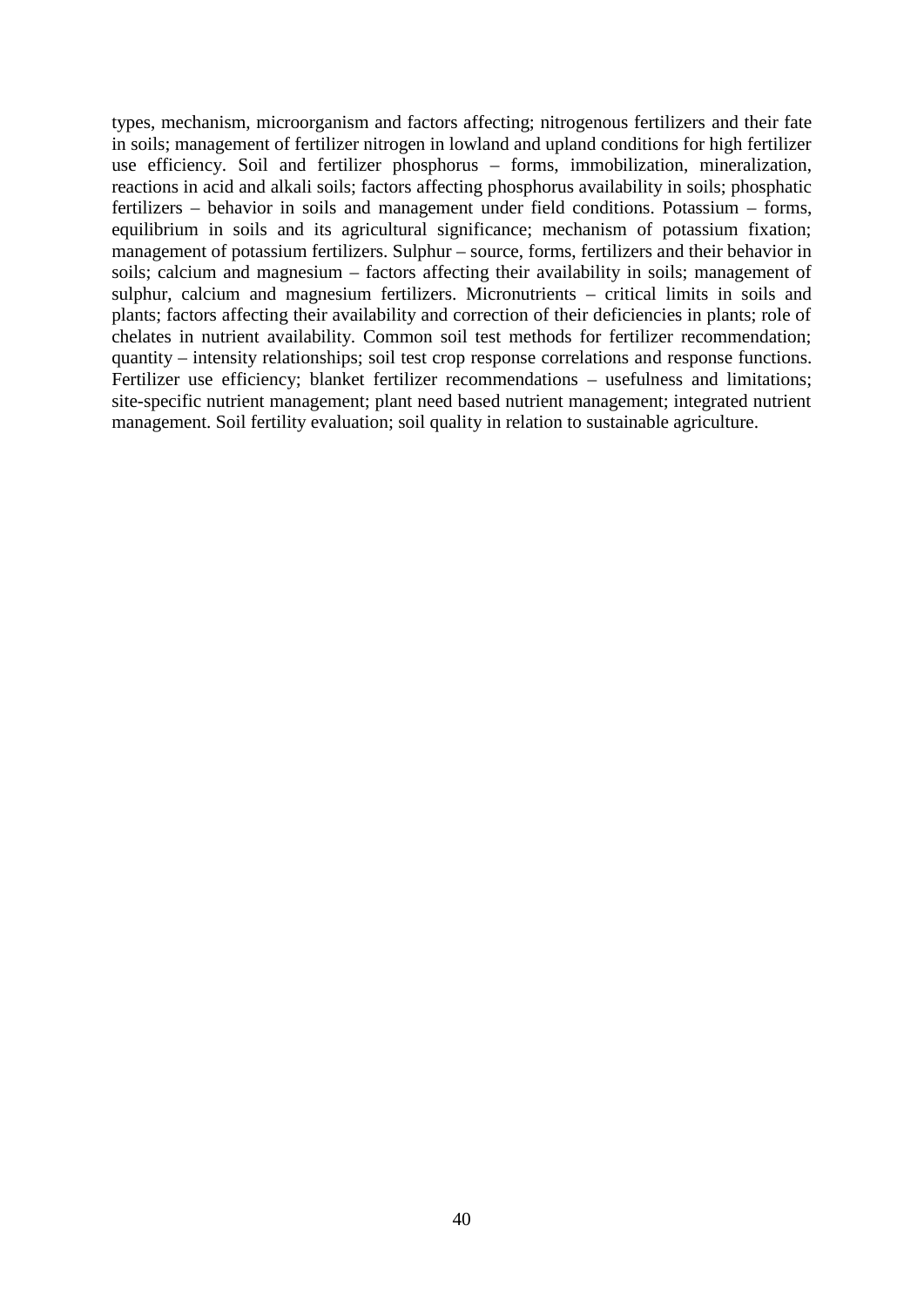# **(Horticulture) Fruit Science**

# **UNIT-1**

Importance and management of tropical sub tropical temperate and dry land fruits grown in India. Commercial varieties of regional, national and international importance. Recent trends in propagation, rootstock influence, planting systems, cropping systems, root zone and canopy management, nutrient management, water management, fertigation, role of bio-regulators. Physiological disorders- causes and remedies, quality improvement by management practices; maturity indices, harvesting, grading, packing, storage and ripening techniques; industrial and export potential. Agri. Export Zones (AEZ) and industrial supports. Crops Mango, Banana, Citrus, Papaya, Guava, Sapota, Jackfruit, Aonla, Pomegranate, Ber, Apple, Pear, Grapes, Plums, Peach, Nuts- walnut, Almond Minor fruits- Bael, Fig and Jamun.

# **UNIT-2**

Sexual propagation, apomixis, polyembryony, chimeras. Asexual propagation – rooting of soft and hard wood cutting under mist by growth regulators. Rooting of cuttings in hotbeds. Rejuvenation through top working–Progeny orchard and scion bank. Micro propagation–principles and concepts, commercial exploitation in horticultural crops. Nursery–types, structures, components, planning and layout. Nursery management practices for healthy propagule production.

# **UNIT-3**

Principles of biodiversity in germplasm conservation of fruit crops. Present status of gene centers; exploration and collection of germplasm *in situ* and *ex situ;*I ntellectual property rights. Crops Mango, citrus, guava, banana, papaya, coconut.

# **UNIT-4**

Principles and practices of breeding of fruit crops. Breeding systems, breeding objectives, approaches for crop improvement-introduction, selection, hybridization, mutation breeding, polyploidy breeding, rootstock breeding, improvement of quality traits, resistance breeding for biotic and abiotic stresses in the following selected fruit crops. Crops Mango, banana, citrus, grapes, guava, papaya.

# **UNIT-5**

Principles and practices in canopy management of fruit crops. Canopy managementimportance and advantages; factors affecting canopy development. Canopy types and structures with special emphasis on geometry of planting, canopy manipulation for optimum utilization of light. Canopy management through plant growth inhibitors, training and pruning and management practices in temperate fruits, grapes, mango, guava, citrus and ber. Role of hormones in different horticultural crops- fruit thinning, fruit drop, ripening, dormancy breaking and propagation.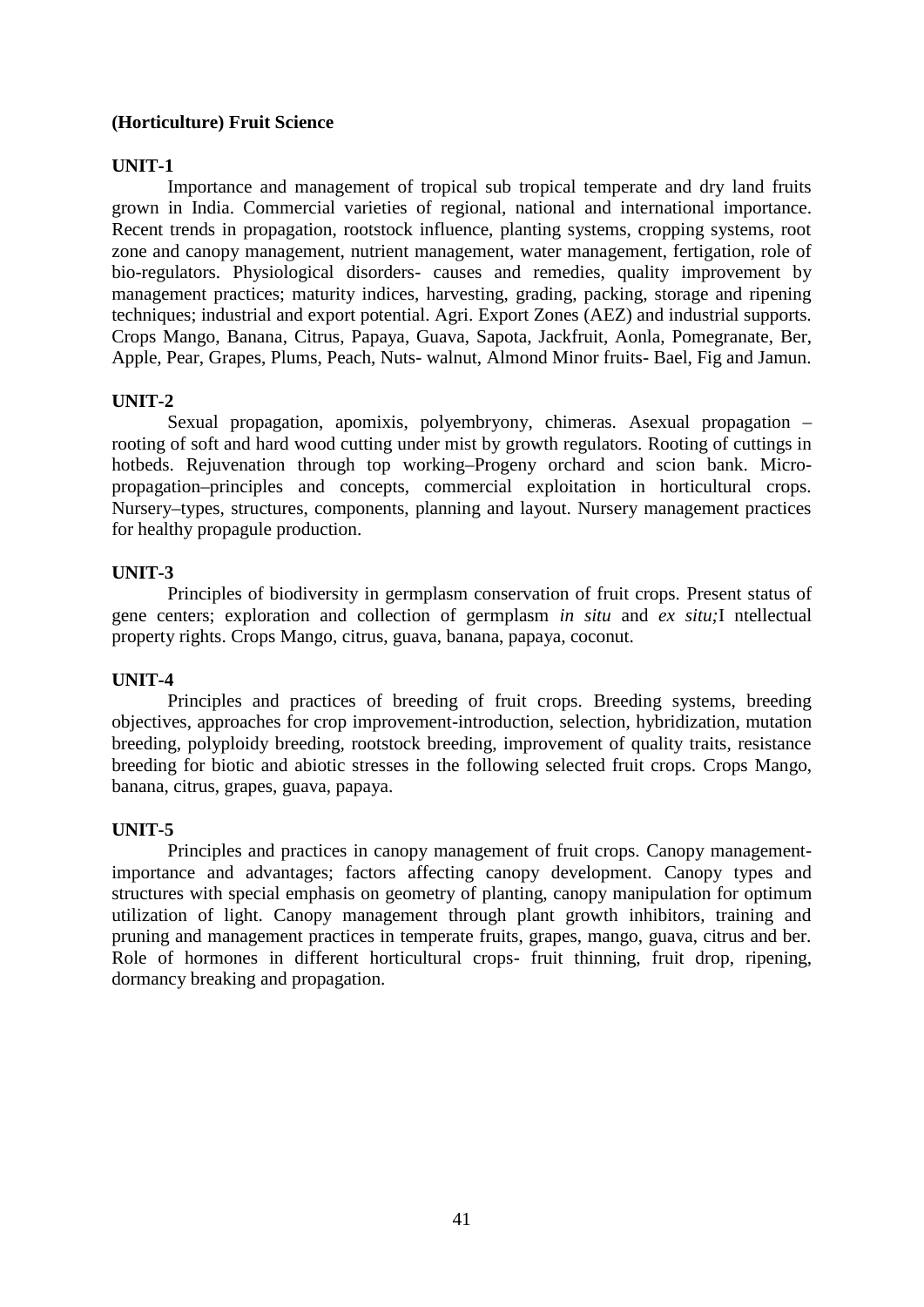# **(Horticulture) Vegetable Science**

# **UNIT-1**

Production technology of vegetable crops. Introduction, botany and taxonomy, climatic and soil requirements, commercial varieties / hybrids, sowing / planting times and methods, seed rate and seed treatment, nutritional and irrigation requirements, intercultural operations, weed control, mulching, physiological disorders, harvesting, post-harvest management, plant protection measures and seed production of vegetable crops like solanaceous crops, root crops, bulb crops, cucurbitaceous crops, sweet potato, okra and leafy vegetables.

### **UNIT-2**

Breeding methods (introduction, selection, hybridization, mutation) of vegetable crops. Resistance breeding for biotic and abiotic stress, quality improvement, molecular marker, genomics like - Potato, tomato, okra, peas, cabbage, cauliflower, carrot, radish, melons and pumpkins.

# **UNIT-3**

Role of auxins, gibberellilns, cyktokinins and abscissic acid; Application of synthetic hormones, plant growth retardants and inhibitors for various purposes in vegetable crops; Role and mode of action of morphactins, antitranspirants, anti-auxin, ripening retardant and plant stimulants in vegetable crop production.

### **UNIT-4**

Genetical and agronomical principles of seed production; methods of seed production; use of growth regulators and chemicals in vegetable seed production, methods of hybrid seed production. Categories of seed; maintenance of nucleus, foundation and certified seed; seed certification, seed standards; seed act and law enforcement, plant quarantine and quality control. Agro-techniques for seed production in solanaceous vegetables, cucurbits, leguminous vegetables, cole crops, bulb crops, okra and leafy vegetables.

# **UNIT-5**

Production technology of underutilized vegetable crops. Introduction, botany and taxonomy, climatic and soil requirements, commercial varieties / hybrids, sowing / planting times and methods, seed rate and seed treatment, nutritional and irrigation requirements, intercultural operations, weed control, mulching, physiological disorders, harvesting, post harvest management, plant protection measures and production of: Asparagus, Elephant foot yam, lima bean, Sweet gourd, spine gourd and pointed gourd.

### **UNIT-6**

Organic farming in vegetable production. Importance, principles, perspective, concept and component of organic production of vegetable crops. Organic production of vegetables crops, *viz.,* solanaceous crops, cucurbits, cole crops, root and tuber crops. Methods for enhancing soil fertility, mulching, raising green manure crops. Indigenous methods of compost, Panchagavvya, Bio-dynamics, preparation etc.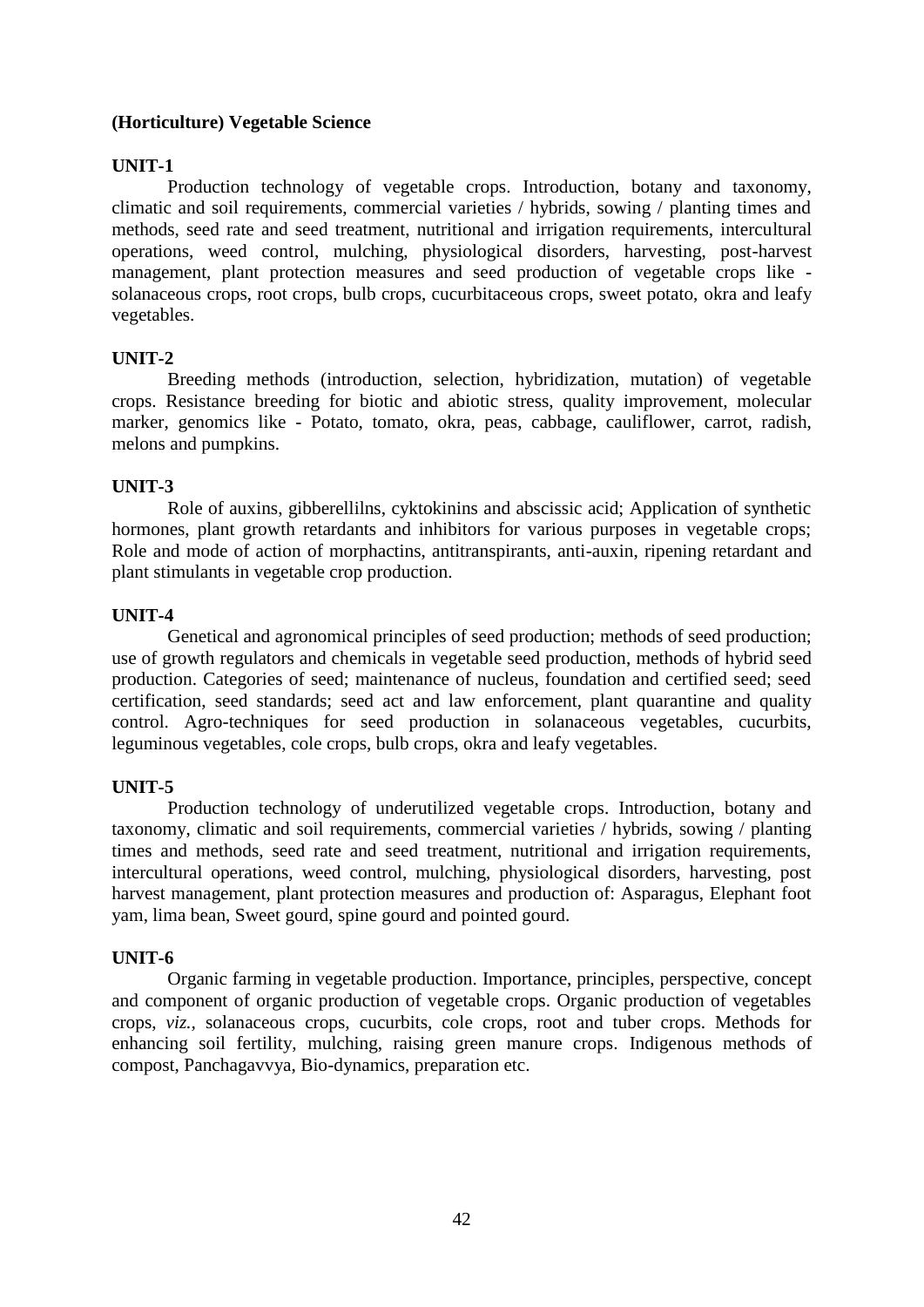# **Biotechnology**

# **UNIT 1**

History, scope and importance; DNA structure, function and metabolism. DNA modifying enzymes and vectors; Methods of recombinant DNA technology; Nucleic acid hybridization; Gene libraries; PCR amplification; Plant and animal cell and tissue culture techniques and their applications. Molecular markers and their applications; DNA sequencing; Applications of gene cloning in basic and applied research; Genetic engineering and transgenics; Genomics, transcriptomics and proteomics. General application of biotechnology in Agriculture, Medicine, Animal husbandry, Environmental remediation, Energy production and Forensics; Public perception of biotechnology; Bio-safety and bioethics issues; Intellectual property rights in biotechnology.

# **UNIT 2**

Historical developments of molecular biology; Nucleic acids as genetic material; Chemistry, structure and properties of DNA and RNA. Genome organization in prokaryotes and eukaryotes; Chromatin structure and function; DNA replication; DNA polymerases, topoisomerases, DNA ligase, etc; Molecular basis of mutations; DNA repair mechanisms. Transcription process; RNA processing; Reverse transcriptase; RNA editing; Ribosomes structure and function; Organization of ribosomal proteins and RNA genes; Genetic code; Aminoacyl tRNA synthases. Translation and post-translational odifications; Operon concept; Attenuation of trp operon; important features of gene regulation in eukaryotes.

# **UNIT 3**

General structure and constituents of cell; Similarities and distinction between plant and animal cells; Cell wall, cell membrane, structure and composition of biomembranes, cell surface related functions. Structure and function of major organelles: Nucleus, Chloroplasts, Mitochondria, Ribosomes, Lysosomes, Peroxisomes. Endoplasmic reticulum, Microbodies, Golgi apparatus, Vacuoles, etc. Organellar genomes and their manipulation; Ribosomes in relation to cell growth and division; Cyto-skeletal elements. Cell division and regulation of cell cycle; Membrane transport; Transport of water, ion and biomolecules; Signal transduction mechanisms; Protein targeting.

# **UNIT 4**

History of plant cell and tissue culture; Culture media; Various types of culture; callus, suspension, nurse, root, meristem, etc.; In vitrod differentiation: organogenesis and somatic embryogenesis; Plant growth regulators: mode of action, effects on in vitro culture and regeneration; Molecular basis of plant organ differentiation. Micropropagation; Anther and microspore culture; Somaclonal variation; In vitro mutagenesis; In vitro fertilization; In vitro germplasm conservation; Production of secondary metabolites; Synthetic seeds. Embryo rescue and wide hybridization; Protoplast culture and regeneration; Somatic hybridization: protoplast fusion, cybrids, asymmetric hybrids, etc. Methods of plant transformation; Vectors for plant transformation; Genetic and molecular analyses of transgenics; Target traits and transgenic crops; Biosafety issues, testing of transgenics, regulatory procedures for commercial approval.

# **UNIT 5**

Introduction, scope and historical developments; Isolation, screening and genetic improvement (involving classical approaches) of industrially important organisms. Primary metabolism products, production of industrial ethanol as a case study; Secondary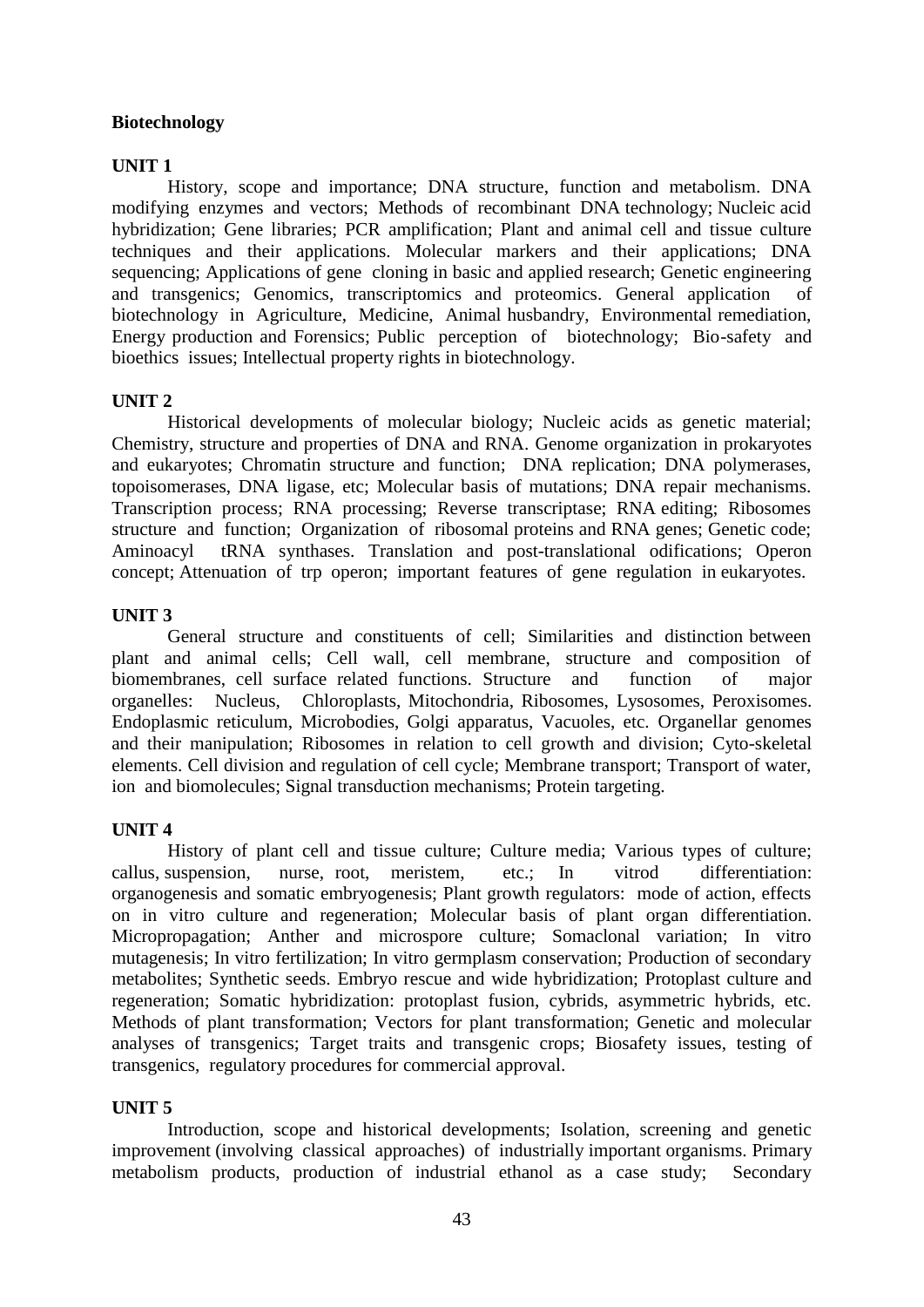metabolites, bacterial antibiotics and non ribosomal peptide antibiotics; Recombinant DNA technologies for microbial processes; Strategies for development of industrial microbial strains with scale up production capacities; Metabolic pathway engineering of microbes for production of novel product for industry. Microbial enzymes, role in various industrial processes, production of fine chemicals for pharmaceutical industries ; Biotransformations, Bio- augmentation with production of vitamin C as a case study; Bioreactors, their design and types; immobilized enzymes based bioreactors; Microencapsulation technologies for immobilization of microbial enzymes. Industrial biotechnology for pollution control, treatment of industrial and other wastes, biomass production involving single cell protein; Bio- remediation of soil; Production of ecofriendly agricultural chemicals, bio- pesticides, bio-herbicides, bio-fertilizers, bio-fuels, etc.

### **UNIT 6**

Principles of plant breeding; Breeding methods for self and cross pollinated crops; Heterosis breeding; Limitations of conventional breeding; Aspects of molecular breeding. Development of sequence based molecular markers - SSRs and SNPs; Advanced methods of genotyping; Mapping genes for qualitative and quantitative traits. QTL mapping using structured populations; AB-QTLanalysis; Association mapping of QTL; Fine mapping of genes/QTL; Map based gene/QTL isolation and development of gene based markers; Allele mining by TILLING and Eco-TILLING; Use of markers in plant breeding. Marker assisted selection (MAS) in backcross and heterosis breeding; Transgenic breeding; Foreground and background selection; MAS for gene introgression and pyramiding: MAS for specific traits with examples.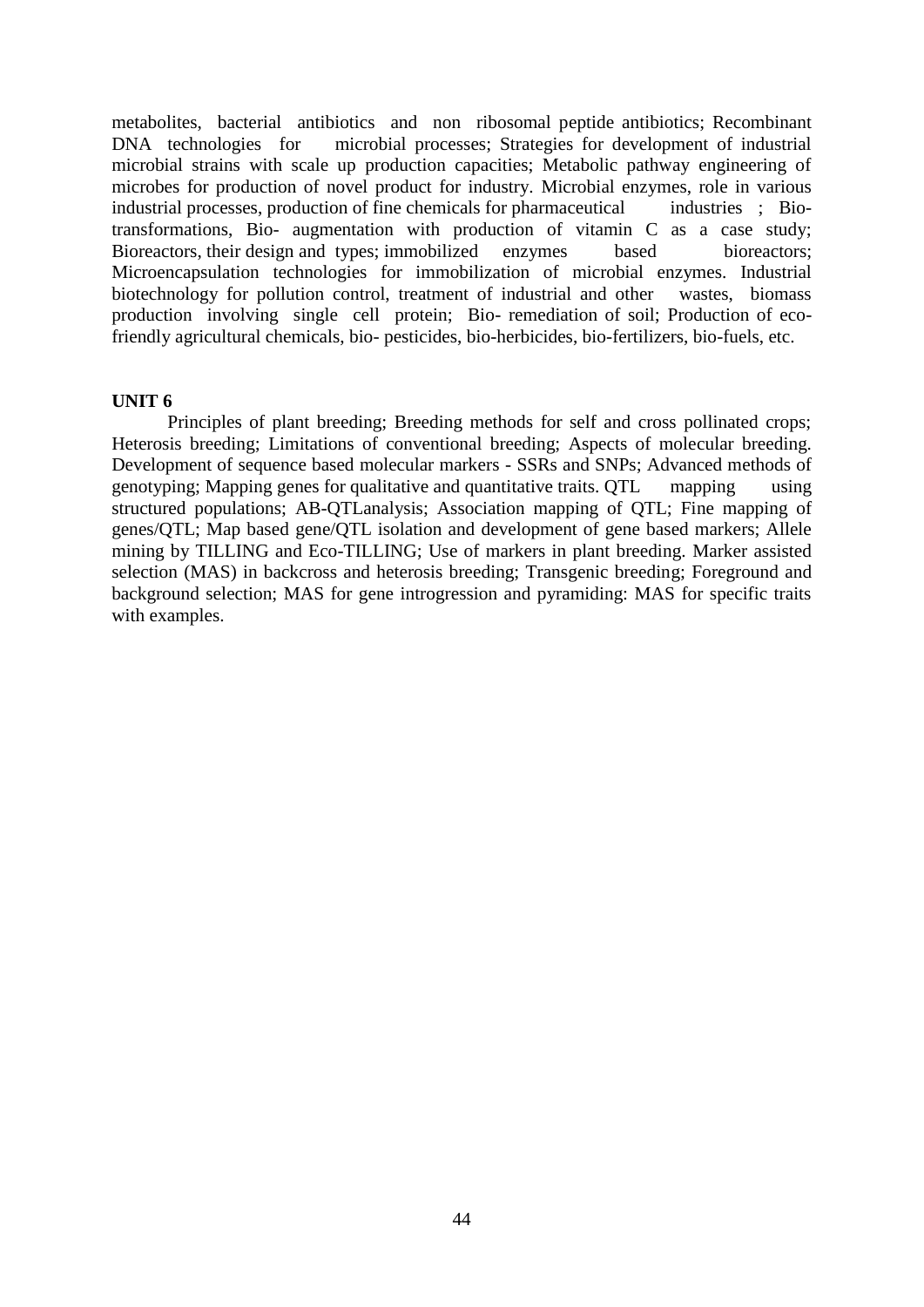# **Plant Physiology**

### **UNIT 1**

Cell organelles and their physiological functions, Cell membrane structure and functions. Water and its role in plants, properties and functions of water in the cell. Water potential of plant cells. Mechanism of water uptake and transport in roots, aquaporins, Mycorhizal association on water uptake. Energy balance-Solar energy input-energy dissipation at crop canopy level- evapotranspiration, transpiration Stomata structure and function. Influence of water stress at cell, organ, plant and canopy levels. Indices for assessment of drought resistance. The role of mineral nutrients in plant metabolism. Essential elements. Mechanisms of uptake-translocation of minerals in plants. Metabolic functions of mineral elements, deficiency symptoms, and toxicity. Foliar nutrition. Synthesis of sucrose, starch, oligo and polysaccharides (composition of cell wall). Translocation of photosynthates. Mitochondrial respiration, growth and maintenance respiration, cyanide resistant respiration. Lipid metabolism- Types of lipids. Biosynthesis of fattyacids, diacyl and triacyl glycerol, fatty acids of storage lipids. Secondary metabolites. Hormonal concept of growth and differentiation, plant growth hormones and their physiological role synthetic growth regulators. Growth retardants, Apical dominance, senescence, fruit growth, abscission. Photo morphogenesis- Photo receptors, physiology of flowering, Photoperiodism and Vernalisation.

# **UNIT 2**

Plant Biodiversity, evolution in plants. General Aspects – Plant growth and development; Analysis of plant growth. Mobilization of food reserves during seed germination; Hormonal control of seed germination and seedling growth. Shoot, Leaf and Root Development –Floral Induction and Development – Photoperiodism and Vernalization, Molecular genetics of floral development and floral organ differentiation; Sex determination. Seed Development and Dormancy – Molecular and genetic determinants; Seed maturation and dormancy. Senescence and Programmed Cell Death (PCD) – PCD in the life cycle of plants. Light Control of Plant Development. Phytochromes and cryptochromes, Molecular mechanisms of light perception, signal transduction and gene regulation; Biological clocks Embryonic Pattern Formation –Maternal , Zygotic and Homeotic gene effects in Drosophila; Embryogenesis and early pattern formation in plants. Regeneration and totipotency; Organ differentiation and development; Pollen germination and pollen tube guidance; Phloem differentiation; Sex determination in plants. Self-incompatibility and its genetic control; Heterosis and apomixis.

### **UNIT 3**

Definition of abiotic stresses. Abiotic stress factors. Water stress and Drought characteristic features. Physiological processes affected by drought. Drought resistance. mechanisms: Drought avoidance, Stress proteins. Water use efficiency as a drought resistant trait. Molecular responses to water deficit: Stress and hormones- ABA as a signaling molecule. Oxidative stress: Reactive Oxygen Species (ROS). High temperature stress: HSP's, Chilling stress: Salinity: Glycophytes and halophytes. Heavy metal stress: Phytochelatins

### **UNIT 4**

Definition and classification of plant growth regulators- Hormones, endogenous growth substances and synthetic chemicals Site of synthesis, biosynthetic pathways and metabolism and the influence on plant growth development of individual group of hormones- Auxins, Gibberlins, cytokinins, Abscisic acid and Ethylene Brassinosteroids. Hormone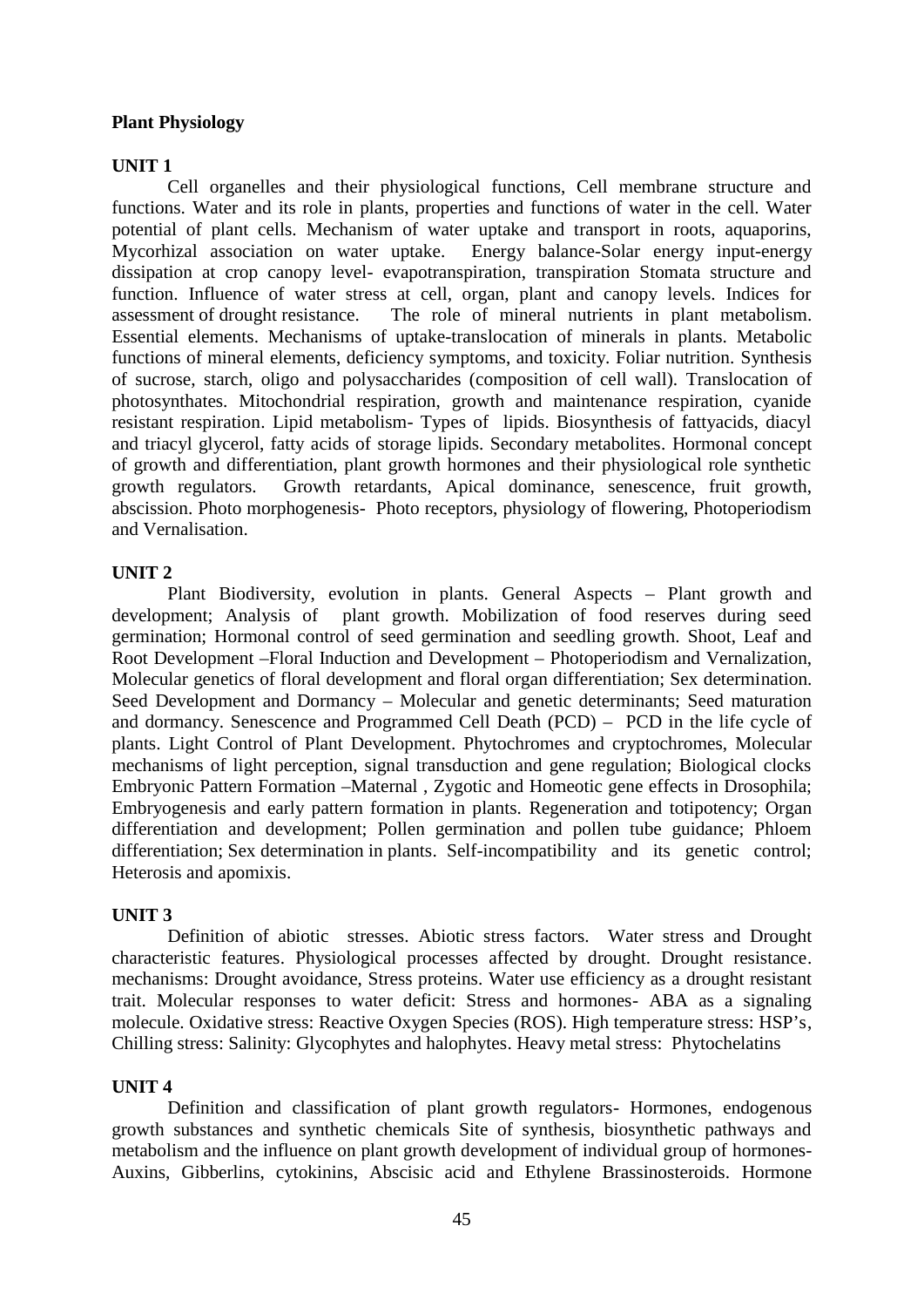mutants and transgenic plants in understanding role of hormones. Signal perception. transduction, and effect at functional gene level of different hormones- Auxins- cell elongation, Gibberellins -, germination of dormant seeds, cytokinins- cell division. Retardation of senescence of plant parts, Abscisic acid-Stomatal closure and induction of drought resistance, Ethylene- fruit ripening. Interaction of hormones in regulation of plant growth and development processes. Synthetic growth regulators- Classification, their effect on plant growth and development. Practical utility in agriculture and horticulture.

# **UNIT 5**

Crop growth analysis, key growth parameters. Factors limiting crop growth and productivity- the concept of rate limitation. Phenology- Growth stages, Factors influencing flowering. Photoperiodic and thermo-periodic responses. Canopy architecture, light interception, energy use efficiency of different canopies. Source-sink relationships. Physiological and molecular control of sink activity. Plant growth analysis techniques, yield structure analysis, theoretical and actual yields. Plant ideotypes. Simple physiological yield models- Duncan's. Monteith's, and Passioura's. Crop growth models-empirical models testing and yield prediction.

### **UNIT 6**

The cellular basis of growth and morphogenesis cyto-differentiation. The cell cycle- Cell division and cell organization. Cell structure, morphogenesis and cellular totipotency. Introduction to in vitro methods : Terms and definitions, Use of growth regulators. Beginning of in vitro cultures in our country. Embryo culture, embryo rescue Endosperm culture and production of triploids. Embryogenesis and organogenesis and their practical applications : Clonal Multiplication of elite species. (Micro-propagation) Haploids and their applications. Somaclonal variations. Protoplast isolation : Principles and applications. Testing of viability of isolated protoplast. Steps in the regeneration of protoplast. Somatic hybridization –Various methods for fusing protoplast. Use of makers for selection of hybrid cells. Practical applications of somatic hybridization (hybrids vs cybrids). Use of plant cells, protoplast and tissue culture for genetic manipulation of plant : Introduction to *A. tumefaciens*. Tumour formation on plants using *A. tumefaciens* (Monocots vs Dicots), Root – formation using *A. rhizogenes*.

# **UNIT 7**

Photosynthesis- its significance in plant growth, development and bio-productivity. Physiological and biochemical aspects: chloroplast structure development and replication, photo systems, mechanism of light absorption, electron transport chain, Coupling factors and mechanisms of ATP synthesis, quantum yield. Photosynthetic carbon reduction cycle and its regulation. CO2Concentration Mechanism (CCM) as a complementary strategy for carbon fixation. CCM in photosynthetic bacteria, micro algae, Submerged Aquatic macrophages (SAM), C4, CAM and single celled C4 organisms. Rubisco structure, assembly and kinetics, photorespiration and its significance. Carbon fluxes between chloroplast and cytoplasm, the concept of RA, RS and RM. Pi recycling, starch and sucrose synthesis and export. Concept of canopy photosynthesis, influence of environmental factors such as water stress, high light stress VPD etc. Molecular aspects: chloroplast genome organization, expression and regulation of plastid genes Genes regulating potential traits of photosynthesis, biotechnological approaches for improving photosynthetic rate and productivity – transgenics. Conceptual approaches of expressing C4 photosynthesis genes in C3 species. Photosynthesis and crop productivity, energy utilization efficiency by crops. Photo inhibition,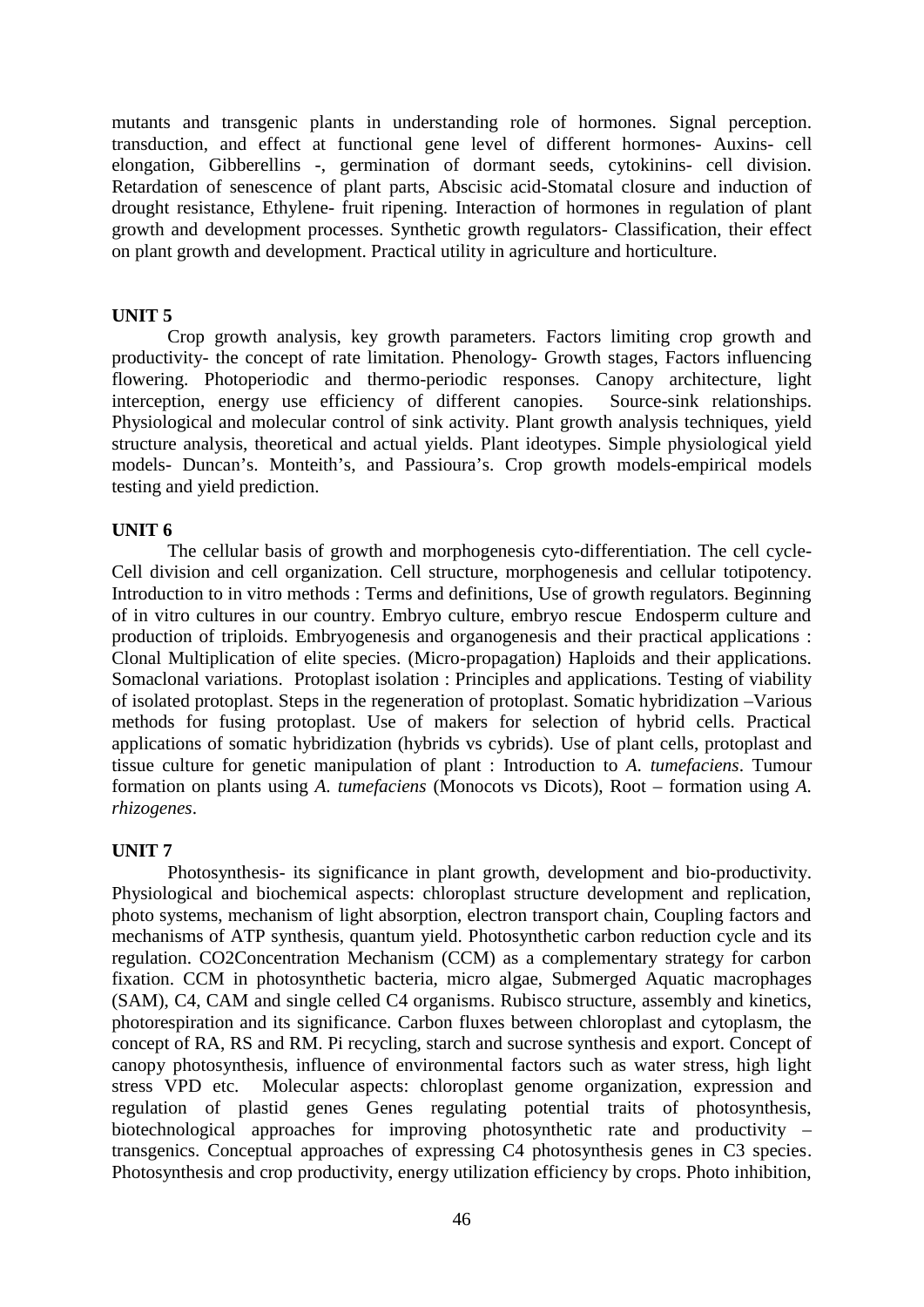photo oxidation, excitation energy dissipation mechanisms, photochemical and no photochemical quenching of chlorophyll fluorescence. Photosynthesis and transpiration interaction, significance of WUE, carbon isotope discrimination concept. Nitrogen assimilation in photosynthesizing cells –  $NO<sub>3</sub>$  - $NO<sub>2</sub>$  - reduction, GS-GOGAT pathway. Photorespiration loss of Ammonia and its re-assimilation and NUE.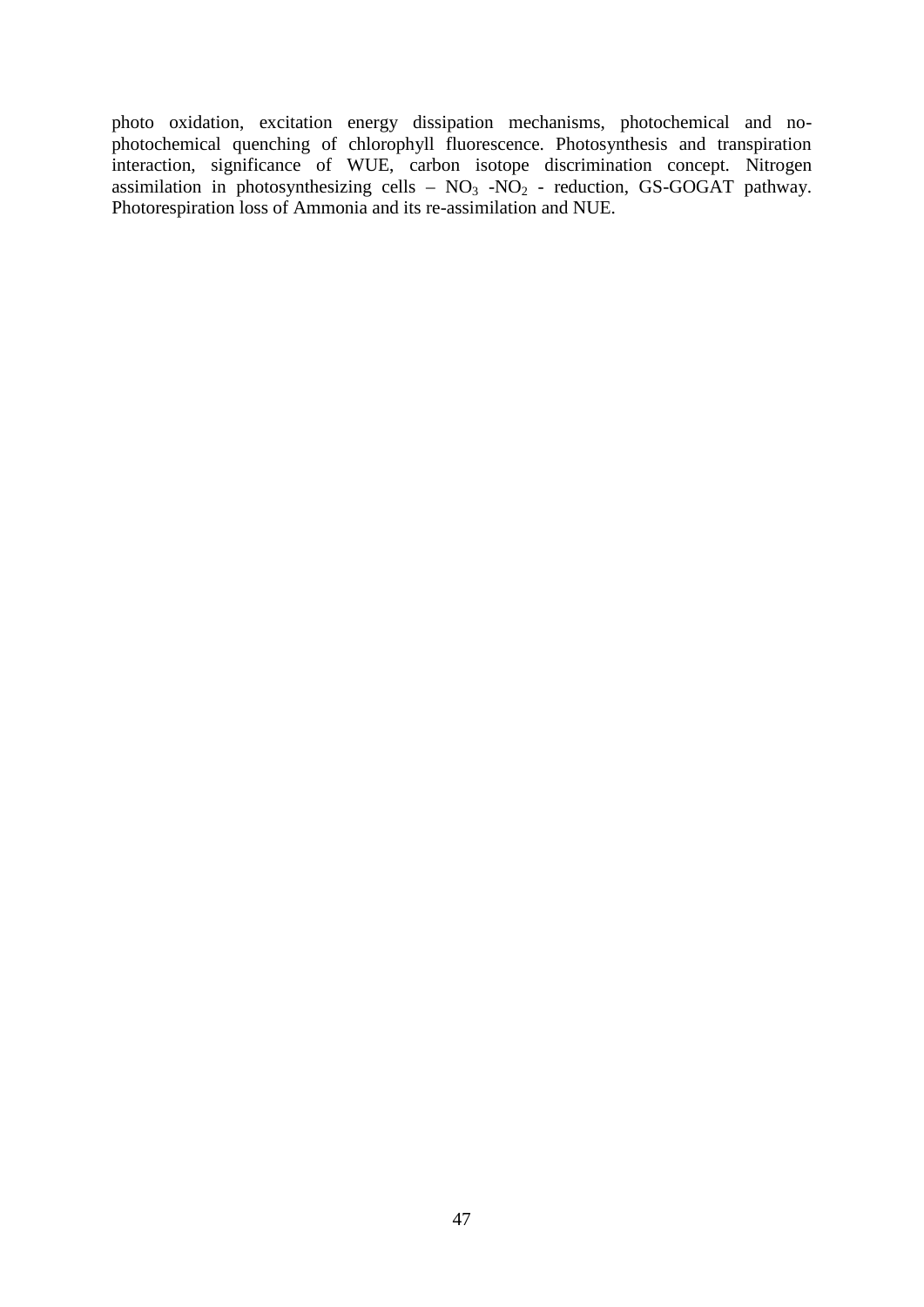## **SYLLABUS FOR ENTRANCE EXAMINATION ADMISSION IN Ph.D FORESTRY DEGREE PROGRAMME, 2014-15**

### **Forestry**

### **SILVICULTURE**

Forest ecosystem concept, stand dynamics-forest succession, competition and tolerance, classification of world's forest vegetation. Productivity and vegetation forms of India, forest composition and structure. Ecophysiology of tree growth, effect of radiation & water relationship, mineral nutrients and temperature. Natural regeneration of species and types including unevenaged silviculture. Intermediate treatments

### **FOREST BIOMETRY**

Measurement of tree parameters. Estimation of volume, growth and yield of individual tree and forest stands,. Preparation of volume & its application, yield and stand tables Forest inventory, Sampling methods adopted in forestry, Use of GPS in forest inventory. Measurement stand density. Simulation techniques. Growth and yield prediction models - their preparation and applications.

### **FOREST MANAGEMENT**

Principles of forest management; scope and object of forest management, ecosystem Management, development of forest management in India. Site quality evaluation and importance. Stand density, classical approaches to yield regulation in forest management, salient features and strategies. Forest valuation and appraisal in regulated forests.

#### **FORESTS AND PEOPLE**

Forests and its importance, forest societies, interactions between forests and people, importance of forests in traditional farming systems, livestock economy and forests, social and cultural factors of forest management, man in ecosystem in relation to eco-philosopy. Afforestation programmes and forest conflicts, wildlife and human conflicts, important forest movements like Chipka Movement, Gender dimension of forest management, tribal economy and forests. Pastoralists and their dependence on forests. Forests and economic security of tribals. Management of Commons and Common Property Resources (CPRs) and open access resources, forest management and sustainable livelihood strategies, forests and food security, eco-tourism and local development, land use change and forestry. Forest rights, customary rights of people, community participation, biodiversity and ethnobotany, Joint Forest Management, global environmental change and land use; dams, forests and resettlement of tribals and non-triabals - case study, poverty alleviation and forests, tourism and forest management, role of NGOs and other CBOs community based organization in forest management.

# **GENERAL STATISTICAL METHODS & RESEARCH METHODOLOGY**

Introductory: Statistics scales of measurement, concept of graphical, exploratory and inferential data analysis, important variables of forestry sector. Probability and probability distributions: Review of probability theory, concept of random variable and expectation, probability distributions (Binomial, Poisson, Normal, Weibull) . Correlation and regression: Simple, Rank, Partial, Multiple, Infraclass correlations, Furnivall Index and coefficient of determination. Linear and nonlinear regressions, parabolic, exponential, power and logarithmic functions Estimation and Testing of Hypotheses, Concept of point and interval estimation, estimators and estimates, properties of good estimators –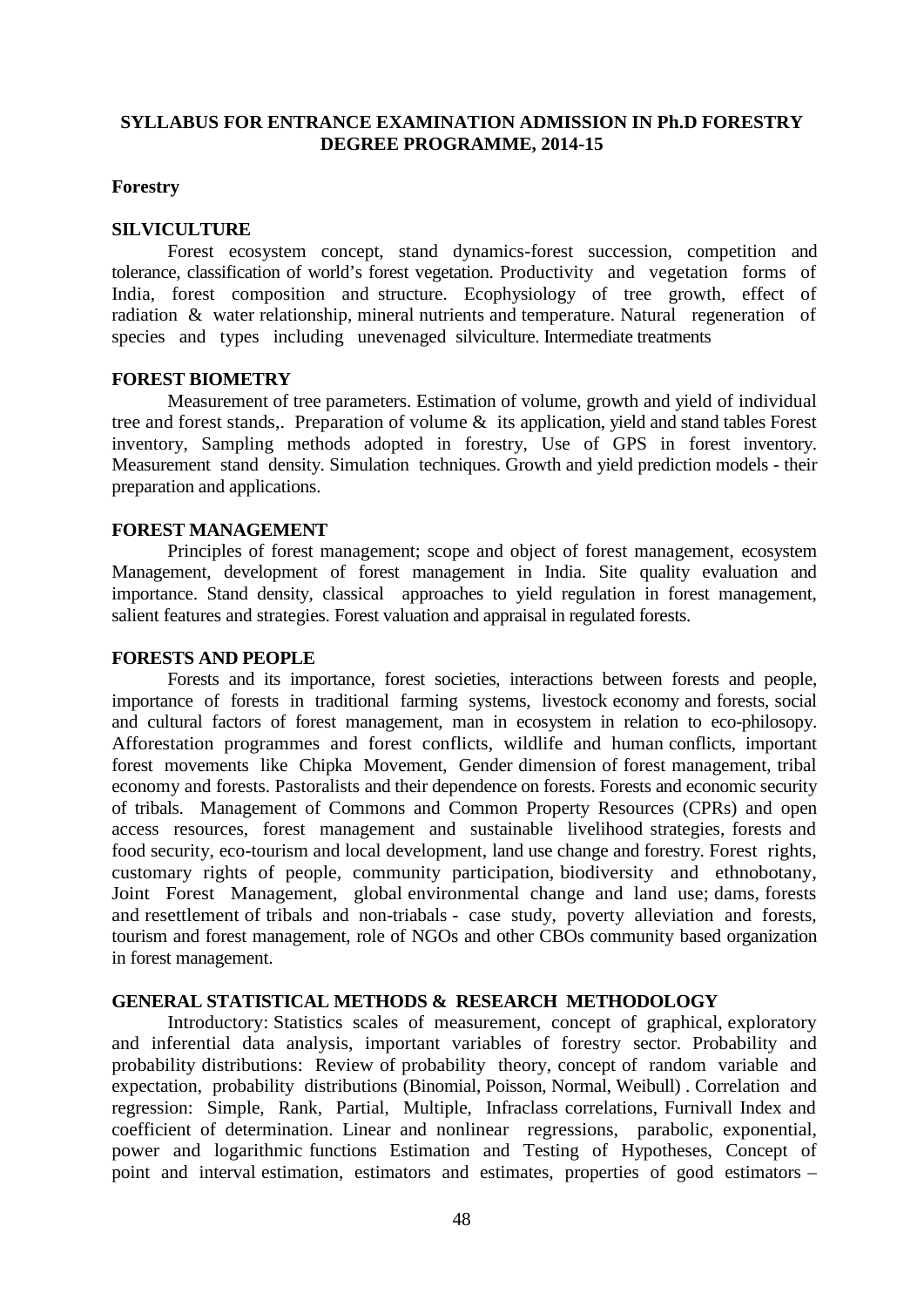un-biasedness and minimum variance, tests of significance  $-$  t, F, z, and 2, testing significance of correlation and regression coefficients, analysis of variance (ANOVA) - one way and two way classification with single and more than one cell frequency.

Design of Experiments. Principles of experimental designs, Completely Randomized Design (CRD), Randomized Block Design (RBD), Latin Square Design (LSD), Row- Column (alpha) designs, Split Plot and Strip Plot Designs. Sampling - Theory and applications Why sample? Simple Random Sampling (with and without replacement), Stratified Random Sampling, Double sampling, Multistage sampling, Cluster sampling Multivariate statistical techniques Multivariate Analysis of Variance, Principal Component Analysis, Factor Analysis, Cluster Analysis.

# **AGROFORESTRY SYSTEMS**

Agroforestry objectives, importance, potential and impediments in implementation. Land capability classification and land evaluation. Overview of global agroforestry systems, shifting cultivation, taungya system, multiple and mixed cropping, alley cropping, shelter-belts and windbreaks, energy plantations and homestead gardens. Production potential of different silvi-pasture system. Concepts of community forestry and social forestry, linear strip plantations. Diagnosis and Design - Trends in Agroforestry systems research and development.

### **SOIL AND WATER MANAGEMENT IN AGROFORESTRY**

Soil and water management -objectives and scope in relation to agro-forestry systems. Soil and water conservation , land classification and carrying capacity. Irrigation potential and methods. Optimization of waters use in agroforestry systems and dry land farming . Soil water relations, moisture regimes and management techniques. Problem soils and their management, soil organisms and nitrogen fixation. Biogeochemical cycling of nutrients including organic matter decomposition. Nutrients budgeting and soil productivity under different agroforestry systems.

# **SEED COLLECTION, STORAGE AND TESTING**

Introduction, trends and development in tropical, sub-tropical and temperate forestry and their influence on seed demand. Seed problems limiting actors in tree propagation and afforestation. Flowering and seed production in gymnosperms and angiosperms. Development and maturation of seed/ fruit. Modes of seed dispersal. Determining optimal harvest maturity indices. Factors influencing choice of collection methods. Methods of seed collection and processing, stage methods and seed testing techniques. Seed certification. Eco-physiological role of seed storage. Classification of seed storage potential. Factors affecting seed longevity. Pre-storage treatment. Physiological change during ageing. Viability and vigor. Storage of orthodox, recalcitrant and pre-storage intermediate seeds, Fumigation and seed treatment.

# **MODERN NURSERY TECHNOLOGY**

Introduction and importance of nursery. Types of nurseries. Bare root, containerized and vegetatively produced nursery. Bare root nursery- nursery soil and water management, bed preparation, pre-sowing seed treatments, seed sowing and intermediate operations viz., pricking, watering, fertilization, weeding and hoeing. Physiology and nursery environment interaction affecting seedling growth. Root culturing techniques. Lifting windows, grading, packaging and storing and out-planting. Containerized nursery - Type and size of container including root trainers, selection of growing medium. Types of green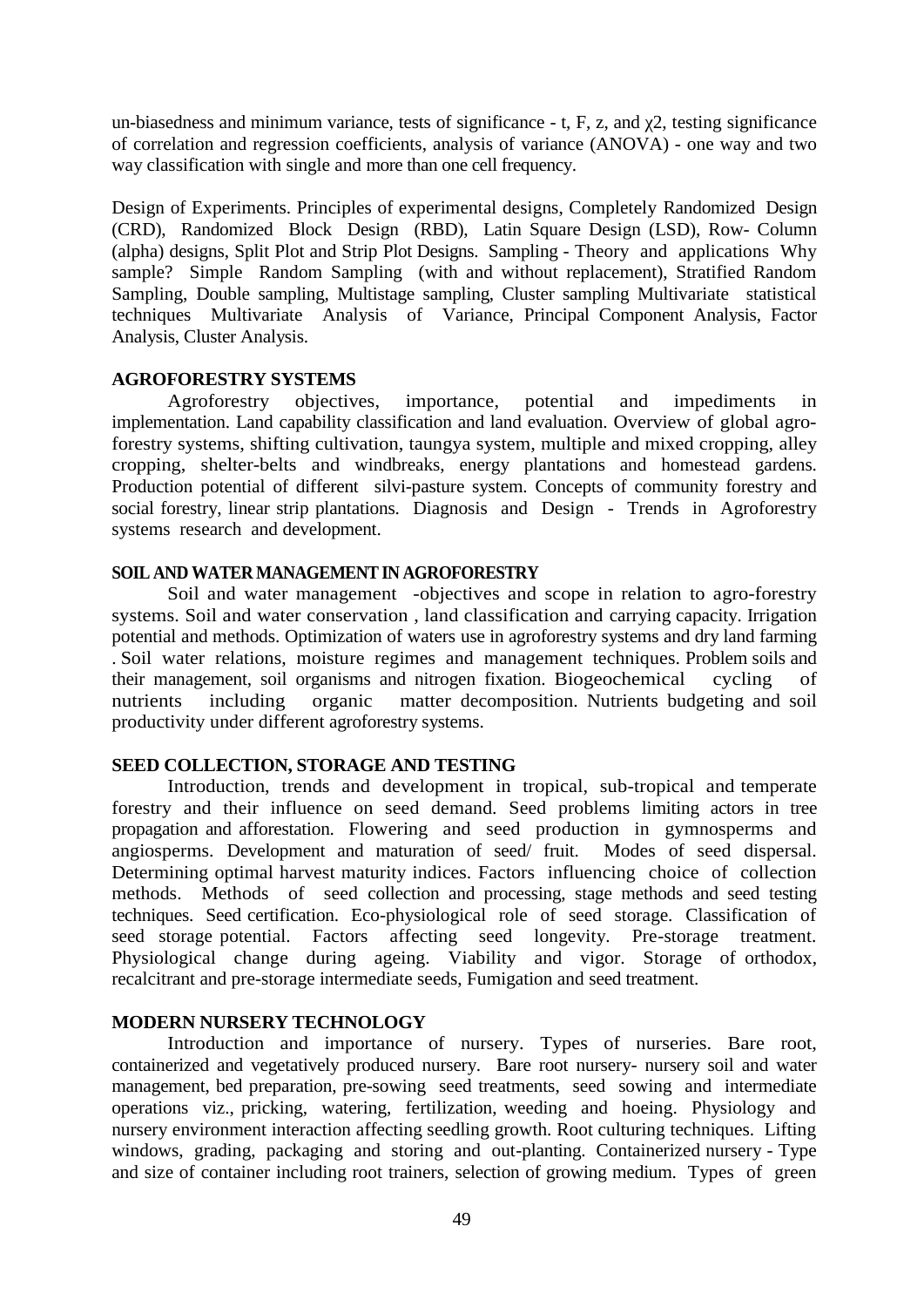house and mist chamber for propagation. vegetative propagation - importance, selection of superior phenotype, methods of propagation viz. cutting, budding, grafting and layering. Factors affecting rooting of cuttings. Structures, media fertilizers, sanitation and containers, source selection and management in vegetative propagation.

### **FOREST PRODUCTS - CHEMISTRY AND INDUSTRIES**

Importance of forest based industries in relation to Indian economy. Chemistry in relation to forest products. Description of different forest based industries - paper and pulp, furniture, bamboo, sports goods, pencil making, match box and splint making, use of wood of lesser known forest species for commercial purposes. Cell wall constituents. Chemistry of cellulose, starch, hemicelluloses and lignin. Extraneous components of wood - water and organic solvent soluble. Chemical composition of oleoresin from major pine species. Structural difference among different gums (arabic, ghatti, tragacanth). Chemical nature and uses of volatile oils, tannins, katha and cutch. Chemical nature and uses of important forest based dyes and pigments.

# **FOREST POLICY AND LAWS AND INTERNATIONAL CONVENTIONS**

Forest policy - Relevance and scope; National Forest Policy - 1894, 1952 and 1988; General principles of criminal law; Indian Penel Code, criminal procedure code; Indian evidence act applied to forestry matters. Forest laws; Indian Forest Act -1927, general provision and detailed study; Forest Conservation Act 1980, Wildlife Protect Act 1972 Important Forest Rules and Guidelines. Important case studies and landmark judgments.

# **TREE IMPROVEMENT**

General concept of forest tree breeding, tree improvement and forest genetics. Reproduction in forest trees, dimorphism pollination mechanisms. Pollen dispersion distances, pollinators and their energetics. Attractants for pollinators. Pollen handling forced flowering for seed orchard manipulation. Pollination mechanisms. Variation in trees importance and its causes. Natural variation as a basis for tree improvement. Geographic variations - Ecotypes, clines, races and land races. Seed, seed formation, dispersal, storage, stratification and seed dormancy. Selective breeding methods- mass, family, within family, family plus within family. Plus tree selection for wood quality, disease resistance and agroforestry objectives. Selection strategies and choice of breeding methods and progress in selective breeding in forest trees. Indirect selection for biotic and abiotic stresses. Progeny and clone testing. Seed orchards - type, functions and importance. Estimating genetic parameters and genetic gain.

Heterosis breeding: inbreeding and hybrid vigour. Manifestation and fixation of heterosis. Species and racial hybridization. Indian examples -teak, sal, shisham, eucalypts, acacias, pines and poplars. Polyploidy, aneuploidy and haploidy in soft and hard wood species. Induction of polyploidy. Hardy-weinberg law, null hypothesis, Wohlund's Principle. Biotechnology in tree improvement. Mutation breeding. Economics of tree breeding.

# **FOREST PROTECTION**

Important diseases and insect pests of nurseries, farm forestry, plantations, avenue trees and their management. Assessment of losses due to diseases, insect pests, vertebrate pests, adverse weather, forest fires and weeds. Insect pests and mycoflora of seeds of forest trees and their management. Biodegradation of wood - microscopic and chemical effects of white rot, brown rot, soft rot and wood discoloration. Heart rots - factors affecting heart rots, damage caused, compartmentalization of decay in trees and management of heart rots. Role of mycorrhiza in tree health.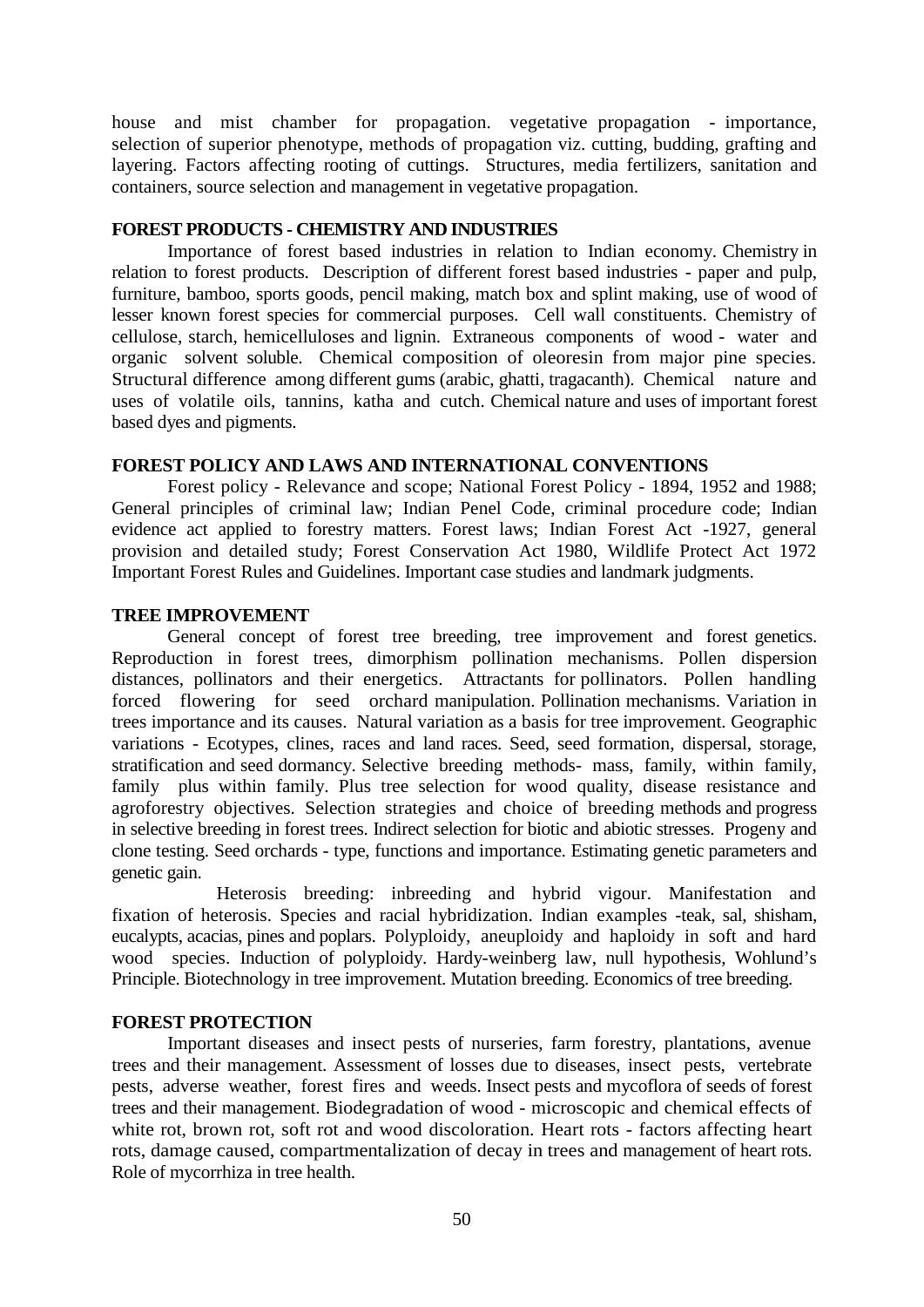Theories of natural regulation of insect populations. Wildlife damage in nurseries, plantations and their management. Weed problems in nurseries, plantations and their control. Adverse climatic factors, acid rains and air pollutants in relation to forest tree health. Biological control of insect pests and diseases of forest trees. Molecular tools for developing disease resistance trees.

# **REMOTE SENSING AND GEOGRAPHIC INFORMATION SYSTEM**

The use of aerial photography, satellite imagery and geographic information system for the collection, storage and spatial analysis for geo-referenced forest resources data and information. The integration of spatial data analysis systems with knowledge-based systems and/or simulation systems for the development of information/decision support systems for forest management; satellite systems; satellite imageries - techniques, uses and limitation; Future prospects of remote sensing in India; softwares used in remote sensing ; GIS versus remote sensing; GIS Software used in forestry and environments; Analysis of data; Application of GIS in forestry.

### **ECONOMICS OF AGROFORESTRY SYSTEMS**

Basic principles of economics applied to agro-forestry. Optimization techniques- Planting, budgeting and functional analysis. Role of time, risk and uncertainty in decision making Financial and socio-economic analysis of agro-forestry projects. Principles of financial management and harvesting, post harvest handling marketing of agro-forestry products including benefit sharing.

#### **RANGE LAND AND PARTIAL MANAGEMENT**

Concept of watershed management. Ideo-types of watershed development plans and activities for the watershed. Criterion for watershed size determination. Principles and practices of range land management. Improvement of range productivity by vegetation manipulation through control of undesirable vegetation, burning, fertilization, soil and water conservation and protection. Range improvement and livestock management. Feeding habits and grazing behavior of range livestock. Optimal livestock and range utilization, fodder from trees/shrubs and their nutritive values, propagation techniques, Micro climatic studies, root behavior, crown architecture including methods for minimizing unfavorable interactions. Production potential of different silvi-pasture systems. Characteristics of a watershed and their role in watershed management. Quantification of the benefits and effectiveness of the package of practices adopted for management of watershed, Dynamics vis-à-vis plant growth and post harvest processing for evaluation of chemical constituents Biological and engineering approach in the management of degraded and denuded habitats as an integrated and multiple approach. SPP Testing. Provenance trials. Seed certification and storage. Elite trees selection.

### **NUTRIENT AND WEED MANAGEMENT IN NURSERY AND PLANTATION**

History of nutrient management in forest nurseries and plantation. Essential nutrient elements and their deficiency. Mechanism of nutrient uptake by plants, functions and translocation/ Interactions. Concept of nutrient availability. Climatic and soil conditions causing micronutrient deficiencies in plants. Occurrence and treatment of micronutrient disorders. Evaluation of soil for the supply of micronutrient. Rare and non-essential elements. Technology and use of complex liquid and suspension fertilizers. Fertilizer use efficiency factors. Biological nitrogen fixation and bio-fertilizers. Farm yard manure and other organic fertilizers. Mycorrhizal associations and their significance. Economic implications of nutrient management. Importance of renewable waste and their recycling. Principles of weed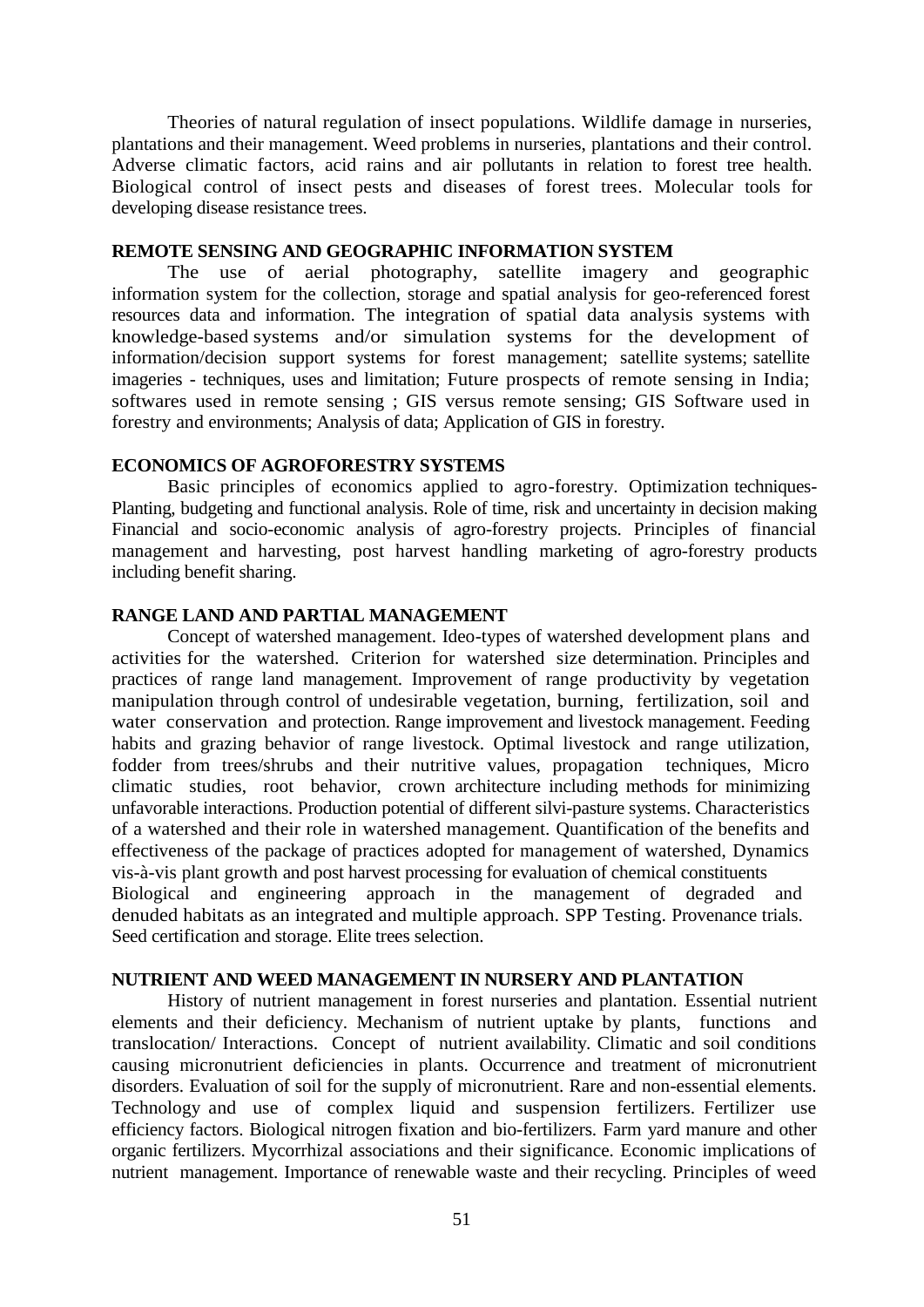control. Methods of weed control-cultural, biological, mechanical and chemical. Herbicide/ weed side classification, properties and their application.

# **MANAGEMENT OF INSECT-PESTS AND DISEASES**

Principles and methods of integrated pests management - physical, cultural, chemical and biological methods. Use of attractants and repellants. Male sterility techniques. Diseases of forest nurseries and plantations. Abiotic agents of tree diseases and their relationship with hosts. Methods of disease control - exclusion, cultural, biological and chemical. Rodents, Birds, squirrels, herbivores. Forest plant quarantine.

### **FOREST ECOLOGY AND BIODIVERSITY CONSERVATION**

Advanced topics in forest ecology including forest population, forest community dynamics, forest community structure and analysis, forest productivity on a global scale, ecology of forest landscapes spatial heterogeneity; Hierarchy issues in ecology. Conservation of natural resources (hotspot areas, wildlife sanctuaries, national parks, biosphere reserve). Global warming and forests. Green House Effect and its consequences. Ozone depletion. Conservations laws and acts. Forest genetics resources of India: timber and non timber species. Survey exploration and sampling strategies. Documentation and evaluation of forests genetical resources (FGR), in situ and ex situ conservation of gene resources. Biological diversity and its significance to sustainable use. Handling and storage of FGR. Intellectual property rights. Quarantine laws and FGR exchange.

## **FOREST RESOURCE MANAGEMENT AND ECONOMICS**

Application of microeconomics in solving forest resource problems. Emphasis on forest products demand and supply analysis, forest products marketing, forest capital theory. Inter-regional and international trade in forest products. Impact of economics and physical variables upon forest appraisal and management decisions. Externalities and property rights. Natural and environmental resource accounting -methods and implications. Application of operations research tools in evaluating forest management alternatives in public and private forest planning.

# **FRUIT PLANTS, TREES AND SHRUBS FOR AGROFORESTRY**

Introduction, importance of woody elements in agro-forestry systems, their role in biomass production. Suitability of species for different purposes. Multipurpose trees in agro-forestry systems. Fodder from trees/shrubs and their nutritive value propagation techniques. Fruits crop and their need and relevance in Agroforestry fruits tree suitable for various assemblage and then planting plan in different agro climatic situation and Agroforestry system. Modification in tending and pruning floor. Fertility management, yield and quality improvement. Role of nitrogen fixing trees/ shrubs. Choice of species for various agro climatic zones for the production of timber, fodder, fuel wood, fibre, fruits, medicinal and aromatic plants. Generic and specific characters of trees and shrubs for Agroforestry. Generic and specific characters of trees and shrubs for agro-forestry.

# **ENERGY PLANTATIONS AND BIO-FUELS**

Introduction and advantages of energy plantations. Energy and biomass consumption patterns in India. Environmental impacts of biomass energy. Assessment of bio energy programmes in India. Power generation from energy plantation, producer gas. High Density Energy Plantations (HDEP). Land and biomass availability for sustainable bio energy.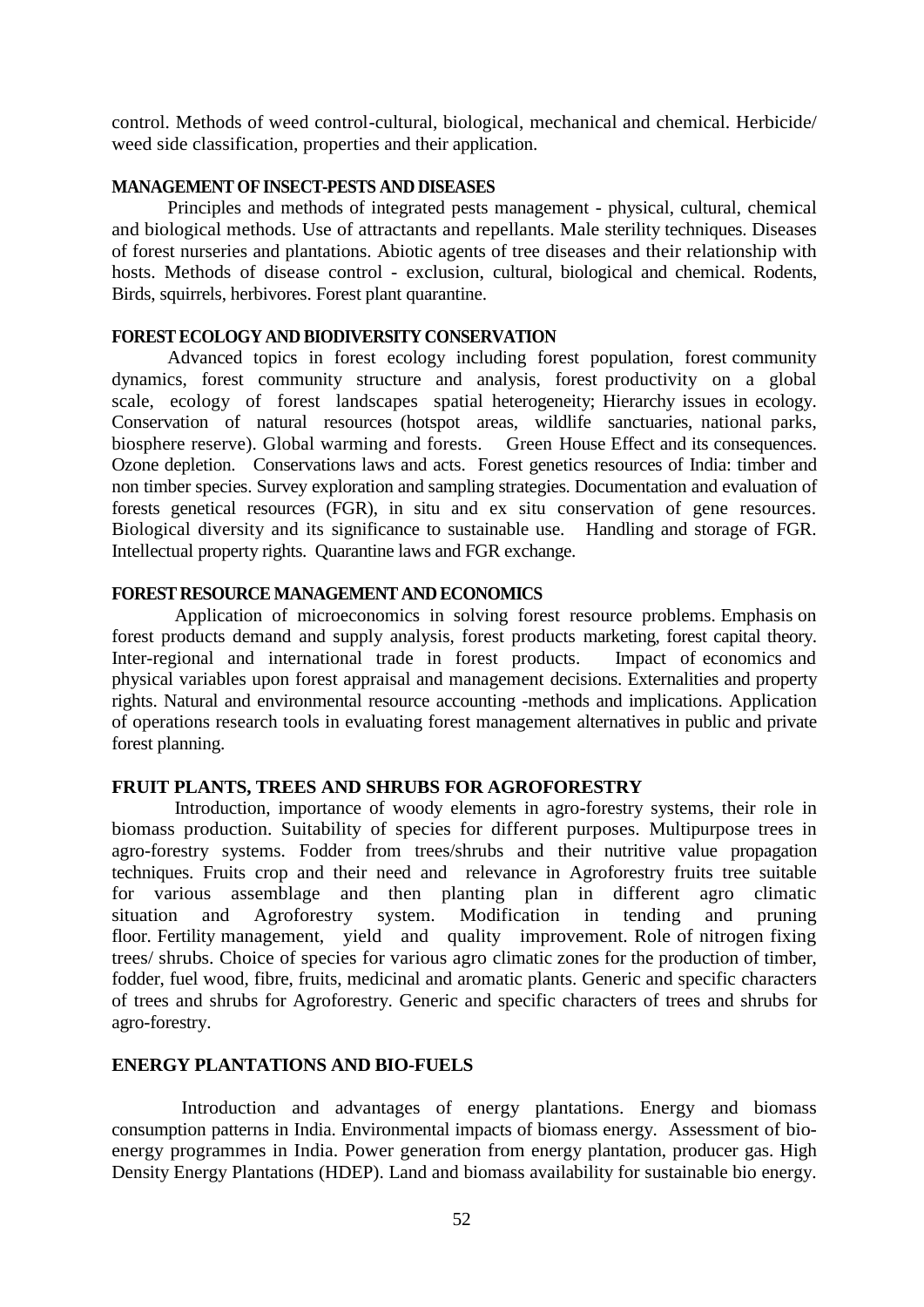Impact of energy efficiency in power sector. Need for research and development on environment friendly and socio economical relevant technologies. Energy from plants problems and prospects. Petro-crops. Criteria for evaluation of different species for energy plantation. Recent energy technologies in the product of bio-fuels.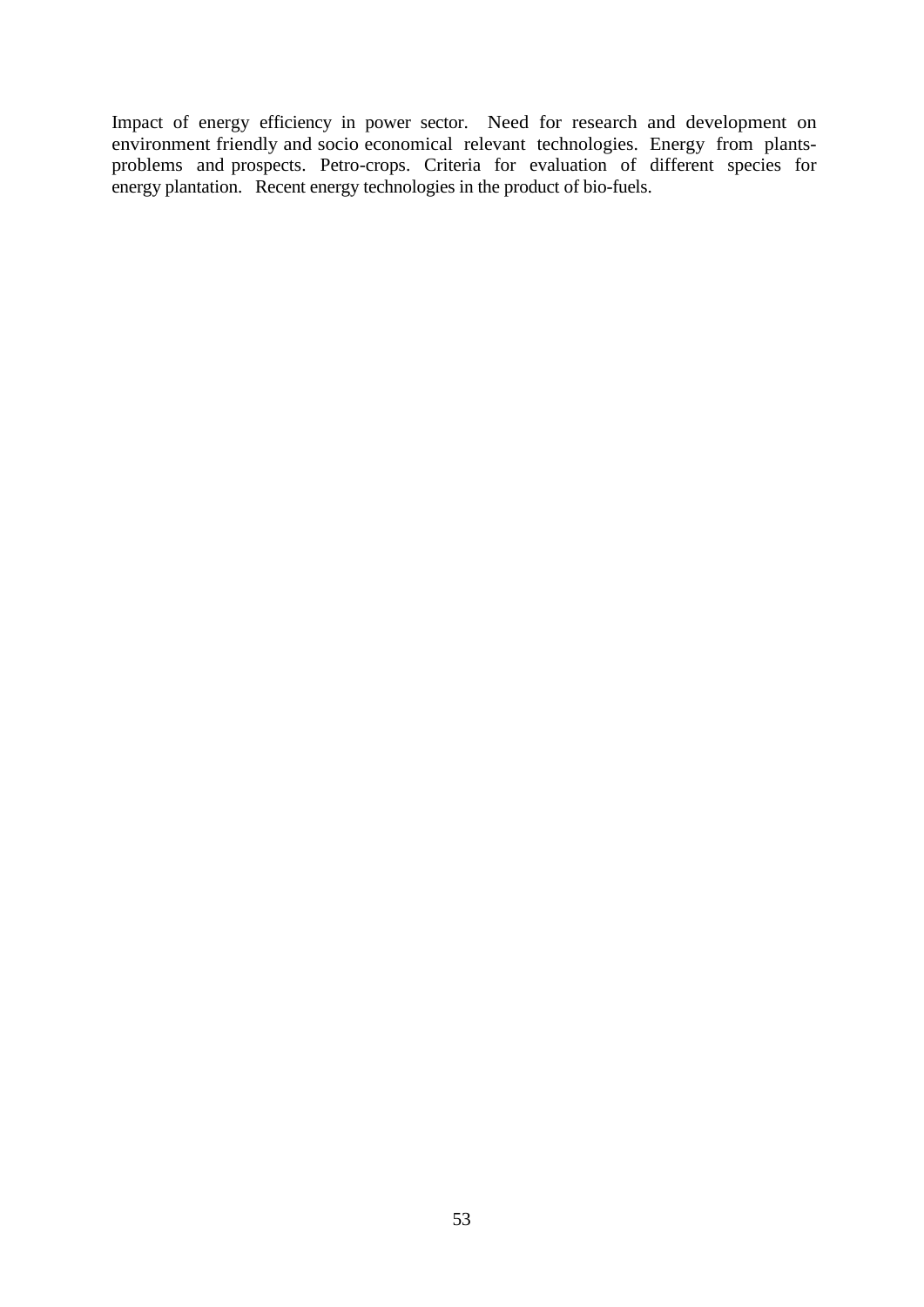# **SYLLABUS FOR ENTRANCE EXAMINATION ADMISSION IN Ph.D AGRICULTURAL ENGINEERING. DEGREE PROGRAMME, 2014-15**

## **Farm Machinery and Power Engineering**

### **UNIT 1**

Design and development of farm power and machinery systems. Procedure and their applications in agricultural tractors & machines. Design considerations of linkages/ components in farm machinery. Design of selected farm equipments:–tillage, seeding, planting, interculture, plant protection, harvesting and threshing. Design of rotary vibrating and oscillating machines.

### **UNIT 2**

Importance of ergonomics & its application in agriculture. Noise and vibration and their physiological effects. Thermal environment, effect on performance and behavior. General guideline for designing visual display, safety standards at work place. Man machine system concept.

### **UNIT 3**

Linear programming and integer programming models and applications, Network terminology, shortest route and minimal spanning tree problems, maximal flow problem, project planning and control with PERT and CPM. System approach in farm machinery management and application of programming techniques to the problems of farm power and machinery selection. Maintenance and scheduling of operations. Inventory control of spare parts, work study, productivity, method study. Time and motion study

### **UNIT 4**

Vibration motion and its terminology. Energy method, Rayleigh method. Forced vibrations with harmonic excitation and rotating unbalance, Energy dissipated by dampling. Forced vibration with damping. Two degree of freedom systems. Principal modes of vibration. Vibration of lumped parameter systems and continuous systems. Lagrange equations. Vibration measuring instruments.

### **UNIT5**

Modern trends in tractor design. Parameters affecting design of tractor engine. Design of fuel efficient engine components and tractor systems like transmission system, clucth, gearbox, differential, final drive, steering system, hydraulic system & hitching – fundamental of fluid power transmission, hydraulic system of tractor, design of hydraulic cylinder, hydraulic control in tractor, automatic hydraulic control, automatic position control, automatic draft control, design requirement of three point hitch system, three point linkage and hitching arrangements provided for different implements. Chassis, drivers seat, workplace area and control, tire selection. Mechanics of tractor chassis and stability static equilibrium of tractor, weight transfer,. Centre of gravity of tractor. Computer aided design and its application in agriculture benefits of CAD, introduction to CAD.

### **UNIT 6**

Types of tests test procedure code. Test equipments. Prototype feasibility testing and field evaluation. Laboratory and field testing of selected of farm equipments- M.B. plough, Disc harrow, puddler, seed-cum-fertilizer drill, Manual paddy weeder, cereal harvesting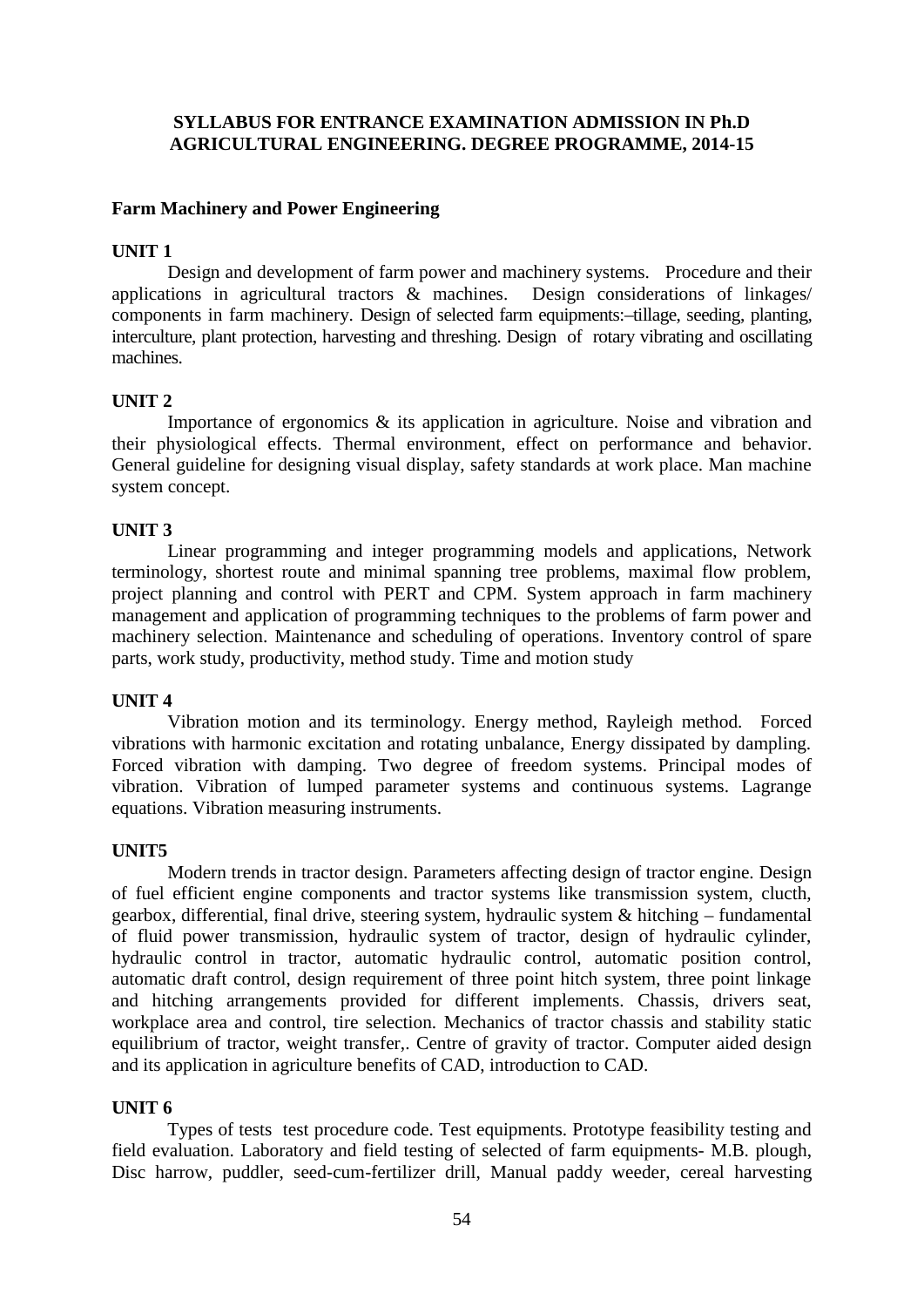machines, thresher, sprayer and duster, chaff cutter and potato planter. Tractor performance testing, evaluation and interpretation of results

# **UNIT 7**

Study of transmission system Clutch, Gear box, Differential. Final drive mechanism, brake mechanism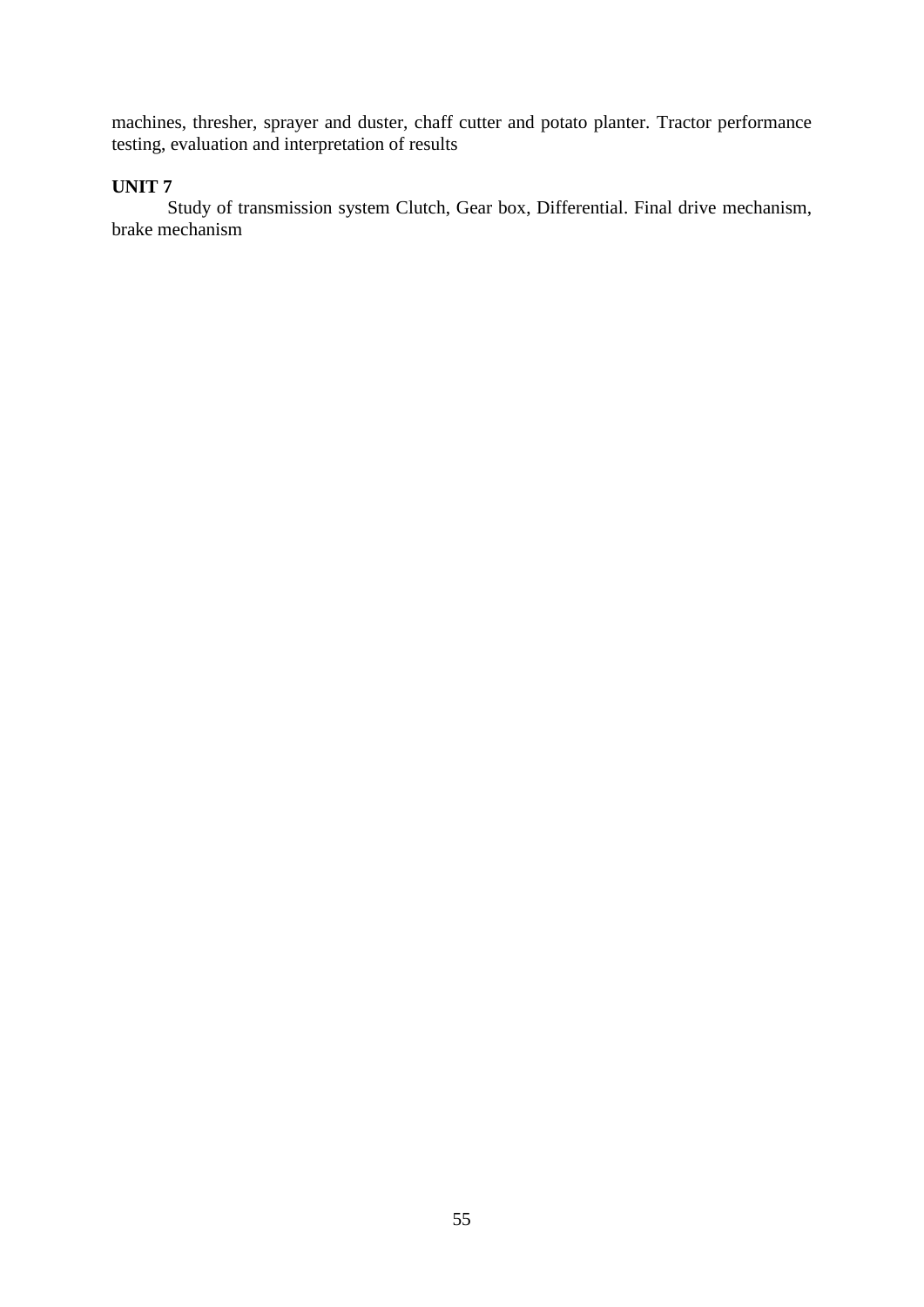### **Post Harvest Process and Food Engineering**

### **UNIT I**

Principles of fluid flow, Psychrometry, dehydration, EMC, Thermal processing operations; Evaporation, blanching, pasteurization, distillation, Refrigeration principles and Food freezing. Mechanical separation techniques, size separation equipments; Filtration, sieving, centrifugation, Material handling equipment, conveyors and elevators; Size reduction processes; Grinding and milling. Homogenization; Mixing- mixers, kneaders and blenders. Membrane technology. Food plant design; Food plant hygiene- cleaning, sterilizing, waste disposal methods. Food packaging: Function materials, technique, machinery and equipment.

Thermal processing: Death rate kinetics, thermal process calculations, methods of sterilization and equipments involved, latest Evaporation: Properties of liquids, heat and. mass balance in single effect and multiple effect evaporator, aroma recovery, equipments and applications. Drying: Rates, equipments for solid, liquid and semi-solid material and their applications, theories of drying, types of dryer. Non-thermal processing: Microwave, irradiation, ohmic heating, Freezing: Freezing curves, thermodynamics, freezing time calculations, equipments, freeze drying, principle, equipments. Separation: Mechanical filtration, membrane separation, equipments and applications, latest developments in separation Extrusion: Theory, equipments, applications. Distillation and leaching

### **UNIT II**

Introduction to heat and mass transfer and their analogous behavior, steady and unsteady state heat conduction, analytical and numerical solution of unsteady state heat conduction equations. Applications in food processing including freezing and thawing of foods. Convective heat transfer in food processing heat transfer between fluids and solid foods. Functional design of heat exchangers: Shell and tube, plate and scraped surface heat exchangers, jacketed vessels. Radiation heat transfer and its governing laws, its applications in food processing.

Physical characteristics of different food grains, fruits and vegetables; Shape and size, description of shape and size, volume and density, porosity, surface area. Rheology; terms, physical states of materials, classical ideal material, rheological models and equations, viscoelasticity, creep-stress relaxation, Non-Newtonian fluid and viscometry, rheological properties, force, deformation, stress, strain, elastic, plastic behaviour. Contact stresses between bodies, firmness and hardness, mechanical damage, , temperature, and surface roughness. Friction in agricultural materials, rolling resistance, angle of internal friction, , flow of bulk granular materials, aero dynamics of agricultural products, drag coefficients, terminal velocity. Thermal properties: Specific heat, thermal conductivity, thermal diffusivity, Electrical properties; Dielectric factor, A.C. conductivity and dielectric constant, method of determination. Application of engineering properties in design and operation of agricultural equipment and structures.

### **UNIT III**

Energy forms and units, energy perspective, norms and scenario; energy auditing, data collection and analysis for energy conservation in food processing industries. Sources of energy, sun drying and use of solar energy, biomass energy and other non-conventional energy sources in agro-processing industries. Reuse and calculation of used steam, hot water, chimney gases and cascading of energy sources. Economics of energy use. Production and utilization of cereals and pulses, grain structure of major cereals, pulses and oilseeds and their milling fractions; grain quality standards and BIS standard. Pre-milling treatments and their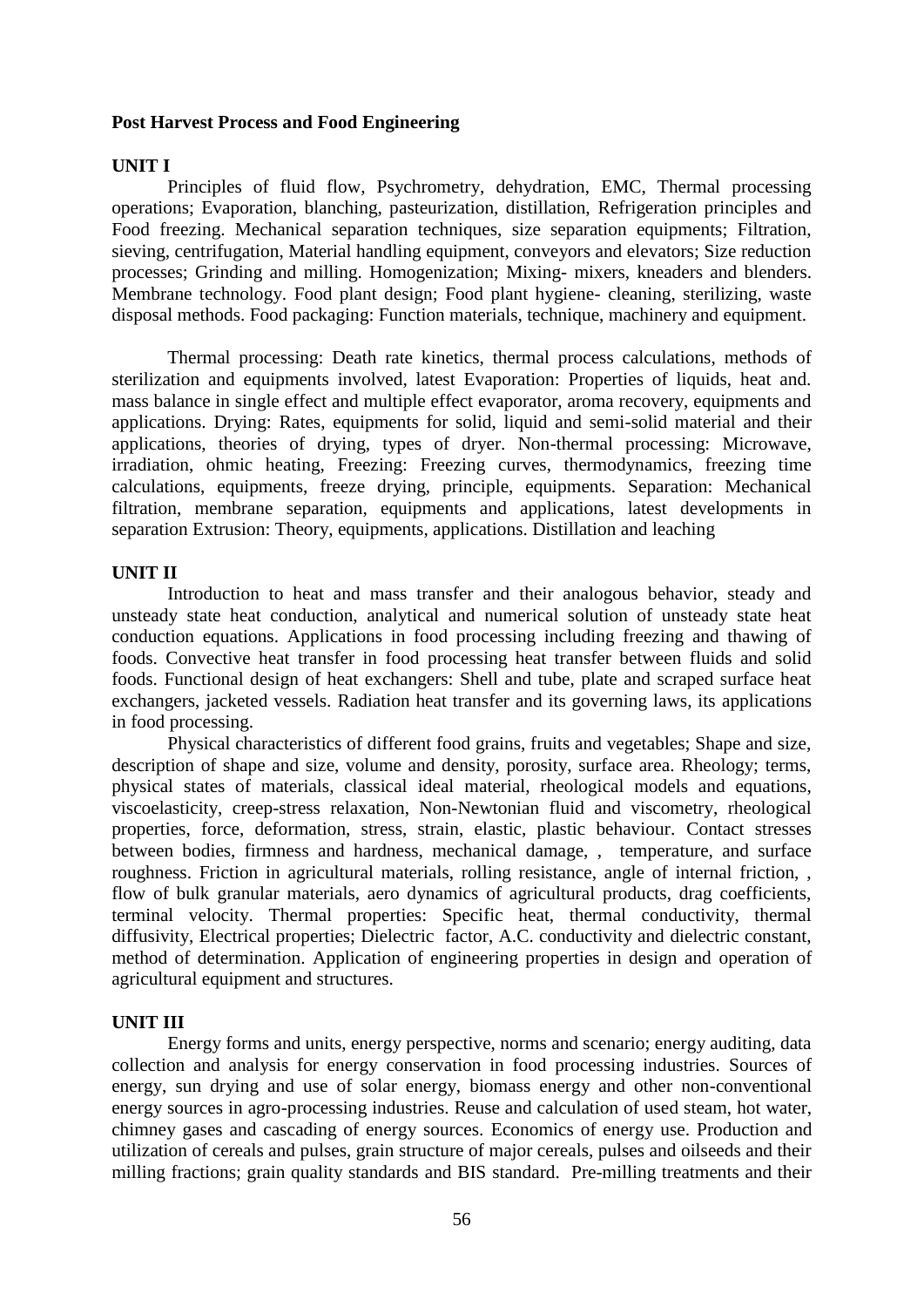effects on milling quality; parboiling conventional, modern and integrated rice milling operations; wheat roller flour milling; processes for milling of corn, oats, barley, gram, pulses, paddy. Dal mills, handling and storage of by-products and their utilization.

Storage of milled products, Expeller and solvent extraction processing. Packaging of processed products. Storage of grains, biochemical changes during storage, storage factors affecting losses, storage requirements. Bag and bulk storage, godowns, bins and silos, rat proof godowns and rodent control, method of stacking. cold storage, controlled and modified atmosphere storage, effects of nitrogen, oxygen, and carbon dioxide on storage of durable and perishable commodities, irradiation, storage of dehydrated products, food spoilage and preservation. Physical factors influencing flow characteristics, mechanics of bulk solids, flow through hoppers, principles of fluidization;

### **UNIT IV**

Applications of engineering principles; mass and energy balance, fluid flow principles, unit operations of process engineering. Fundamentals of growth kinetics, maintenance energy and yield concepts, principles of media sterilization, media formulations of industrial fermentation. Aerobic and agitated Rheology of fermentative fluids, design and scale-up of bioreactors, enzyme reactors. Principles of recovery of fermented products in bio processing, instrumentation, transport phenomenon. Power and Energy measuring techniques. Humidity measurement – Dry and Wet bulb, Hair hygrometer and Humister. Soil and Grain moisture transducers, pressure measurement–

### **UNIT V**

Nature and concepts of food analysis; Rules and regulations of food analysis, Safety in laboratory, sampling techniques. Principles and methodology involved in analytical techniques: PH Meter and use of ion selective electrodes–Spectroscopy, Ultra violet visible, florescence, Infrared spectro, Atomic absorption and emission, Chromatography – Adsorption, Column, Partition, Principles and methodology involved in analysis of foods ; Rheological analysis, Textural profile analysis of foods. Immunoassay techniques in food analysis; Isotopic and Non-isotopic immunoassay, Evaluation of analytical data ; Accuracy and precision, Sensory analysis of food; Objective method, Objective method. Introduction to neural network and its comparison with biological system. Perception and linear separable functions, multi-layers perceptions.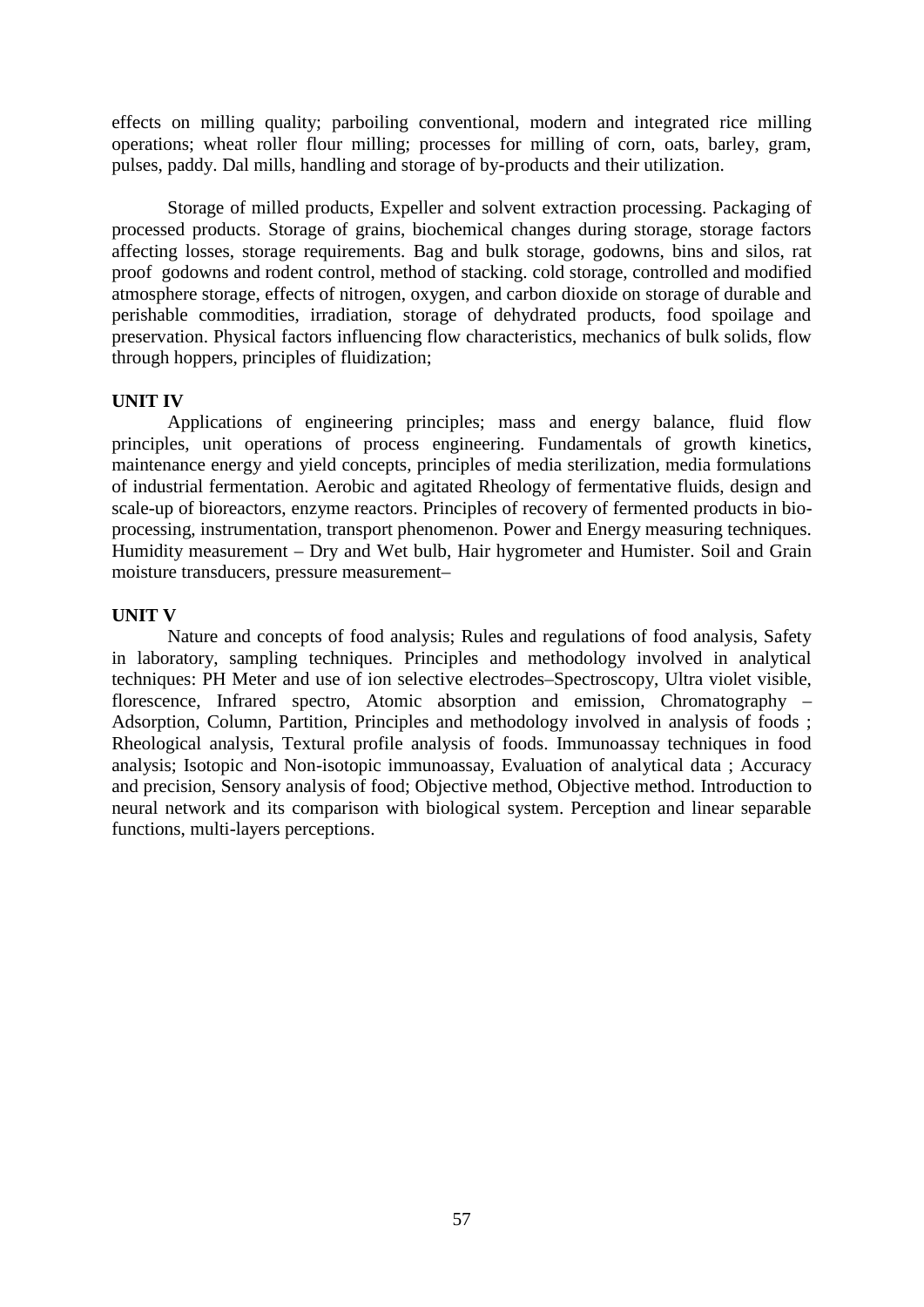# **Soil and Water Engineering**

# **UNIT I**

Properties affecting groundwater storage and movement, groundwater balance studies, Well hydraulics, two dimensional flow, steady and unsteady state flow in confined, unconfined and semi-confined aquifers, steady flow in sloping aquifers, partial penetrating wells. Analysis of multi-aquifers. Flow analysis in interfering wells. Pumping tests and determination of aquifer parameters. Groundwater modeling for water resources planning. Techniques for groundwater recharge. Basic hydraulic design of centrifugal pump, water hammering problem in centrifugal pump. Principle and performance characteristics of vertical turbine pump, submersible pump and axial flow pump and their design. Non conventional energy sources for pumping, wind mills, micro turbines, solar pumps, hydraulic ram- their selection and design criteria. Design of pumping station, techno-economic evaluation. Energy conservation measures for pumping systems.

# **UNIT 2**

Hydrologic processes and systems; Hydrologic problems of small watersheds; Hydrologic characteristics of watersheds. Measurement and analysis of hydrologic parameters, rainfall- runoff models, stream flow measurement and analysis of data. Hydrograph analysis; Unit hydrograph theory; Synthetic and dimension less hydrograph, convolution of unit hydrograph. Concept of hydraulic flood routing, flood routing (reservoir and channel routing). Definition and concept of different types of hydrologic models for simulation of hydrologic problems. Problems of desertification and degradation. Models of sediment yield. Survey, monitoring, reclamation and conservation of agricultural and forest lands, hill slopes and ravines. Concept of operational watershed. National land use policy, legal and social aspects. Watershed management research; instrumentation and measurement, problem identification, simulation and synthesis Modeling of flood and drought phenomenon, drought management and dry farming.

# **UNIT 3**

Concepts of Irrigation; Irrigation principles, losses, conveyance, distribution; Application efficiencies. Scheduling parameters, water budgeting. Surface irrigation, hydraulics of water advance and recession, hydraulic resistance to flow, gravity irrigation. Design of Border irrigation, furrow irrigation, check basin irrigation; Sub Irrigation methods and concepts. Preliminary design criteria of sprinkler and micro irrigation systems, hydraulics of sprinkler and micro irrigation systems. Design of lateral, sub main and main line of sprinkler and micro irrigation. Fertigation aspects. Underground water conveyance system; Evaluation of irrigation systems and practices.

# **UNIT 4**

Theories and applications of surface and sub-surface drainage, steady state, unsteady state drainage equations for layered and non-layered soils, horizontal sub-surface drainage. Principle and applications of Earnst, Glover Dumm, Kraijenhoff-van-deleur equations. Salt balance, leaching requirement and management practices under drained conditions. Design of different components of sub-surface drainage systems, theories of vertical drainage and multiple well point system. Disposal of drainage effluents, Management of drainage projects of waterlogged and saline soils, case studies.